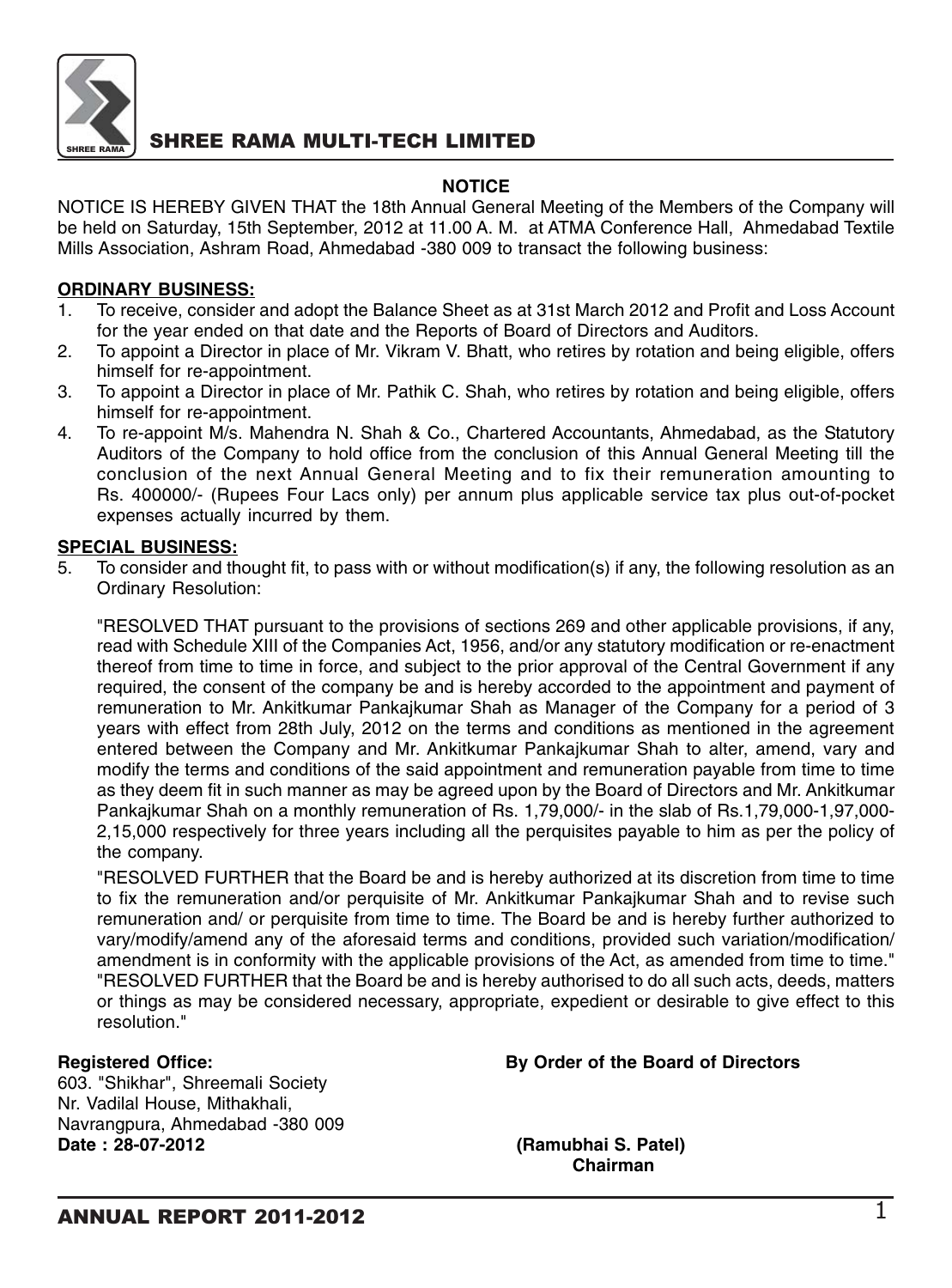

#### **NOTES**

- 1. Details, as required under clause 49(G) of Listing Agreement, in respect of the Directors, seeking re appointment is appended.
- 2. A Member entitled to attend and vote at the Meeting is entitled to appoint one or more proxies to attend and vote instead of himself only on a poll and a proxy need not be a member. The instrument appointing a proxy should be deposited at the Registered Office of the Company not less than Forty Eight Hours before the commencement of the Meeting.
- 3. The Register of Members and Share Transfer Books of the Company will remain closed from 10th September, 2012 to 15th September, 2012 (both days inclusive).
- 4. Share transfer documents and all correspondence relating thereto, should be addressed to the Registrar and Transfer Agents of the Company, Karvy Computershare Private Limited, Karvy House, Banjara Hills, 46, Avenue -4, Street No. 1, Hyderabad - 500034.
- 5. Members who hold shares in physical form are requested to notify promptly any change in their addresses to the Registrar and Transfer Agents of the Company at the above address and to their respective depository participants, in case shares are in electronic mode.
- 6. The Company has designated an exclusive email ID called cslegal@srmtl.com for redressel of shareholders' complaints/ grievances for registration of shareholders complaints.
- 7. Members seeking any information with regard to Annual Accounts are requested to write to the Company at least one week in advance, so as to enable the Company to keep information ready.

#### **EXPLANATORY STATEMENT PURSUANT TO SECTION 173(2) OF THE COMPANIES ACT, 1956 IN RESPECT OF THE SPECIAL BUSINESS:**

#### **ITEM No. 5**

The chairman informed the Board that it is necessary for the Company to appoint any managerial personnel since at the death of our MD Mr. Sharad Jariwala no person has been appointed as such. The management was looking for the replacement. Since Mr. Ankit Shah is working with the Company for around a year as Deputy Chief Executive Officer (Dy.CEO). He is a commerce Graduate & Chartered Accountant by Profession having about 12 yrs of experience in the field of finance Acouunts, Audit, Data Analysis & Operations. Since he is carrying out managerial duties for quite some time your company has decided to appoint him as "Manager" as defined under Section 2(24) of the Companies Act, 1956. He will be paid Rs. 1,79,000/- monthly remuneration with an increment of Rs. 18,000 per year for the period of three years from 28th July, 2012. He will be performing the managerial duties of the company and will report to the Board of Directors.

This will be considered as an abstract under section 302 of the Companies Act, 1956

Your Board recommends the resolution for approval.

None of the Directors is interested in the said resolution.

**Registered Office: By Order of the Board of Directors**

603. "Shikhar", Shreemali Society Nr. Vadilal House, Mithakhali, Navrangpura, Ahmedabad -380 009 **(Ramubhai S. Patel)**

**Date : 28-07-2012 Chairman**

Details as required under Clause 49 (G) of the Listing Agreement in respect of the Director's who retire by rotation and being proposed themself for re-appointment:

| Name & Age                                              | Mr. Vikram V. Bhatt - 61 yrs                                 |
|---------------------------------------------------------|--------------------------------------------------------------|
| Date of Joining the Board                               | 19/03/2005                                                   |
| Qualification                                           | B. E. Civil & Govt. Valuer                                   |
| Expertise                                               | Work experience of about 32 Yrs. In the field of             |
|                                                         | Valuation of immovable properties.                           |
| Directorship & Membership in other Companies/Committees | Nirantar Security Pvt. Ltd., Radhakrishna Reality Pvt. Ltd., |
|                                                         | Flowchem Engineering Pvt. Ltd.                               |
| Shareholding in Company                                 | <b>NIL</b>                                                   |
|                                                         |                                                              |
| Name & Age                                              | Mr. Pathik C. Shah - 38 yrs                                  |
| Date of Joining the Board                               | 29/12/2005                                                   |
| Qualification                                           | B. E. Chemical, MBA - Marketing.                             |
| Expertise                                               | More than 14 years of Marketing Experience in the            |
|                                                         | polymer Industry with various National and Multi-            |
|                                                         | National Companies.                                          |
| Directorship & Membership in other Companies/Committees | Atlantis Products Pvt. Ltd.                                  |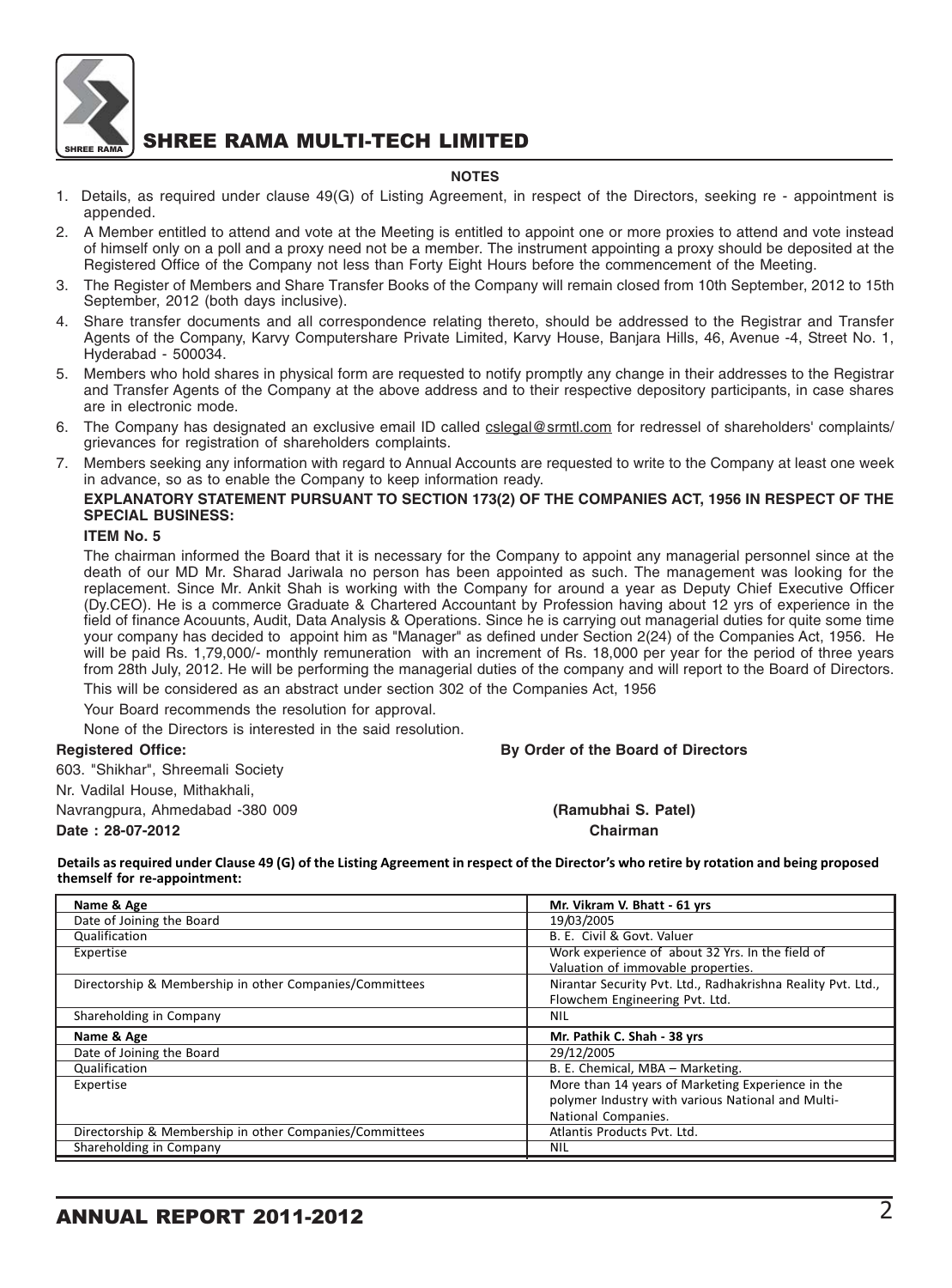

### **DIRECTOR'S REPORT**

#### To

The Members,

Your Directors have pleasure in presenting 18th Annual Report for the year ended on 31st March 2012.

| 2011-12<br>7551.17 | 2010-11<br>10331.14                                                            |
|--------------------|--------------------------------------------------------------------------------|
|                    |                                                                                |
|                    |                                                                                |
|                    |                                                                                |
|                    | 2104.03                                                                        |
|                    | 146.90                                                                         |
|                    | 2324.94                                                                        |
| (2353.55)          | (367.81)                                                                       |
|                    | 0.00                                                                           |
|                    |                                                                                |
|                    | 1205.92                                                                        |
|                    | 838.11                                                                         |
|                    |                                                                                |
|                    | 1042.60                                                                        |
|                    | 1880.71                                                                        |
|                    |                                                                                |
|                    | $(51743.96)$ $(53624.67)$                                                      |
|                    |                                                                                |
|                    | $(51704.74)$ $(51743.96)$                                                      |
|                    | 239.67<br>187.20<br>2406.02<br>0.00<br>653.63<br>(1699.92)<br>1739.14<br>39.22 |

- 2. **Reserves and Dividend:** Your Directors request you to note that no amount is being transferred to the Reserves and no dividend on Equity shares for the year ended on 31st March, 2012, is being recommended, taking into account the operational losses incurred by the Company.
- 3 **Operations:** The Company's operations are broadly divided into two Divisions i.e. Packaging Products Division and Diamond Division.

In Packaging Products Division the turn over for the year is Rs.7221.83 lacs as compared to Rs. 8191.71 lacs i.e. there is decrease of 11.84% and the turnover of diamond division was Rs. Nil. Hence, the total turnover reached Rs 7221.83 lacs during the year under review.

4 **Directors:** During the year under review there was no change in directorship.

> In accordance with the requirement of Companies Act, 1956 and Articles of Association of the Company Mr. Vikram V. Bhatt and Mr. Pathik C. Shah Directors of Company are liable to retire by rotation at the ensuing Annual General Meeting. Accordingly Mr. Vikram V. Bhatt and Mr. Pathik C. Shah who are being eligible offers themselves for re-appointment to be re-appointed as Directors of the Company.

- 5 **Directors' Responsibility Statement:** Pursuant to the requirements of Section 217 (2AA) of the Companies Act, 1956, with respect to Directors' Responsibility Statement, it is hereby confirmed:
	- (i) that in preparation of the annual accounts for the financial year ended 31st March, 2012, the applicable accounting standards have been followed;
	- (ii) that Directors have selected such accounting policies and applied them consistently and made judgment and estimates that are reasonable and prudent so as to give a true and fair view of the state of affairs of the Company at the end of the financial year and of the profit of the Company for the year under review;
	- (iii) that the Directors have taken proper and sufficient care for the maintenance of adequate accounting records in accordance with the provisions of the Companies Act, 1956, for safeguarding the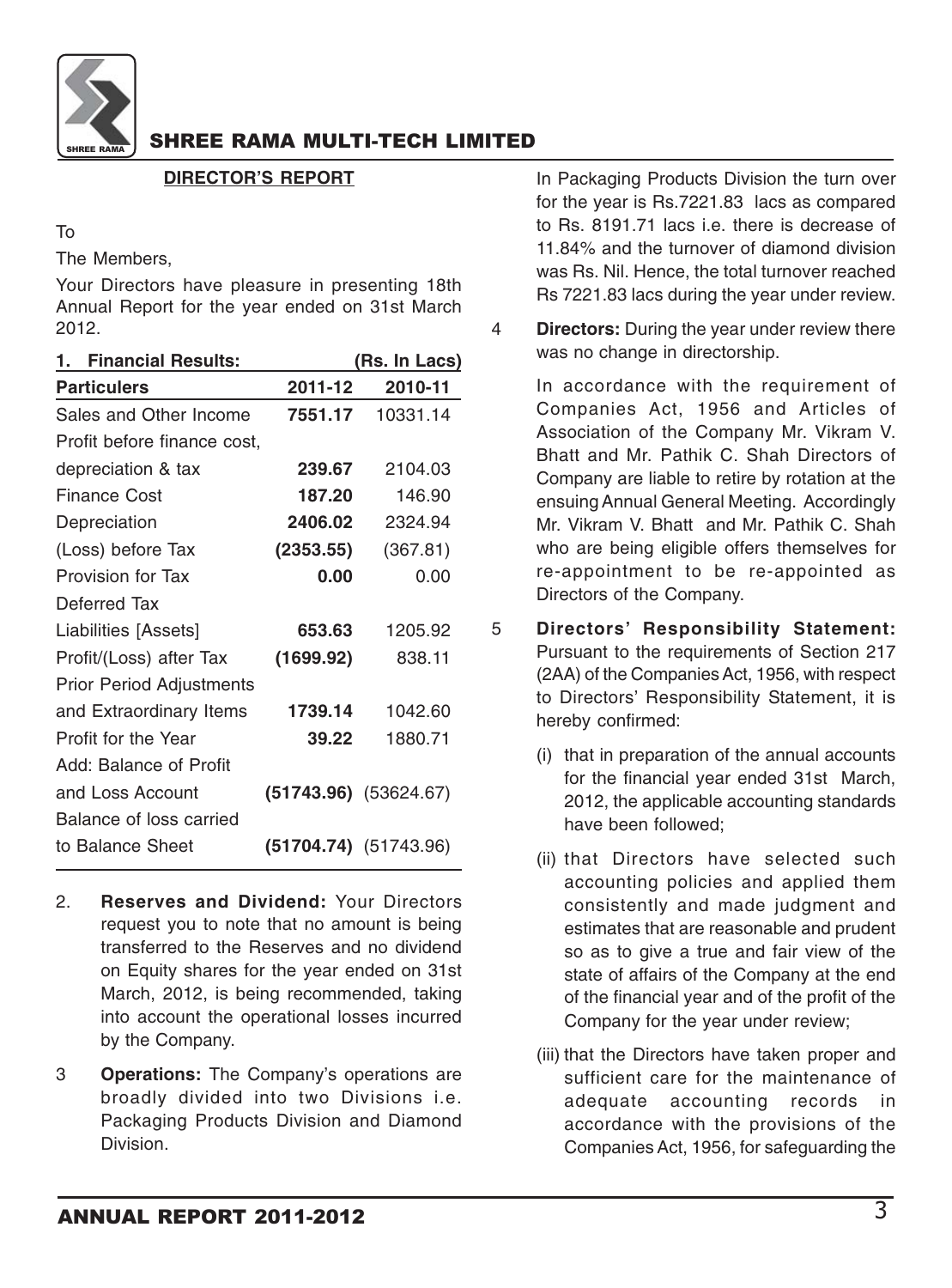

assets of the Company and for preventing and detecting fraud and other irregularities;

- (iv) that the Directors have prepared the accounts for the financial year ended 31st March, 2012 on a going concern basis.
- **6. Debt Restructuring:** The Scheme to restructure the debt of Company is pending in Gujarat High Court for further hearing.
- **7. Reference to the Board of Industrial & Financial Reconstruction:** The Company's second reference for registration to Board for Industrial and Financial Reconstruction (BIFR) made on dated 5/08/2006 was registered by BIFR vide reference No.69 dated 21/08/2006. The said registration was cancelled by BIFR vide order dated 28/12/2006. The Company filed appeal against the said order in Appellate Authority for Industrial and Financial Reconstruction (AAIFR) which is decided in favour of the company vide order dated 4/12/ 2007. The matter therefore was remanded back to BIFR.
- **8. Explanation to Auditors Remarks contained** in Auditor's Report: At point no. f of the Auditors Report regarding Unpaid dividend on Preference Share & Non Provision of interest on loans of Banks & Financial Institutions:-The Company has filed a Composite Scheme of Compromise and Arrangement with its lenders and Shareholders u/s 391 of the Companies Act, 1956 in Gujarat High Court and upon the Scheme becoming effective, all existing litigations and legal cases shall be terminated and the lenders shall forthwith withdraw all existing litigations and legal cases against the Company, the guarantors, the Directors of the Company as the case may be and the lenders shall simultaneously execute necessary applications/affidavits/documents etc. to be promptly submitted to concerned courts,

statutory authorities etc. in order to give immediate effect for such withdrawal of legal actions, cases or litigations. Thereafter the right of the lenders will be submerged and recasted in the manner as proposed in the Scheme

In the said Scheme, the issue of waiver of unpaid dividend on preference shares is also covered. The management is of the view as well as legally advised that the said default will be also sorted out on final outcome of the scheme.

- **9. Assignment / settlement of debts :** Company has directly settled the debt of SASF, IIBI Debentures and Kautilya fin Securities Ltd. as per OTS Scheme.
- **10. Fixed Deposit:** The Company has not invited fixed deposits during the year under review pursuant to section 58A of the Companies Act, 1956 and the Companies (Acceptance of Deposit) Rules, 1975.
- **11. Personnel:** Your Directors wish to place on record their appreciation for the co-operation and support received from banks and financial institutions, customers, suppliers, members and employees towards the growth and prosperity of your Company and look forward to their continued support.
- **12. Particulars of Employees:** There is no employee, whose remuneration is in excess of monetary ceiling prescribed under Section 217 (2A) of the Comapnies Act, 1956 read with the Companies (Particulars of Employees) Rules, 1975 during the financial year 2011-2012.
- **13. Auditors:** M/s. Mahendra N. Shah & Co., the Chartered Accountants, Ahmedabad, (FRN 105775W) had been appointed as the Statutory Auditors during the year under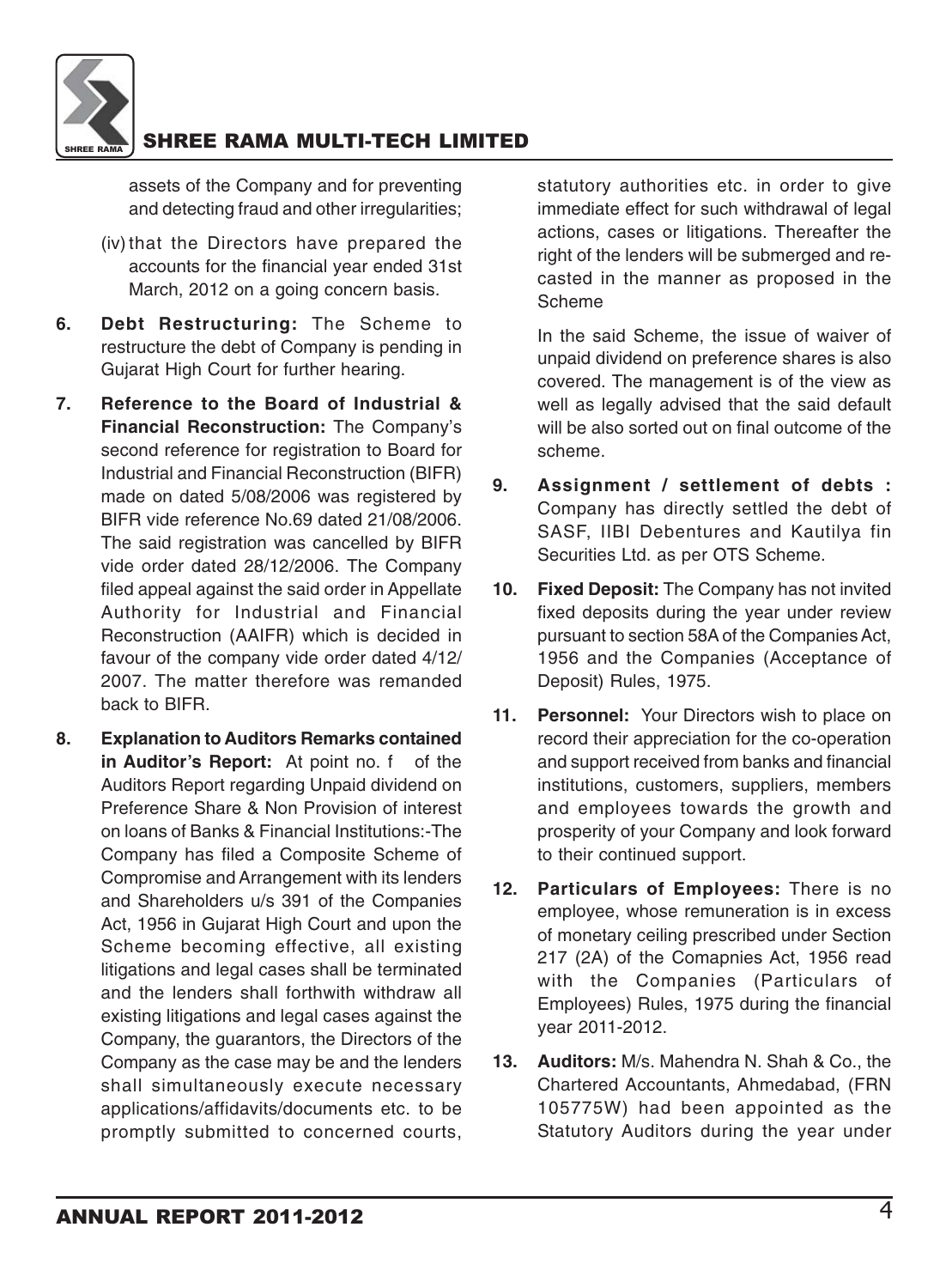

review to hold office till the conclusion of the ensuing Annual General Meeting and being eligible, offer themselves for re-appointment. The Board recommends their appointment as the Statutory Auditors of the Company for the financial year 2012-2013.

- **14. Insurance:** The fixed assets of the Company located in plants at Moti-Bhoyan and Ambaliyara have been duly insured.
- **15. Accounting Standards and Consolidated Financial Statements:**

Your Company has prepared the accounts in consonance with the accounting standards prescribed by ICAI.

### **16. Conservation of Energy, Technology Absorption & Foreign Exchange:**

The Company constantly endeavors reduction in energy consumption in its manufacturing process. The information required under Section 217(1)(e) of the Companies Act, 1956 read with the Companies (Disclosure of Particulars in the Report of Board of Directors) Rules, 1988 with respect to the Conservation of Energy, Technology Absorption and Foreign Exchange Earnings/Outgo is annexed hereto Annexture "A" and forms part of this Report.

- **17. Corporate Governance:** The Company adheres to sound Corporate Governance practices, which enables to maintain transparency and serve the long-term interest of the Shareholders. The Management Discussion and Analysis Report as well as report on Corporate Governance are attached hereto as a part of this Annual Report as Annexure – 'B'.
- **18. Acknowledgements:** The Board expresses its gratitude and appreciates the assistance and co-operation received from the Creditors, Banks, Government Authorities, Customers

and Shareholders during the year under review.

**Date: 28/5/2012**

**Place: Ahmedabad**

 **On behalf of the Board of Directors**

 **(Ramubhai S. Patel)**

 **Chairman**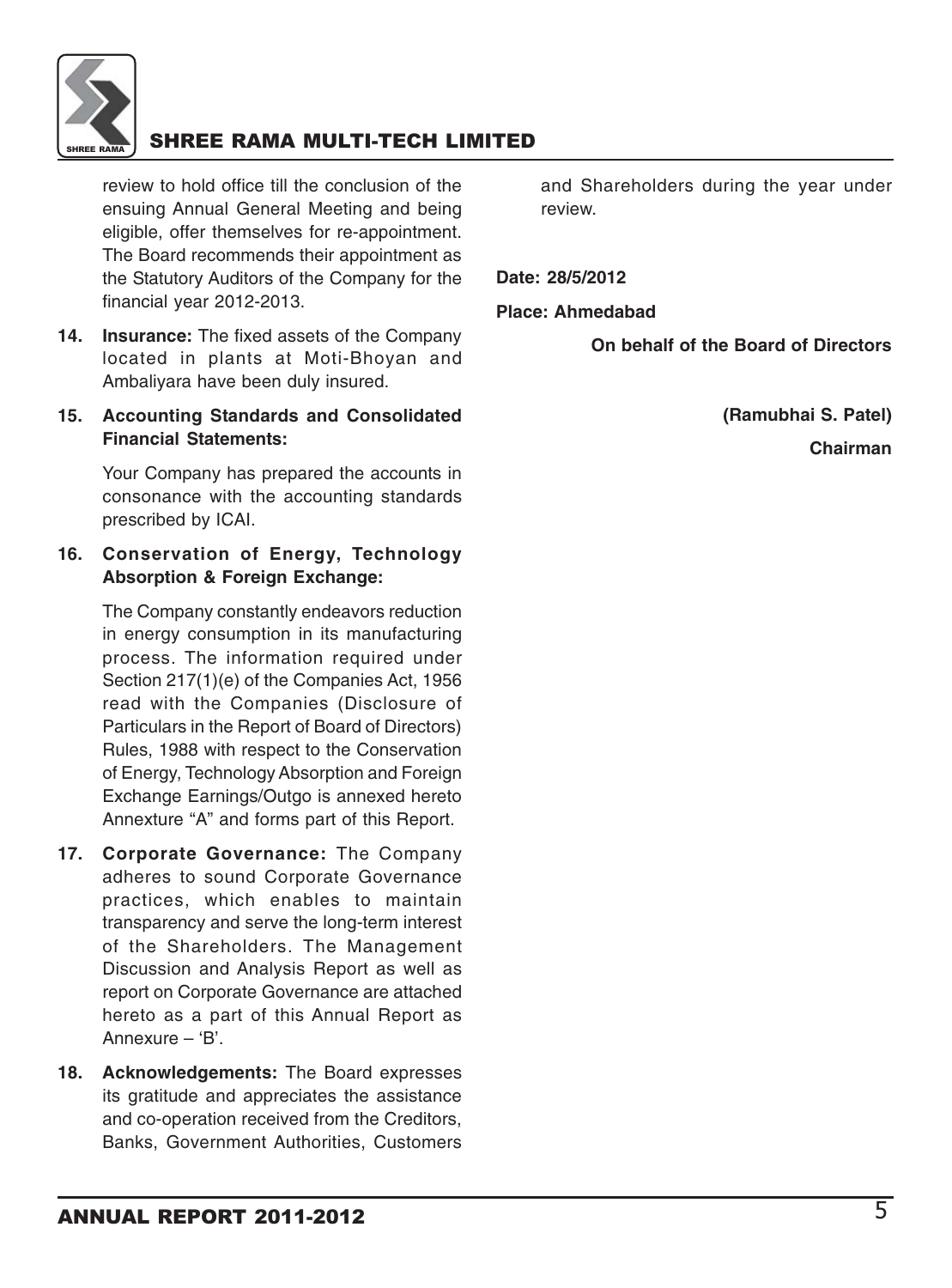

# **"Annexure – A" to Directors' Report**

Particulars of conservation of energy, technology absorption and foreign exchange earnings and outgo in terms of section 217 (1) (e) of the Companies Act, 1956 read with the Companies (Disclosure of Particulars in the Report of Board of Directors) Rules, 1988 forming part of the Director's Report for the year ended 31st March, 2012.

#### A. Energy Conservation:

#### 1. Energy Conservation Measures Taken:

The Company has taken several steps for energy conservation to optimise power consumption in all its plant and offices. The Natural Light Dome installed on the roof top of the plant building saves power during the daytime. The Company has installed electronic cut in /cut off system on cooling towers as a means of saving energy. The load distribution across the plants is estimated and modification for uniform load distribution based on actual/correct load on DG sets ensures conservation of energy. The Company has installed UPS System in Film Plant to conserve use of Diesel for Power Generation.

All equipments are provided with dedicated highly efficient cooling water package unit, which start and stop with machine and run at full capacity thus reduce wastage of energy.

Air audit has been carried out and all leakage are arrested. Compressed air used for cleaning is stopped. This will save the wasteful energy.

The Company has installed VFD Drives to reduce Power Consumption on all IMD Machines.

#### 2. Additional Investment Proposals, if any, being implemented for reduction of consumption of energy:

The Company plans to install energy saving devices and equipments with the objective of energy conservation. The latest high lumen energy efficient fluorescent tubes and high frequency electronic ballast without compromising with the existing lux level saves energy and has contributed to the improved P.F., improved lux level and better life. Power Factor improvement devices are being monitored to get efficient energy uses.

#### 3. Impact of the measures at (1) and (2) above for reduction of energy consumption and consequent impact on the cost of production of goods :

The load distribution for the entire plant is estimated and modifications therein has resulted into power savings through uniform load distribution based on actual/correct load on DG sets. The Company is maintaining Power factor in the range of 0.997 to 0.999. The Company has refurbished existing capacitors and has installed additional capacitors wherever required.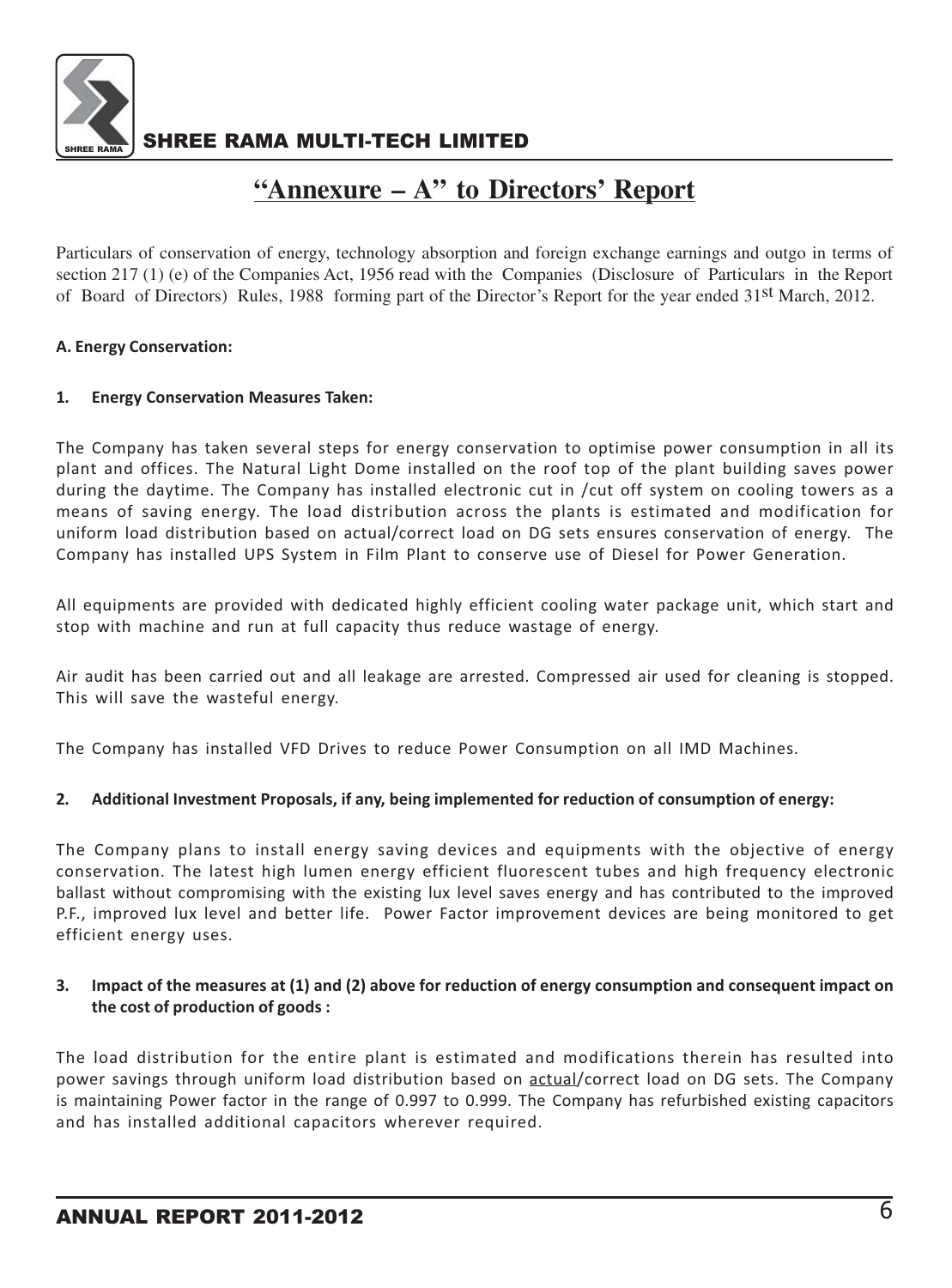

#### B. Technology Absorptions, Adoptions and Innovation :

#### 1. Efforts in brief made for technology absorption, adoption & innovation :

The application of latest world class technology in the manufacturing processes has resulted into products of desired qualities and has significantly contributed in development of various cost efficient and eco-friendly packaging materials.

Company has invested in state of art automatic thickness, measuring control system which enable saving of scarce raw material and enhance productivity and quality of laminate and make the process more competitive. The Company has recommissioned Auto Gauge Control on Extrusion Coating Machine to reduce material consumption.

The Company is adding Tubing Machine to increase its capacity for meeting increased demand.

#### 2. Benefits derived as a result of the aforesaid efforts :

The development of new Laminates has resulted in very good business volumes. Consequent to the efforts of the Company as stated above, there has been a marked improvement in the productivity. Such efforts have also resulted in reduction of cost & wastages. The market base has increased and the product range has also widened. The Company will also be able to offer the products with latest technology to the consumers. The Company has successfully down gauged Aluminium Foil thickness from 12 microns to 9 microns to produce cost effective laminates.

#### 3. Import of Technology:

The Company is constantly ensuring upgradation of technology and innovation in its products and production process. The Company has set up state of art facilities with technology imports from world leaders. The technology absorption is complete and the Company has now developed indigenous capabilities in areas of engineering and web development. The Company has acquired technology to make PBL Tubes, Tubes with Top Seal, etc which could have very good future. The Company has also added latest Tubing Lines to produce different size and shapes of Tubes.

#### **C. Foreign Exchange Earnings and Outgo :**

During the year under review, the earnings and outgo of Foreign Exchange were as follows:

**( Rs. in Lacs.)**

| <b>Particulers</b>             | 2011-12 | 2010-11 |
|--------------------------------|---------|---------|
| Earnings (FOB Value of Export) | 452.28  | 2019.99 |
| Outgo                          | 1445.96 | 1599.30 |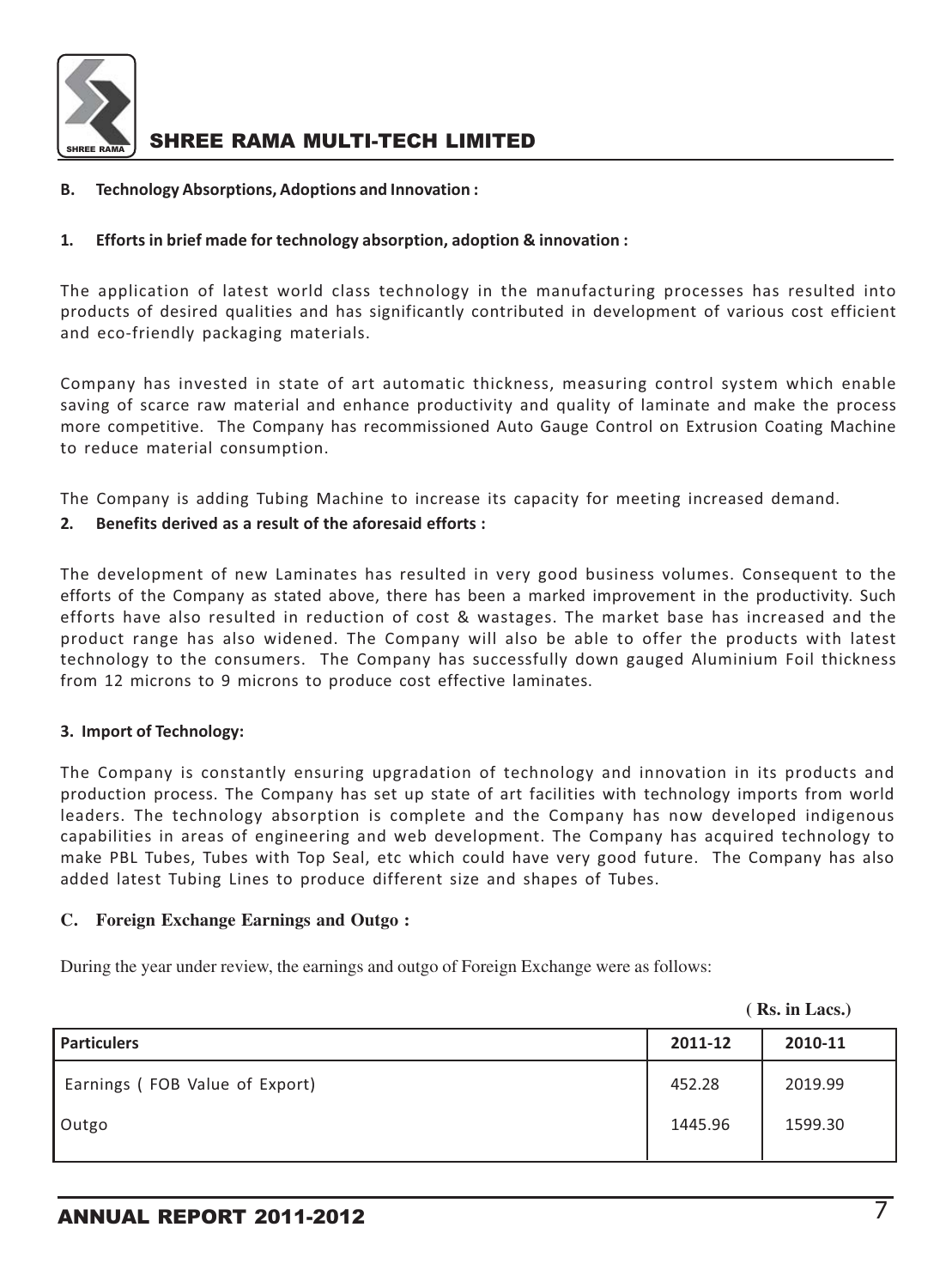

### **"Annexure – B " to Directors' Report**

### **REPORT ON CORPORATE GOVERNANCE**

The Company has implemented the Guidelines of Corporate Governance in terms of Clause 49 of the Listing Agreements executed with the Stock Exchanges. The philosophy of the Company on Corporate Governance encompasses the serving of long term interest of all its stakeholders.

#### **1. Board of Directors:**

The Board of Directors of the Company consists of Six Directors. Mr. R. S. Patel, the non-executive director is the Chairman of the Board. Mr. Sharad C. Jariwala was the Managing Director of the Company upto 24-07-2011, Mr. Prahlad S. Patel, Mr. Vikram V. Bhatt and Mr. Pathik C. Shah are the non-executive independent Directors of the Company. There is one Nominee Director on the Board of Directors of the Company, Mr. Ashutosh Rohatgi, the Nominee Director of JM Financial Asset Reconstruction Company Private Limited.

During the year under review 6 meetings of the Board of Directors were held on 7th May, 2011, 28th June, 2011, 30th June, 2011, 30th July, 2011, 24th October, 2011 and 30th January, 2012.

The attendance record of each director at the Board of directors Meetings and at previous Annual General Meeting alongwith details of membership and/or chairmanship in Boards and/or Committees is as given below:

| Name of Directors        | Attendance in | Attendance at | Other Board     |          | Other  |           |
|--------------------------|---------------|---------------|-----------------|----------|--------|-----------|
|                          | Board Meeting | previous AGM  |                 |          |        | Committee |
|                          |               |               | <b>Director</b> | Chairman | Member | Chairman  |
|                          |               |               | ship            | ship     | ship   | ship      |
| Mr. R. S. Patel          | 6             | Yes           |                 |          |        |           |
| Mr. Sharad C. Jariwala I |               | No.           |                 |          |        |           |
| upto 24-07-2011          |               |               |                 |          |        |           |
| Mr. Vikram V. Bhatt      | 6             | Yes           | 3               |          |        |           |
| Mr. Prahlad S. Patel     | 6             | Yes           | $\mathbf{2}$    |          |        |           |
| Mr. Pathik C. Shah       | 4             | Yes           |                 |          |        |           |
| Mr. Ashutosh Rohatgi     | 3             | No            |                 |          |        |           |
| Nominee of JM            |               |               |                 |          |        |           |
| <b>Financial Asset</b>   |               |               |                 |          |        |           |
| Reconstruction           |               |               |                 |          |        |           |
| Company Pvt. Ltd.        |               |               |                 |          |        |           |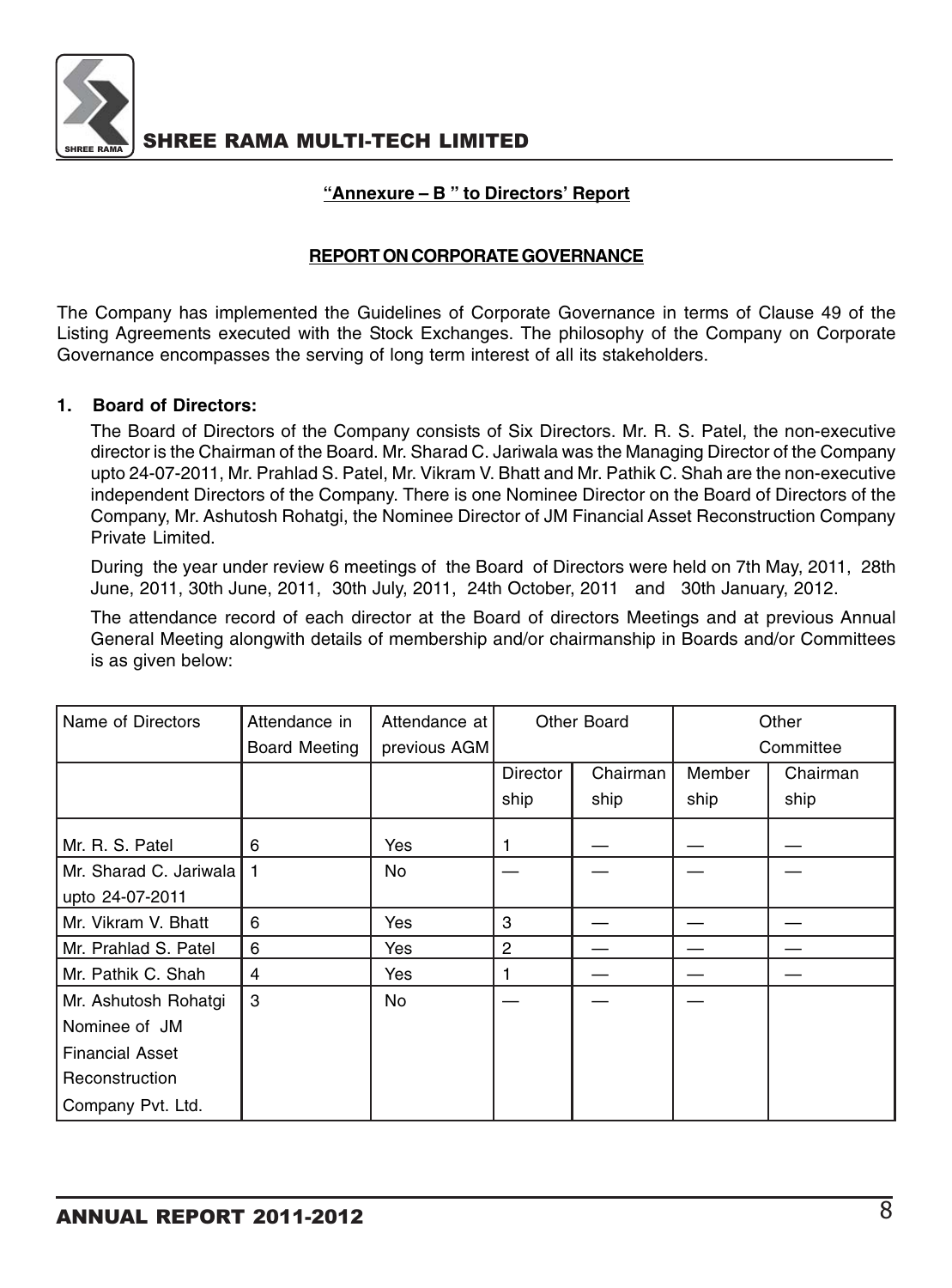

### **2. Audit Committee:**

- **2.1** The Company has constituted an Audit Committee, whose terms of reference include the matters under section 292A of the Companies Act, 1956 as well as under clause 49 of the Listing Agreement. Currently it comprises of four directors i.e.
	- 1 Mr. Vikram V. Bhatt Chairman
	- 2. Mr. R. S. Patel Member
	- 3. Mr. Prahlad S. Patel Member
	- 4. Mr. Ashutosh Rohatgi Member
- **2.2** During the year under review 5 meetings of the Audit Committee of Directors were held on 07/05/2011, 28/06/2011, 30/07/2011, 24/10/2011 and 30/01/2012. All meetings of Audit Committee were chaired by Mr. Vikram V. Bhatt. The attendance at the Audit Committee Meetings was as under:

| Sr. No. | Name of the Director | <b>No. of Meetings Attended</b> |
|---------|----------------------|---------------------------------|
|         | Mr. Vikram V. Bhatt  | 5                               |
| 2       | Mr. R. S. Patel      | 5                               |
| З       | Mr. Prahlad S. Patel | 5                               |
|         | Mr. Ashutosh Rohatgi |                                 |

#### **3. Remuneration Committee:**

- **3.1** The Remuneration Committee comprises of three Non Executive Directors viz. Mr. R. S. Patel, Mr. Vikram V. Bhatt and Mr. Ashutosh Rohatgi.
	- 1. Mr. R.S. Patel Non –Executive Director
	- 2. Mr. Vikram V. Bhatt Non Executive Director
	- 3. Mr. Ashutosh Rohatgi Non –Executive Director
- **3.2** During the year under review, there is one meeting of the Remuneration Committee of Directors held on 30/7/2011 which was chaired by Mr. Vikram V. Bhatt.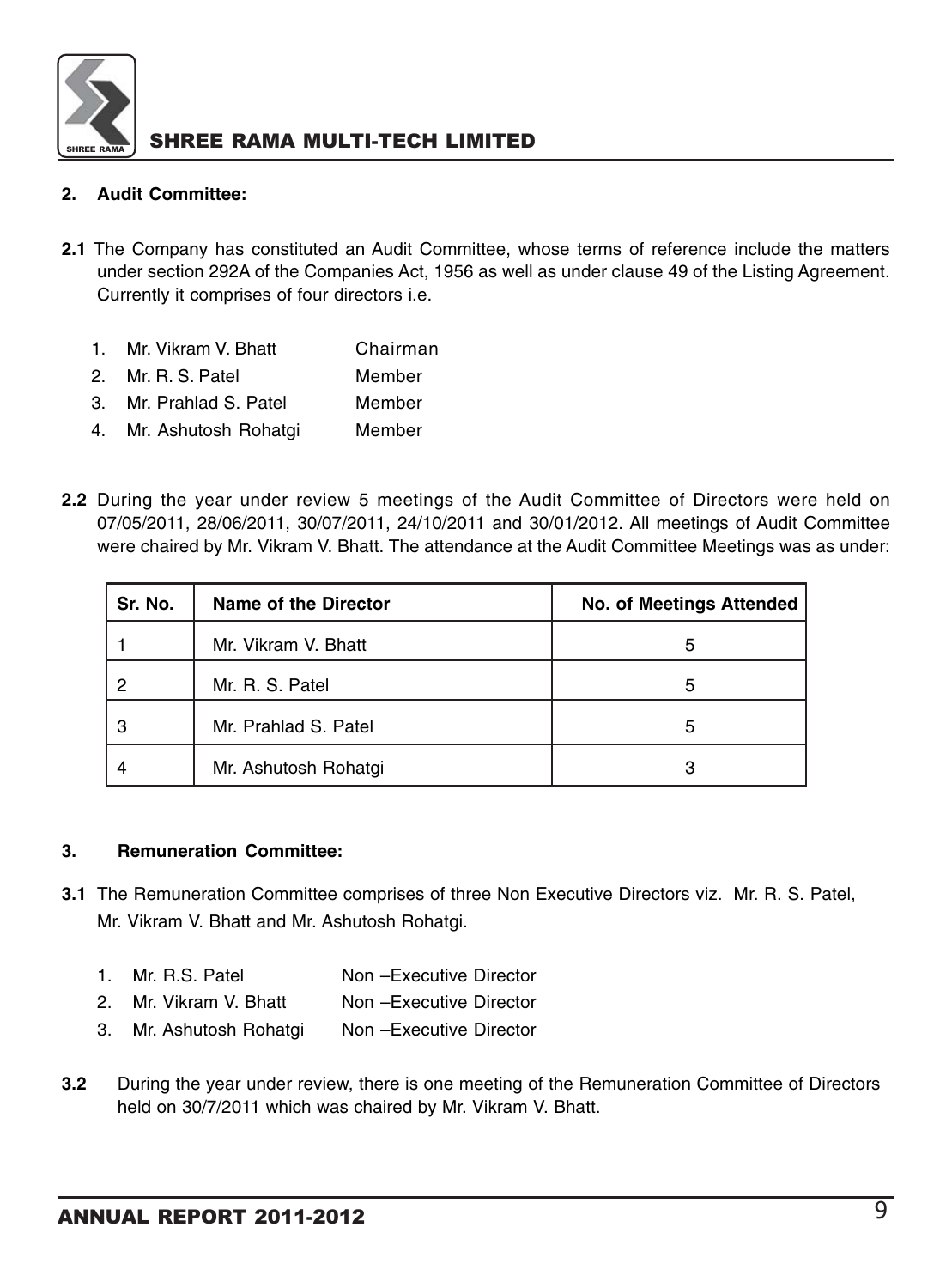

### **4. Remuneration Policy:**

The Remuneration Committee is responsible for recommending to the Board the Remuneration package of the senior employees including their annual increments after reviewing their performances based on certain parameters.

### **5. Details of remuneration paid to the Managing Director during the year 2011-12 is as below:**

| <b>Particulars</b>          | Late Mr. Sharad C. Jariwala upto 24-07-2011 |
|-----------------------------|---------------------------------------------|
|                             | (Rs.)                                       |
| <b>Salary and Allowance</b> | 858363/-                                    |
| <b>Perquisites</b>          | 205885/-                                    |

The Non Executive/ Independent Directors are not entitled to any managerial remuneration except sitting fees for attending the Board Meetings. The Company pays sitting fees of Rs.15,000/- per meeting to non-executive / independent directors.

#### **6. Shareholders Committee:**

The Company has a Shareholders/Investors Grievances Committee of Directors for redressal of shareholders and investors complaints like transfer of shares, splits, etc. It met 4 times during the year under review and is headed by Mr. Prahlad S. Patel, the non-executive director. One complaint was received and satisfactorily settled during the year under review.

### **7. General Body Meetings:**

The Company held its last three Annual General Meetings as under:

| <b>AGM</b> | A/c            | <b>LOCATION</b>                           | <b>DATE &amp; TIME</b> | <b>SPECIAL</b>    |
|------------|----------------|-------------------------------------------|------------------------|-------------------|
|            | Year           |                                           |                        | <b>RESOLUTION</b> |
|            | 17th 2010-2011 | ATMA Conference Hall, Ahmedabad           | 24.09.11               | Nil               |
|            |                | Textile Mills Association, Ashram Road,   | at 11 a.m.             |                   |
|            |                | Ahmedabad                                 |                        |                   |
| 16th       | 2009-2010      | ATMA Conference Hall, Ahmedabad           | 27.09.10               | Nil               |
|            |                | Textile Mills Association, Ashram Road,   | at 11 a.m.             |                   |
|            |                | Ahmedabad                                 |                        |                   |
|            | 15th 2008-2009 | ATMA Conference Hall, Ahmedabad Textile   | 19.09.09               | Nil               |
|            |                | Mills Association, Ashram Road, Ahmedabad | at 11 a.m.             |                   |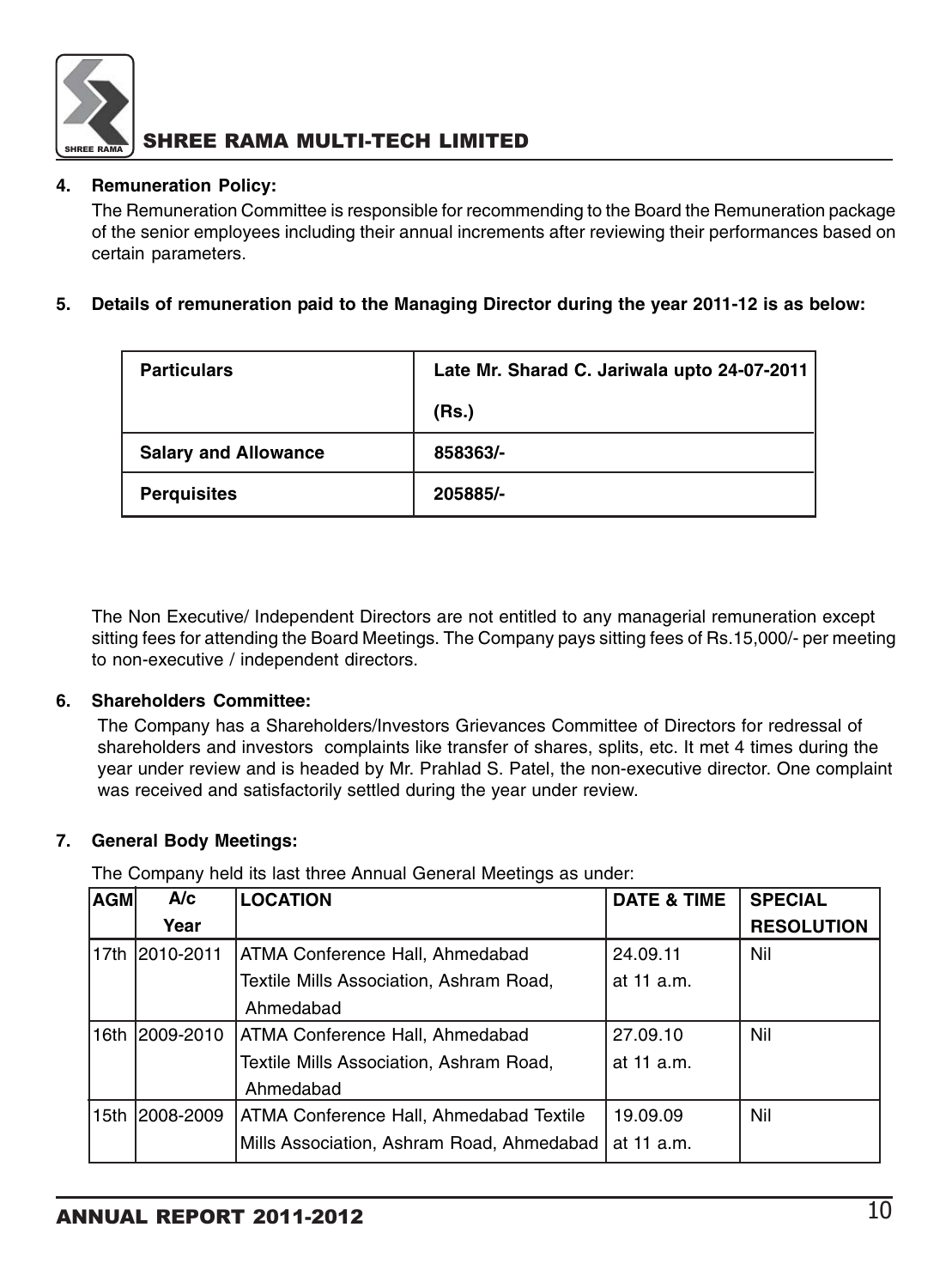

#### **8. Disclosures:**

The Company has entered into related party transactions as set out in the notes on accounts which are not likely to have a conflict with Company's interest.

#### **9. CEO/CFO Certification.**

A certificate from Finance Controller on the financial statements of the Company was placed before the Board.

#### **10. Review of Director's Responsibility Statement.**

The Board in its report have confirmed that annual accounts for the year ended March 31, 2012 have been prepared as per applicable accounting standard and policies and that sufficient care has been taken for maintaining adequate accounting.

#### **11. Means of communication:**

Information like quarterly financial results and media releases on significant development in the Company as also presentations that have been made from time to time to the media, institutional investors and has also submitted to the stock exchanges on which the company's equity shares are listed, to enable them to put them on their own websites. The Quarterly financial results are normally published in Business Standard (English edition) and Jansatta (Gujarati edition) publications.

### **12. Dedicated e-mail for Investor Grievance**

For the convenience of our investors, the Company has designated an exclusive e-mail id i. e. cslegal@srmtl.com. All investors are requested to avail this facility.

| (At Bombay Stock Exchange Ltd.) |               |               | (At National Stock Exchange of India Ltd.) |               |               |
|---------------------------------|---------------|---------------|--------------------------------------------|---------------|---------------|
| <b>Month</b>                    | High          | Low           | <b>Month</b>                               | <b>High</b>   | Low           |
|                                 | <b>Rs. P.</b> | <b>Rs. P.</b> |                                            | <b>Rs. P.</b> | <b>Rs. P.</b> |
| <b>April, 2011</b>              | 7.43          | 6.31          | <b>April, 2011</b>                         | 7.25          | 6.35          |
| May, 2011                       | 6.77          | 5.50          | May, 2011                                  | 6.80          | 5.45          |
| <b>June, 2011</b>               | 6.00          | 5.46          | <b>June, 2011</b>                          | 6.60          | 5.55          |
| <b>July, 2011</b>               | 5.84          | 5.31          | <b>July, 2011</b>                          | 5.75          | 5.30          |
| <b>August, 2011</b>             | 5.59          | 4.55          | <b>August, 2011</b>                        | 5.75          | 4.20          |
| September, 2011                 | 5.40          | 4.40          | September, 2011                            | 5.35          | 4.50          |
| October, 2011                   | 4.85          | 3.90          | October, 2011                              | 4.85          | 3.90          |
| November, 2011                  | 4.25          | 3.00          | November, 2011                             | 4.20          | 2.90          |
| December, 2011                  | 3.79          | 2.91          | December, 2011                             | 3.80          | 2.90          |
| January, 2012                   | 4.00          | 2.90          | January, 2012                              | 3.65          | 3.00          |
| February, 2012                  | 4.47          | 3.60          | February, 2012                             | 4.45          | 3.65          |
| <b>March, 2012</b>              | 4.20          | 3.30          | <b>March, 2012</b>                         | 4.25          | 3.30          |

#### **13. Market Price Data during each month in last financial year:**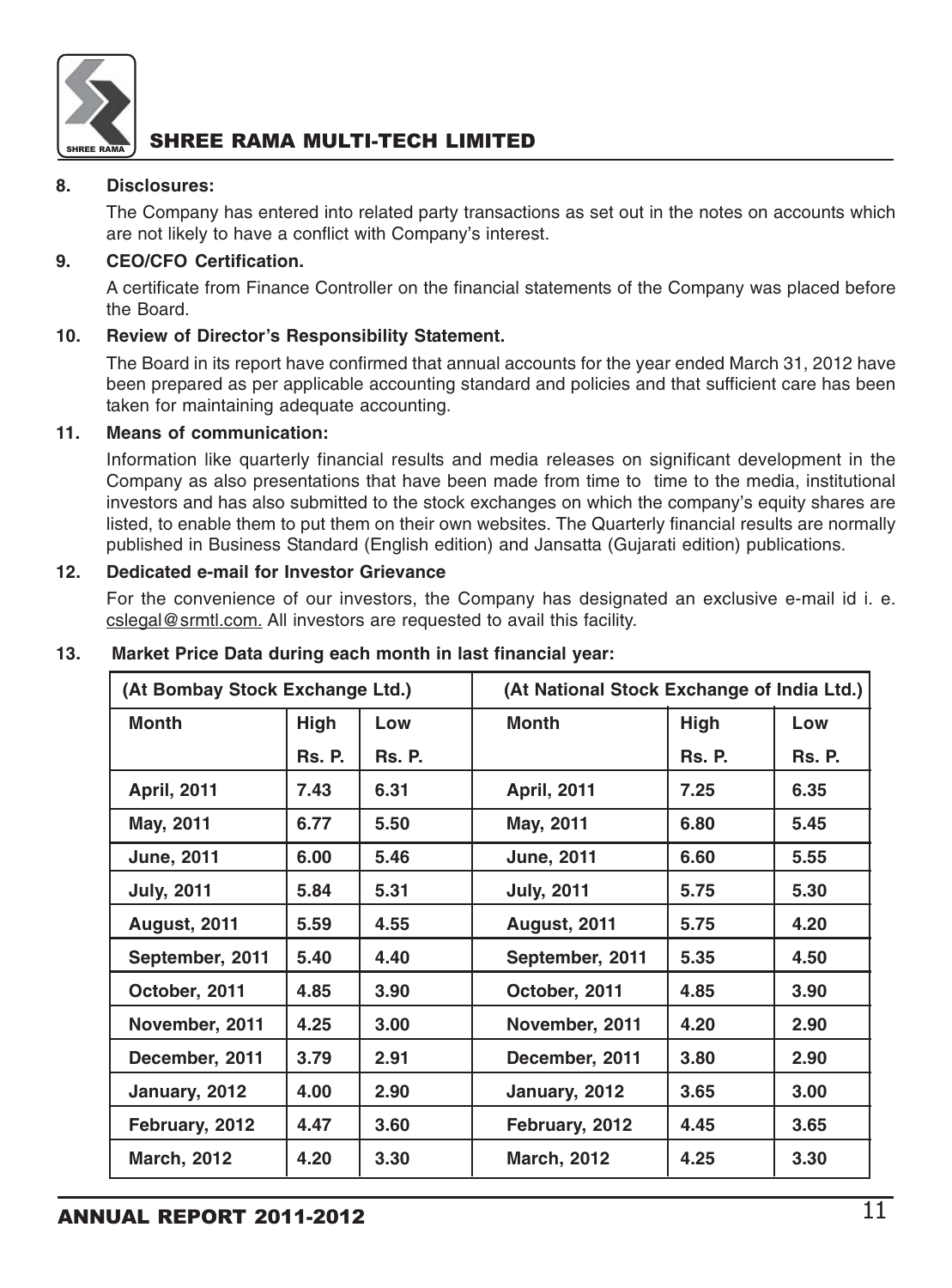

#### **14. Share Transfer System:**

Share Transfers in physical form is approved by the Shareholders/Investors Grievances Committee of Directors at regular interval in order to ensure that Share Transfers complete in all respects are given effect to within valid period from the date of receipts.

| <b>Transfer Period (in days)</b>             | No. of Transfers | No. of Shares |
|----------------------------------------------|------------------|---------------|
| Within stipulated period<br>(within 15 days) |                  | 700           |
| Total                                        |                  | 700           |

#### **Investor Services**

**Complaints received during the year under review:**

| <b>Nature of Complaints</b>  | <b>Received</b> | <b>Resolved</b> |
|------------------------------|-----------------|-----------------|
| Non receipt of Annual Report |                 |                 |
| Total                        |                 |                 |

#### **15. Distribution of Shareholding as on 31st March, 2012**

| Sr. | Category     |        | <b>Number</b> | % of Cases | No. of shares | $%$ of       |
|-----|--------------|--------|---------------|------------|---------------|--------------|
| No. |              |        | of Cases      |            | <b>Held</b>   | shareholding |
|     | <b>From</b>  | To     |               |            |               |              |
| 1.  |              | 5000   | 17063         | 82.20      | 5243597       | 8.26         |
| 2.  | 5001         | 10000  | 1500          | 7.23       | 2469755       | 3.89         |
| 3.  | 10001        | 20000  | 898           | 4.33       | 2685797       | 4.23         |
| 4.  | 20001        | 30000  | 486           | 2.34       | 2463124       | 3.88         |
| 5.  | 30001        | 40000  | 155           | 0.75       | 1118233       | 1.76         |
| 6.  | 40001        | 50000  | 192           | 0.92       | 1840684       | 2.90         |
| 7.  | 50001        | 100000 | 214           | 1.03       | 2963134       | 4.67         |
| 8.  | 100001       |        | 251           | 1.21       | 44683681      | 70.40        |
|     | and above    |        |               |            |               |              |
|     | <b>Total</b> |        | 20759         | 100.00     | 63468005      | 100.00       |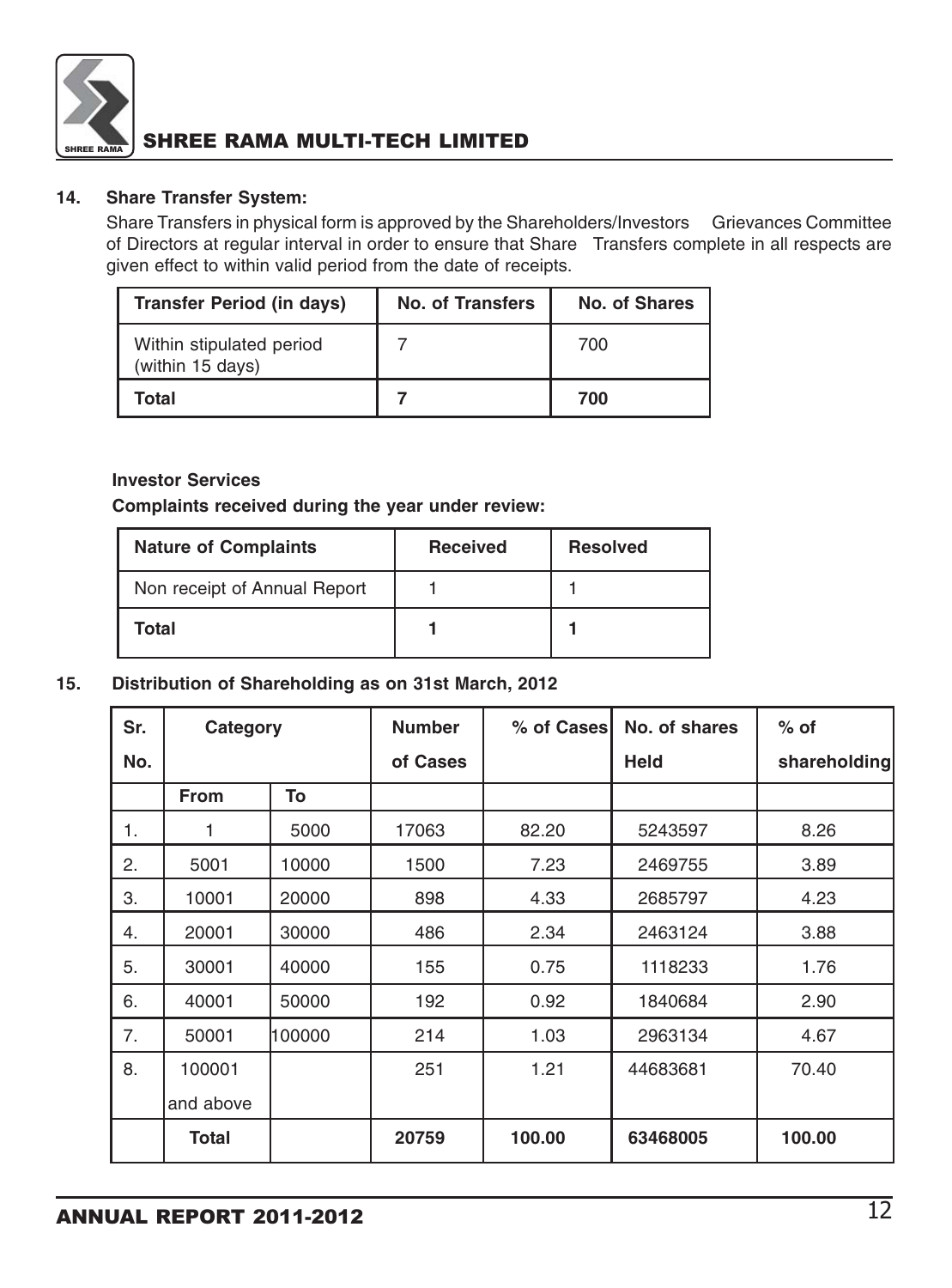

#### **16. Dematerialization of Equity and Liquidity:**

Shares of the Company are compulsorily traded in dematerialised form. 92.91 % of equity shares have been dematerialized up to 31st March, 2012.

### **17. Plant Locations:**

Motibhoyan & Ambaliyara in Gujarat.

### **18. General Shareholder Information:**

| $\mathbf{1}$ .   | Annual General Meeting                              | 15th September, 2012 at 11.00 A.M. at ATMA Conference Hall, |
|------------------|-----------------------------------------------------|-------------------------------------------------------------|
|                  |                                                     | Ahmedabad Textile Mills Association, Ashram Road,           |
|                  |                                                     | Ahmedabad -380 009                                          |
| 2.               | <b>Financial Calendar</b>                           | 1st April 2011 to 31st March 2012                           |
| $\overline{3}$ . | <b>Book Closure Dates</b>                           | From 10th September, 2012 to 15th September, 2012           |
|                  |                                                     | (both days inclusive)                                       |
| 4.               | Listing of Stock Exchanges                          |                                                             |
|                  | Bombay Stock Exchange                               | Scrip Code: 532310                                          |
|                  | Limited                                             |                                                             |
|                  | The National Stock Exchange   Scrip Code: SHREERAMA |                                                             |
|                  | of India Limited                                    |                                                             |

#### **19. Registrar & Share Transfer Agent:**

Karvy Computershare Private Limited Plot No.17-24, Vittal Rao Nagar, Madhapur, Hyderabad - 500 081 Phone : (040) 23420818 Fax : (040) 23311968 & 23323049

#### **20. Address of Correspondence:**

#### **Shree Rama Multi-Tech Limited.**

603, "Shikhar", Shreemali Society, Nr. Vadilal House, Mithakhali, Navrangpura, Ahmedabad–380 009. e-mail -cslegal@srmtl.com Phone No. 079-26569855, 26569455 Fax No. 079-26562667.

### **DECLARATION:**

I here by declare that during the financial year ended 31/03/2012 all the members of the Board and Senior Management personnel have complied with the code of conduct adopted by the Company.

#### **For Shree Rama Multi-Tech Ltd**

**Date :- 28-05-2012 Chief Executive Officer**

**Place:- Ahmedabad R. M. Singhvi**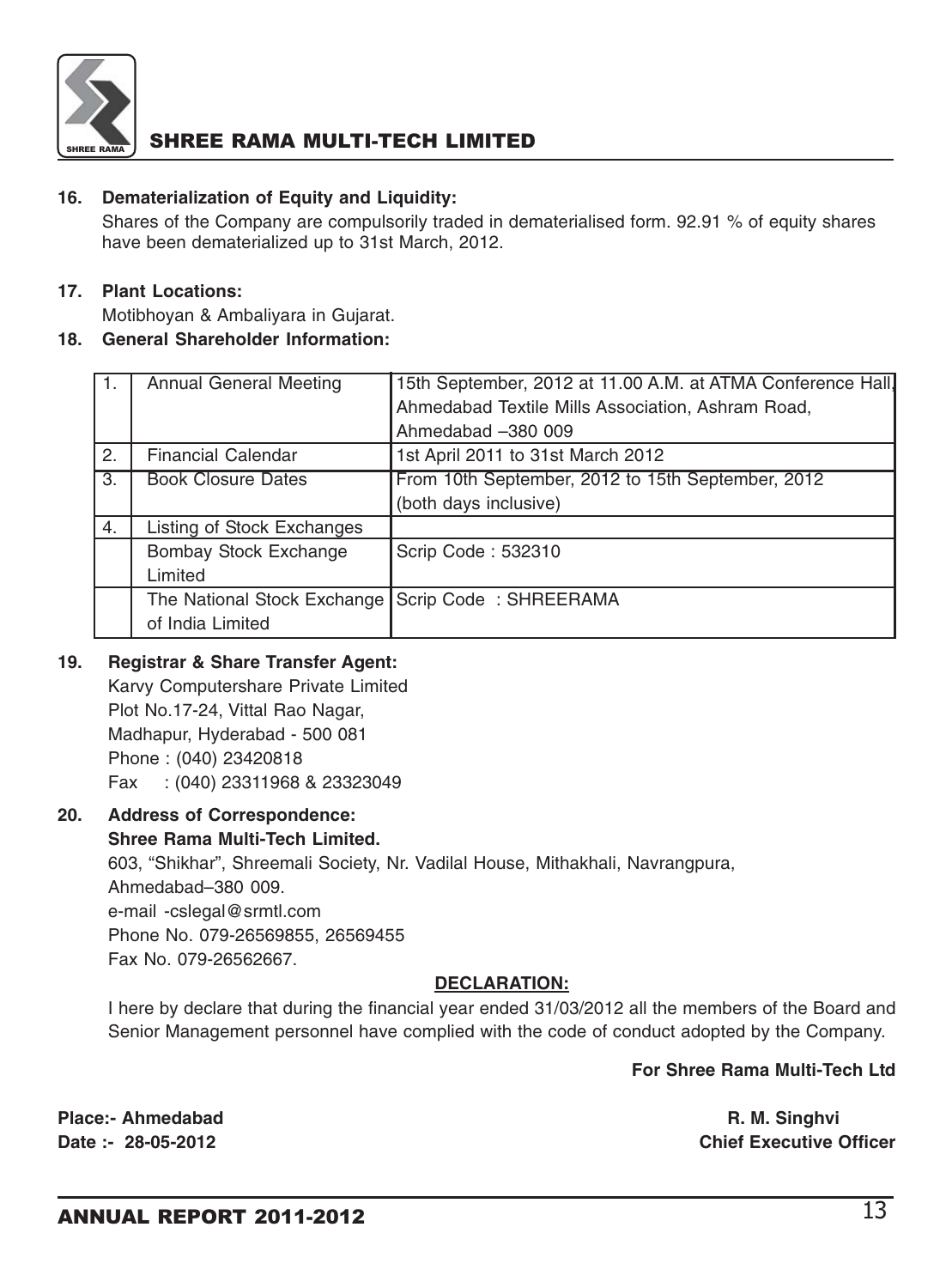

#### **Corporate Governance Auditor's Certificate on compliance with the conditions of Corporate Governance under Clause 49 of the Listing Agreement(s).**

To

The Members of Shree Rama Multi-Tech Ltd

- (1) We have examined the compliance of the conditions of Corporate Governance by Shree Rama Multi-Tech Ltd., ("the company") for the year ended on 31st March, 2012, as stipulated in Clause 49 of the Listing Agreement of the said Company with the concerned Stock Exchanges in India.
- (2) The compliance of the conditions of Corporate Governance is the responsibility of the management. Our examination was limited to review of procedure and implementation thereof, adopted by the Company for ensuring the compliance of the conditions of Corporate Governance. It is neither Audit nor an expression of opinion on the financial statements of the Company
- (3) We state that no investors grievance(s) is/are pending for a period of exceeding for one month against the Company as per the records maintained by the Shareholders/Investors Grievances Committee.
- (4) In our opinion and to the best of our information and according to the explanations given to us, we certify that the Company has complied with the conditions of Corporate Governance as stipulated in the clause 49 of Listing Agreement(s) with the Stock Exchanges.
- (5) We further state that such compliance is neither an assurance as to the future viability of the Company nor the efficiency or effectiveness with which the Management has conducted the affairs of the Company.

 **For M/s. Mahendra N. Shah & Co., Chartered Accountants FRN 105775 W**

**Membership No. 045706**

**Place : Ahmedabad (Chirag M. Shah)**

**Date : 28/05/2012 Partner** 

DATE : 28/05/2012

#### **CERTIFICATION FROM FINANCE CONTROLLER**

I hereby certify to the Board of Directors of Shree Rama Multi-Tech Ltd. that:

- a. I have reviewed financial statements and the cash flow statement for the year ended on 31/03/2012
	- and that to the best of my knowledge and belief:
	- i. these statements do not contain any materially untrue statement or omit any material fact or contain statements that might be misleading;
	- ii. these statements together present a true and fair view of the Company's affairs and are in compliance with existing accounting standards, applicable laws and regulations except non compliance of Accounting Standard 21 & 28 and accounting treatment given for deferred tax liability and other notes as mentioned in Auditors Report.
- b. There are, to the best of my knowledge and belief, no transactions entered into by the Company during the year which are fraudulent, illegal or violative of the company's code of conduct.
- c. I accept responsibility for establishing and maintaining internal controls for financial reporting and that I have evaluated the effectiveness of internal control systems of the Company pertaining to financial reporting and I have disclosed to the auditors, deficiencies in the design or operation of such internal controls, if any, of which I am aware and the steps I have taken or propose to take to rectify these deficiencies.
- d. I have indicated to the auditors.
	- i. significant changes in internal control over financial reporting during the year;<br>ii. significant changes in accounting policies during the year and that the same
	- significant changes in accounting policies during the year and that the same have been disclosed in the notes to the financial statements; and
	- iii. instances of significant fraud of which I have become aware and the involvement therein, if any, of the management or an employee having a significant role in the Company's internal control system over financial reporting.

#### **For SHREE RAMA MULTI-TECH LTD.**

**PLACE : Ahmedabad (Krunal Shah) DATE** : 28/05/2012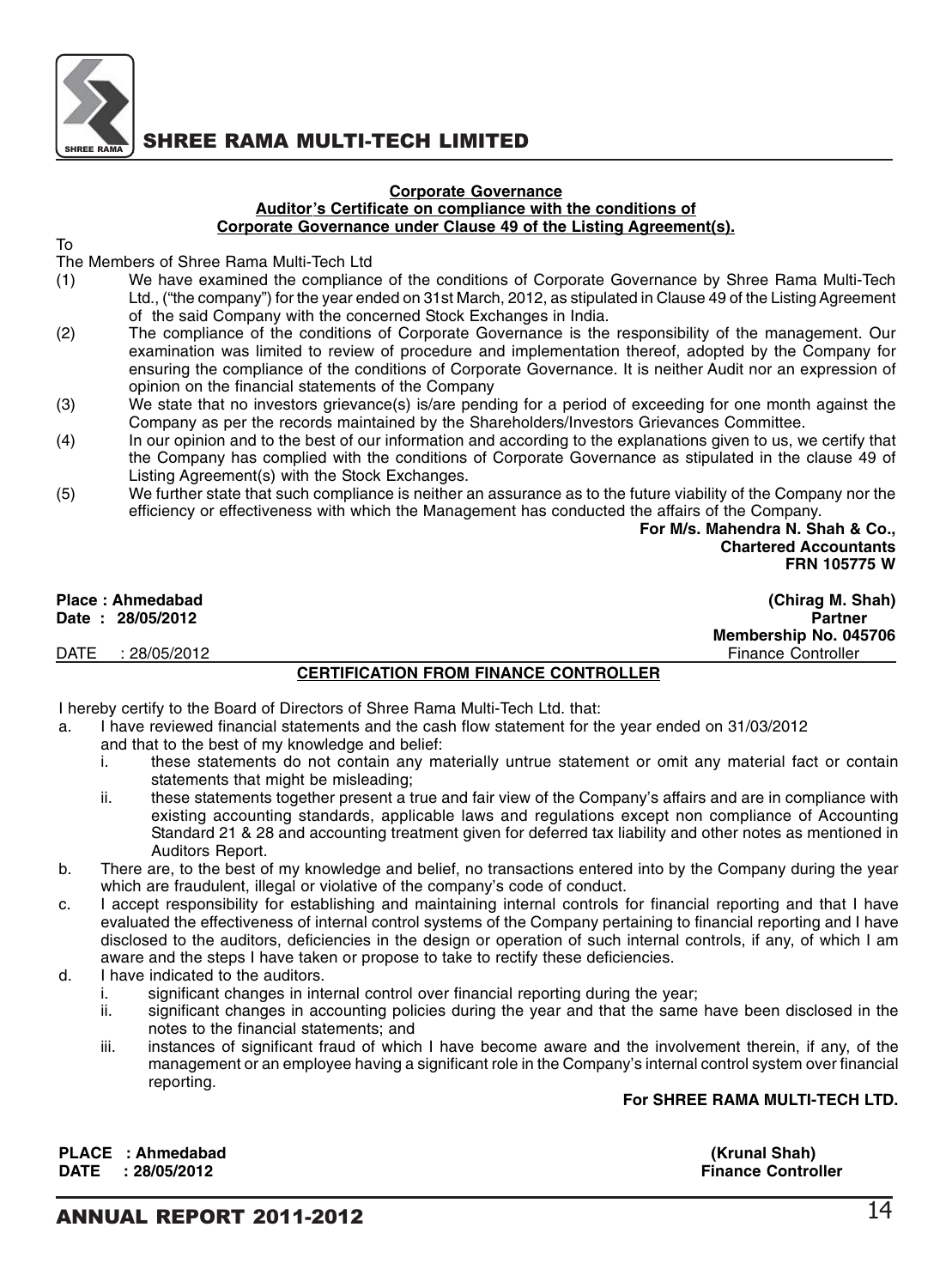

### **MANAGEMENT DISCUSSION AND ANALYSIS REPORT**

Your Directors have pleasure in presenting this Management Discussion and Analysis Report for the year ended on 31st March 2012.

### **1. INDUSTRY STRUCTURE AND DEVELOPMENTS :**

Shree Rama Multi-Tech Ltd. (SRMTL) is an integrated High Technology packaging products Manufacturing Company for oral care, cosmetics, toiletries, food products and pharmaceuticals with focus on Laminated Tubes, Labels / Stickers, pressure sensitive labels, flexible laminates, plastic/paper cups.

The Company has positioned itself to meet the multiple needs of its various customers. The Company is currently servicing major Global Players viz. Hindustan Unilever, Dabur, Emami, Vicco, African Consumer – Nigeria, Chemi-Cotex-Tanzania, STS Pack Holding-Bulgaria, Macbertan-Sri Lanka to name a few.

### **2. OPPORTUNITIES, THREATS AND RISK PERCEPTION :**

The Company is a vertically integrated manufacturing facilities which gives edge over competitors. The Company has technological advantage and enjoys good relationship with its key customers comprising of FMCG majors.

Rise in prices of raw materials due to volatility in Crude Oil Prices and Exchange rate fluctuations remain to be the key concern. The rise in the prices of global oil due to disturbance in Middle East / African Region, paralleled by polymer prices, which is the essential raw material for laminated and plastic tubes have put pressures on its margins. The Company's product prices are affected on account of reduced bargaining power with its clients due to intense competition from other players in the market.

### **3. BUSINESS OUTLOOK :**

There is growing demand and FMCG Markets offer interesting Opportunities. The Company has adopted the strategy of Competitive Pricing, optimizing capacity utilization, cost control, servicing the customers with high quality and efficient deliveries and innovation in high structure in food packaging, which will be beneficial in improving its top line in long run.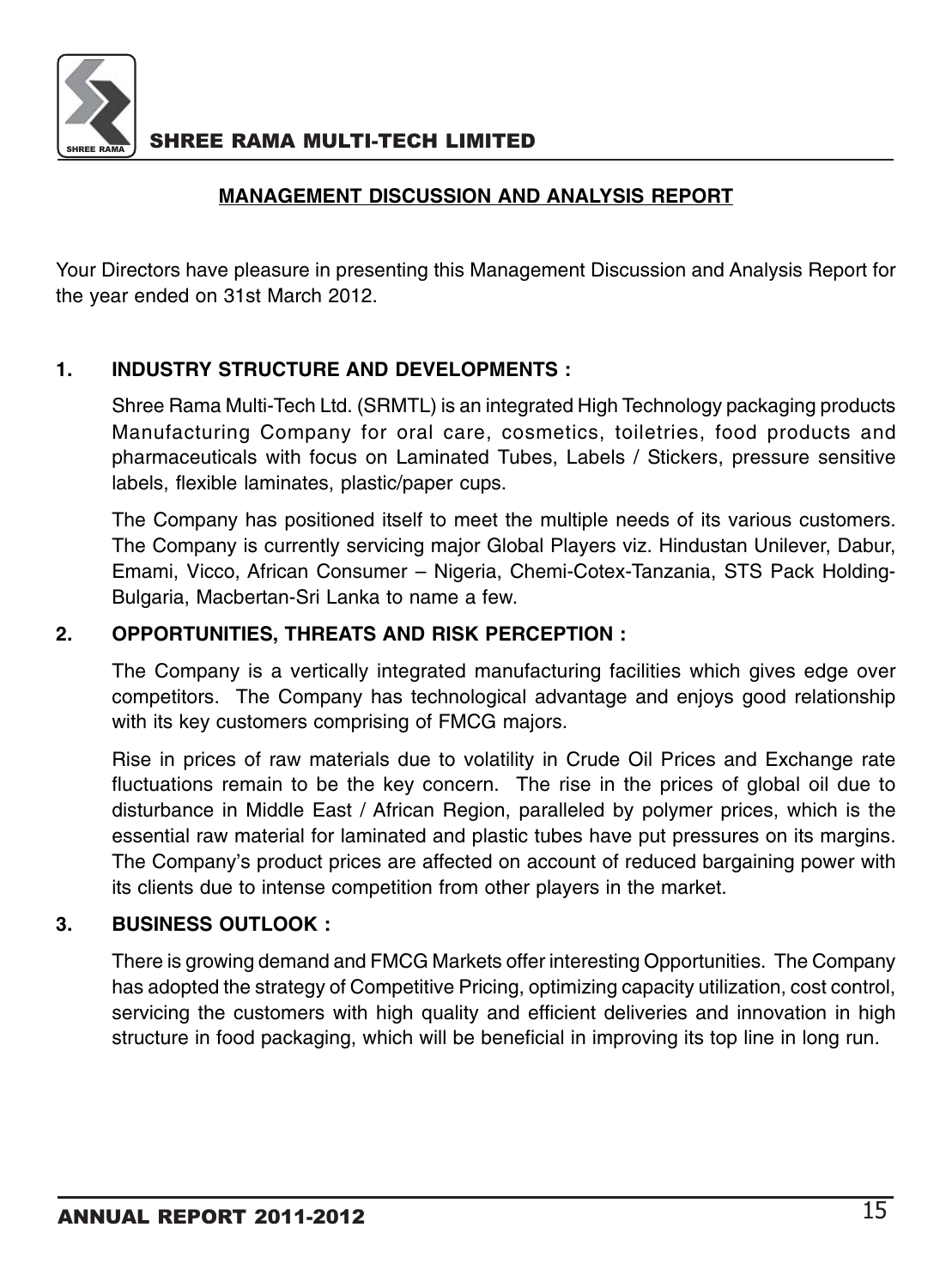

### **4. INTERNAL CONTROL SYSTEMS AND THEIR ADEQUACY :**

The Company has appointed M/s. Ramesh C. Sharma & Co., Chartered Accountants, an outside agency as its Internal Auditors, who conduct internal audit for various activities. The Company has developed adequate internal control system commensurate to its size and business. The reports of Internal Auditors are submitted to the Audit Committee which further reviews the adequacy of Internal Control System. The Board of Directors also consider the report of the Internal Auditors.

### **5. DISCUSSION ON FINANCIAL PERFORMANCE WITH REFERENCE TO OPERATIONAL PERFORMANCE :**

The Turnover of the Company has gone down with reduction of Diamond Business which was primarily undertaken for meeting EPCG liability. The Company has improved the productivity and cost efficiency but due to rising input costs, the margins are under pressure,. The Company has also focused on servicing customer's efficiently by way of reduction in delivery time, improving logistics and speedy development of art works. This has led to greater customer's satisfaction.

### **6. MATERIAL DEVELOPMENTS IN HUMAN RESROUCES / INDUSTRIAL RELATIONS FRONT, INCLUDING NUMBER OF PEOPLE EMPLOYED :**

The Company attaches importance to the dignity of employee irrespective of position and highly values the cultural diversities of employees. Human Resource is valued as an extremely important and strategic resource and your Company believes in employee empowerment across the entire organization in order to achieve organizational effectiveness.

### **Cautionary Statement :**

Estimates and expectations stated in this Management Discussion and Analysis may be "forward-looking statement" within the meaning of applicable laws and regulations. Actual results could differ materially from those expressed or implied. Important factors that could make a difference to your Company's operations include economic conditions affecting demand / supply and price conditions in the domestic and international markets, changes in the Government regulations, tax laws, other statutes and other incidental factors.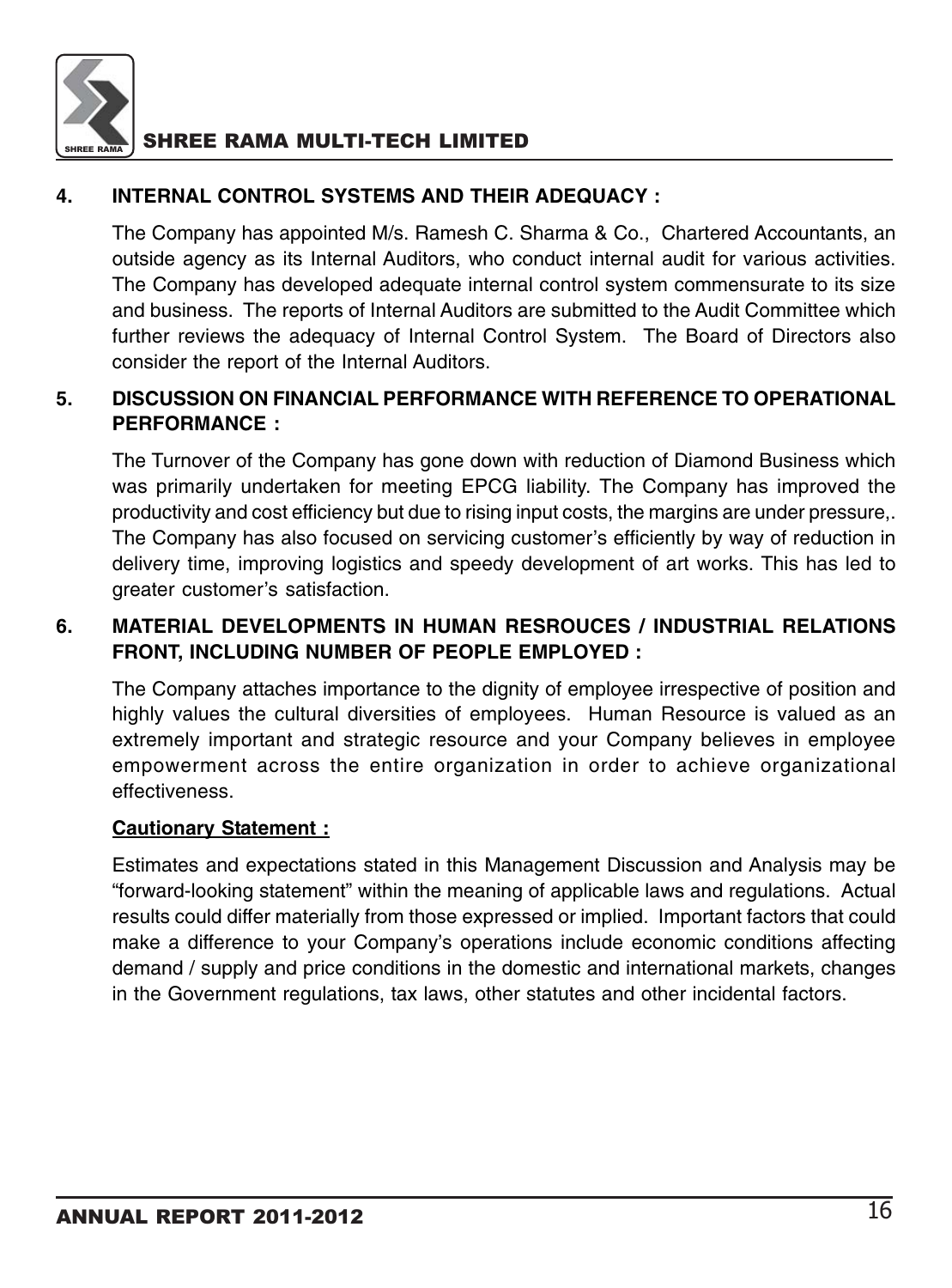

### **AUDITORS' REPORT**

### **To the Members of Shree Rama Multi-Tech Limited**

- 1. We have audited the attached Balance Sheet of Shree Rama Multi-Tech Limited as at 31st March 2012, the Statement of Profit and Loss and the Cash Flow Statement of the Company for the year ended on that date, annexed thereto. These financial statements are the responsibility of the Company's Management. Our responsibility is to express an opinion on these financial statements based on our audit.
- 2. We conducted our audit in accordance with auditing standards generally accepted in India. Those Standards require that we plan and perform the audit to obtain reasonable assurance about whether the financial statements are free of material misstatement. An audit includes examining, on a test basis, evidence supporting the amounts and disclosures in the financial statements. An audit also includes assessing the accounting principles used and significant estimates made by management, as well as evaluating the overall financial statement presentation. We believe that our audit provides a reasonable basis for our opinion.
- 3. As required by the Companies (Auditor's Report) Order, 2003 (as amended) (hereinafter referred to as "the order") issued by the Central Government of India in terms of section 227 (4A) of the Companies Act, 1956 (hereinafter referred to as "the Act") we enclose in the Annexure statement on the matters specified in paragraphs 4 and 5 of the said Order.
- 4. Further to our comments in the Annexure referred to above, we report that:
	- (a) We have obtained all the information and explanations which to the best of our knowledge and belief were necessary for the purpose of our audit.
	- (b) In our opinion, proper books of account as required by law, have been kept by the Company so far as appears from our examination with the books.
	- (c) The Balance Sheet, Statement of Profit and Loss and Cash Flow Statement dealt with by this report are in agreement with the books of account.
	- (d) In our opinion, the Balance Sheet, the Statement of Profit and Loss and the Cash Flow Statement dealt with by this report comply with the Accounting Standards referred to in sub-section (3C) of section 211 of the Act.
	- (e) On the basis of the written representation received from the Directors as on 31st March, 2012 and taken on record by the Board of Directors, we report that none of the Directors is disqualified as on 31st March, 2012 from being appointed as a Director in terms ofclause (g) of sub-section (1) of section 274 of the Act.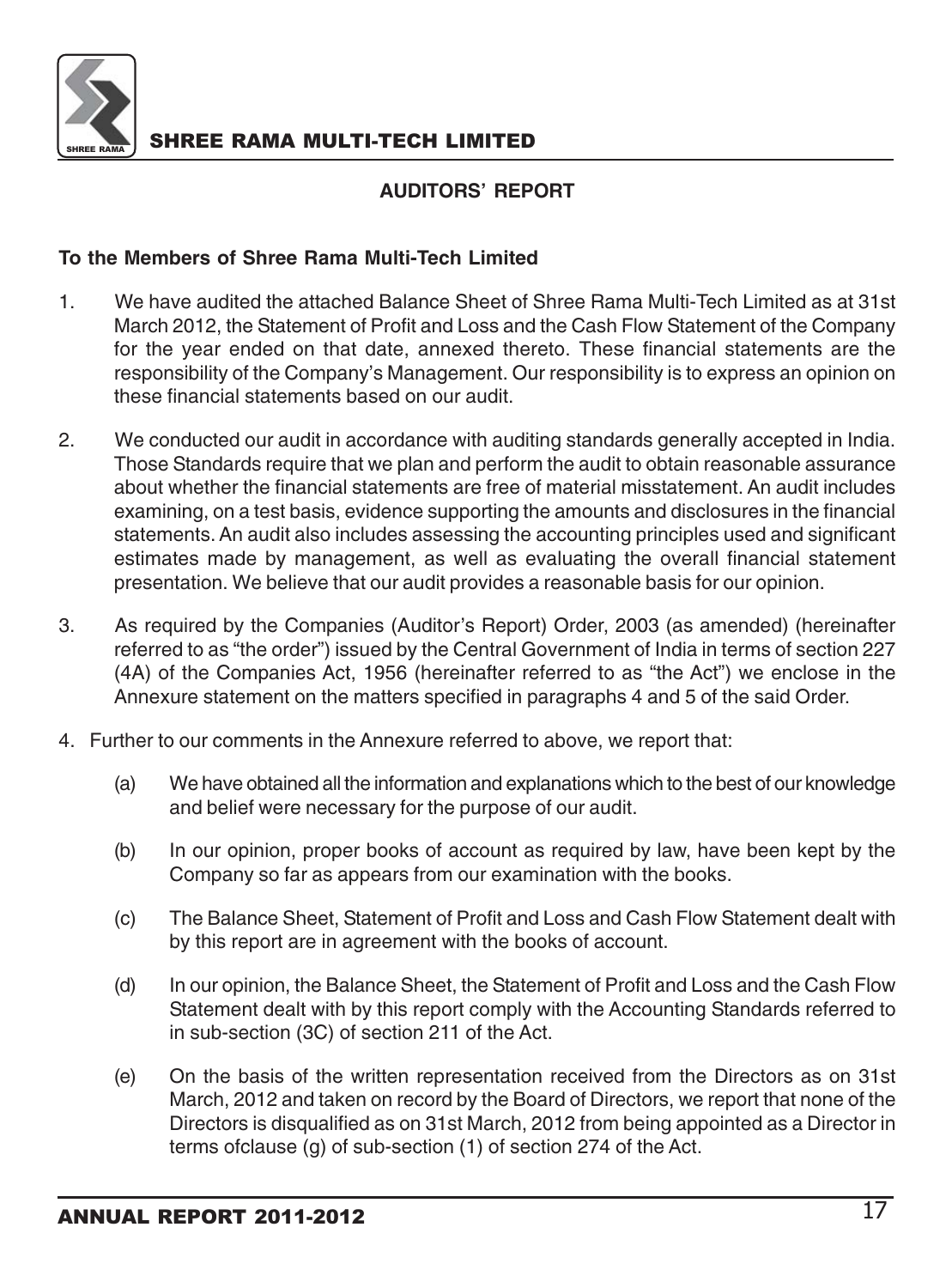

### (f) We invite attention to

(i) Sub note no. 3(b) in Note no. 28[B] regarding non transfer of unpaid dividend of Rs.100 Lacs on preference shares for the year 2000-01 to Unpaid Dividend Account in a Scheduled Bank as required under Section 205A of the Act & to Investor Education & Protection fund as per Section 205C of the Act.

(ii) Sub Note no. 4.4 of Note 28[B] regarding Accounting treatment of Waiver of Loans etc. of Rs.5828.14 lacs,

(g) In our opinion and as per the information and according to the explanations given to us, the said Balance Sheet and the Statement of Profit and Loss subject to :

Sub Note No. 6 of Note 28[B] regarding non provision of interest on borrowings of Banks, Financial Institution, Debentures of Rs.3816.27 Lacs for the current year and Rs.47963.00 Lacs unpaid interest for the period up to 31-03-2011 aggregating to Rs. 51779.27 Lacs up to 31.3.2012. If the above provision is made in respective years, the loss for the current year would have been Rs. 3777.05 Lacs and aggregate loss to be carried forward would have been Rs.103484.01 Lacs read with significant accounting policies and Notes on Accounts give the information required by the Companies Act, 1956, in the manner so required and give a true and fair view in the conformity with the accounting principles generally accepted in India:

- (i) in the case of Balance Sheet, of the state of affairs of the Company as at 31st March, 2012; and
- (ii) in the case of Statement of Profit and Loss, of the Profit of the Company for the year ended on that date; and
- (iii) in the case of the Cash Flow Statement, of the cash flows of the Company for the year ended on that date.

**For, Mahendra N. Shah & Co.**

 **Chartered Accountants**

 **FRN 105775 W**

Place : Ahmedabad **Chirag M. shah**<br>Date : 28th May 2012 **Date : 28th May, 2012** 

 **Memb. No. 045706**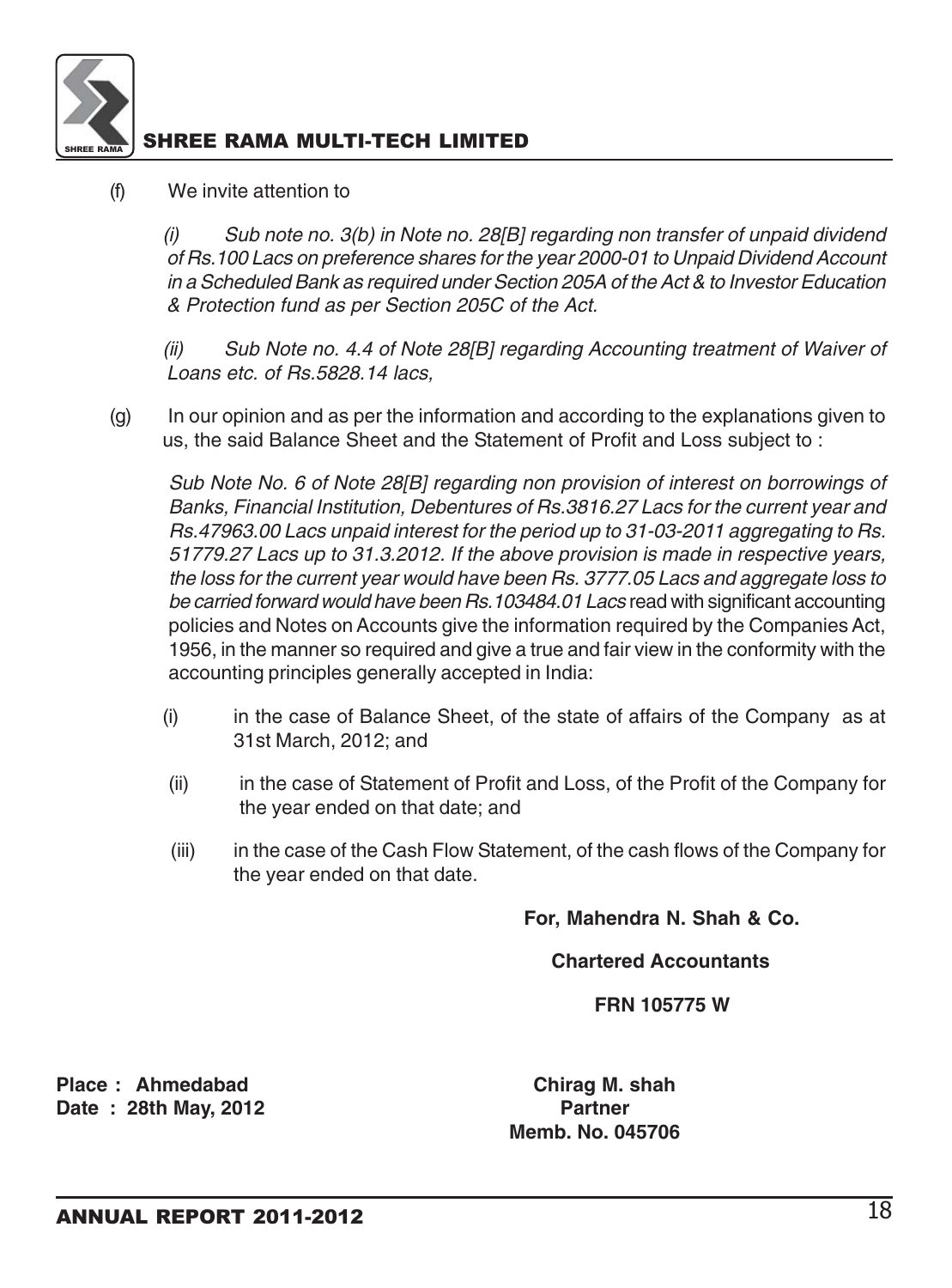

### **Annexure referred to in paragraph 3 of our report of even date**

### **Shree Rama Multi-Tech Limited**

- i. (a) The Company has maintained records showing particulars, including quantitative details and situation of fixed assets.
	- (b) The fixed assets are being physically verified by the management during the year according to a phased programme designed to cover all the items over a period of five years, which in our opinion, is reasonable having regard to the size of the company and the nature of its assets. Pursuant to the programme, a portion of the fixed assets has been physically verified by the management during the year and we have been informed that no material discrepancies between the book records and the physical verification have been noticed.
	- (c) There was no substantial disposal of fixed assets during the year.
- ii. (a) The management has conducted physical verification of inventory at reasonable intervals during the year.
	- (b) The procedures of physical verification of inventory followed by the management are reasonable and adequate in relation to the size of the Company and nature of its business.
	- (c) The Company is maintaining proper records of inventory. As informed, there was no material discrepancies noticed on such physical verification as compared to the book records.
- Iii (a) As informed, the Company has not granted any loans, secured or unsecured to companies, firms or other parties covered in the register maintained under section 301 of the Companies Act, 1956.
	- (b) As informed, the Company has not taken any loans, secured or unsecured from companies, firms or other parties covered in the register maintained under section 301 of the Companies Act, 1956.
- Iv In our opinion and according to the information and explanations given to us, there is an adequate internal control system commensurate with the size of the Company and the nature of its business with regard to purchase of inventory, fixed assets and for the sale of goods. During the course of our audit, no major weakness has been noticed in the internal control system in respect of these areas.
- v. According to the information and explanations provided by the management, there has been no contract or arrangement the particulars of which are required to be entered into the register maintained under section 301 of the Companies Act, 1956.
- vi. Accordingly to the information and explanations given to us, the Company has not accepted any deposit from the public during the year.
- vii. In our opinion, the internal audit function carried out during the year by a firm of Chartered Accountants appointed by the management, has been commensurate with the size and nature of its business.
- viii. We have broadly reviewed the books of account maintained by the Company in respect of products where pursuant to the rules made by the Central Government of India, the maintenance of cost records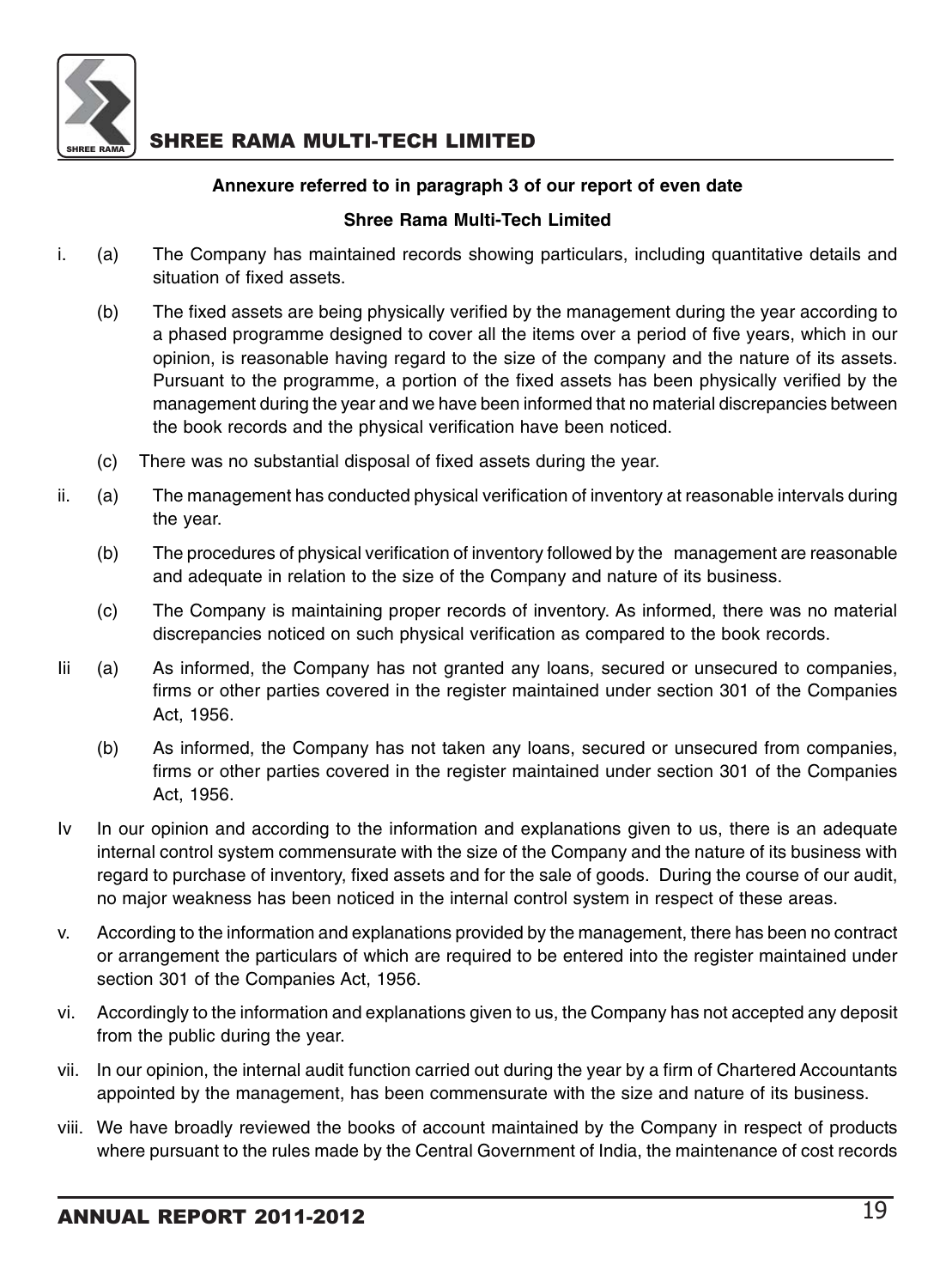

has been prescribed under clause (d) of sub-section (1) of Section 209 of the Act, and are of the opinion that, prima facie, the prescribed accounts and records are maintained.

- ix. (a) The Company has been generally regular in depositing statutory dues including provident fund, employees' state insurance, income-tax, sales-tax, custom duty, excise duty, cess and other material statutory dues with the appropriate authorities except small delays in a few cases.
	- (b) According to the records of the Company, the dues in respect of Income tax, Excise-duty, Cess on account of any dispute, are as follows:

| <b>Nature of Statute</b> | Year                    | Amount (Rs.) | Forum where dispute |
|--------------------------|-------------------------|--------------|---------------------|
|                          |                         |              | is pending          |
| <b>Central Excise</b>    | $(1)1999-00$ to 2001-02 | 3893.72 Lacs | <b>CESTAT</b>       |
| Act. 1944                | $(2)1998-99$            | 293.42 Lacs  | Gujarat High Court  |

- x. The Company's accumulated losses at the end of the financial year are more than its net worth. The company has filed application in BIFR for registration as "Sick company" which BIFR has rejected & on Appeal, AAIFR has given decision in favour of the company & matter is pending before BIFR. However, the Company has not incurred cash losses in the current and immediately preceding financial year.
- xi. Based on our audit procedures and as per the information and explanations given by the management, the Company has defaulted in repayment of Principle dues of Rs. 28209.20 Lacs & interest thereon aggregating to Rs.51779.00 Lacs up to 31.03.2012 to domestic Financial Institutions, Banks and Debenture Holders.
- xii. According to the information and explanations given to us and based on the documents and records produced, the Company has not granted any loans and advances on the basis of security by way of pledge of shares, debentures and other securities.
- xiii. In our opinion, the Company is not a chitfund or a nidhi / mutual benefit fund / society and therefore, the provisions of clause 4 (xiii) of the Order are not applicable.
- xiv. In out opinion, the Company is not dealing or trading in shares, securities and other investments. Accordingly, the provisions of clause 4(xiv) of the Order are not applicable.
- xv. According to the information and explanations given to us, the Company had given guarantees for loans taken by East West Polyart Limited & Ideal Petro Products Limited from banks and financial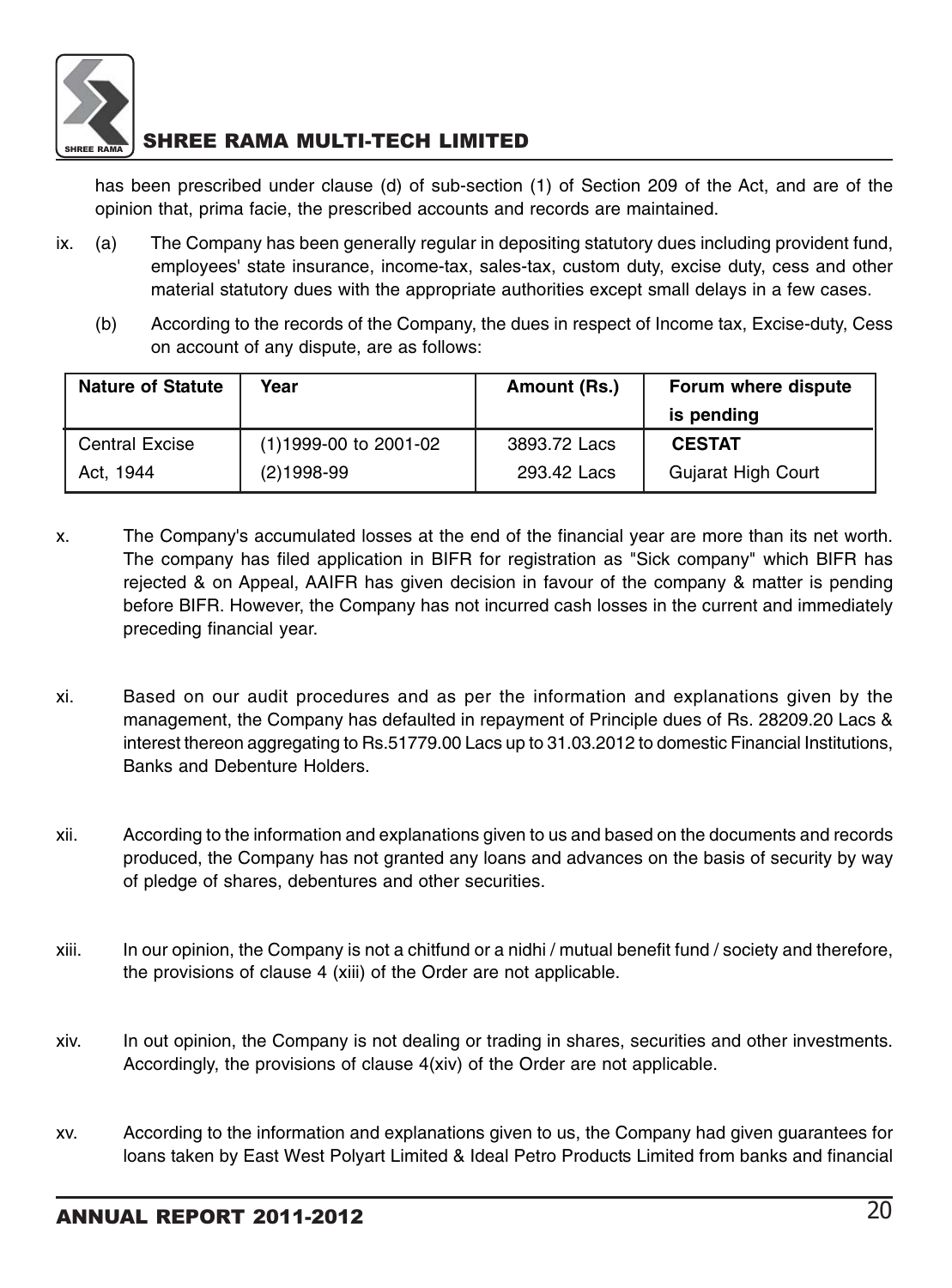

institutions in earlier years, terms and conditions whereof based on the management representation and considering the business relationship with this company, were not prima-facie prejudicial to the interest of the Company. Suits for recovery of dues are filed in Debt Recovery Tribunal & Courts against the company being a guarantor. (See Sub Note 1 & 2)

- xvi. On the basis of the records examined by us and according to information and explanations given to us, no term loans were obtained by the Company during the year under audit.
- xvii. According to the information and explanations given to us and on the basis of an overall examination of the balance sheet of the company, we report that no funds raised on short-term basis have been used for long-term investments.
- xviii. During the year the Company has not made allotment of shares on preferential basis to parties and companies covered in the register maintained under Section 301 of the Companies Act, 1956.
- xix. According to the information and explanations given to us, during the year covered by our audit, the company has not issued debentures requiring creation of any security or charge.
- xx. The Company has not raised any money by way of public issue during the year.
- xxi. Based upon the audit procedures performed and on the basis of information and explanations given by the management, we report that no fraud on or by the Company has been noticed or reported during the course of out audit.

**For, Mahendra N. Shah & Co. Chartered Accountants FRN 105775 W**

Place : Ahmedabad **Chirag M. shah** 

**Date : 28th May, 2012 Partner**

**Memb. No. 045706**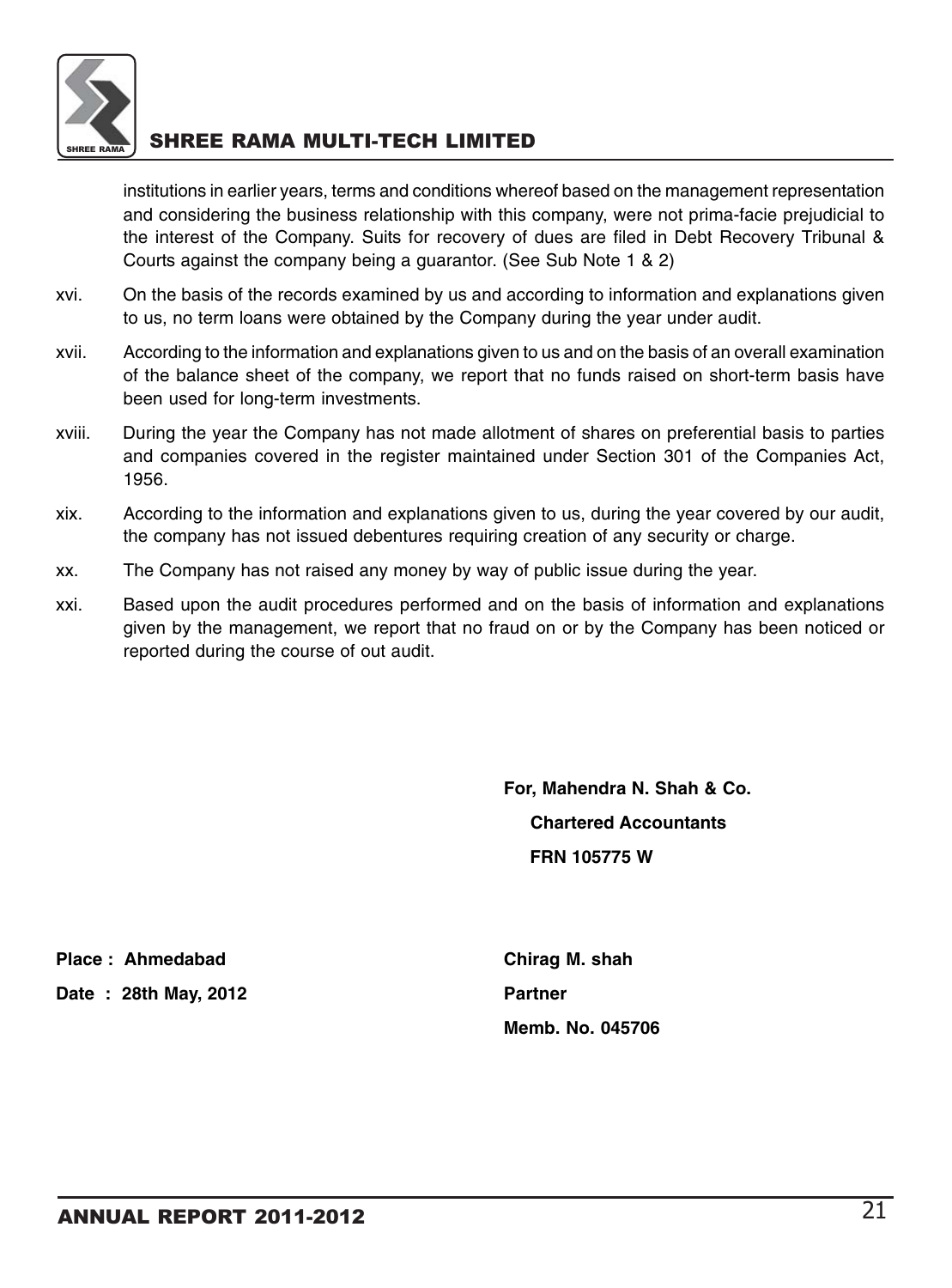

### **BALANCE SHEET AS AT 31ST MARCH, 2012**

|                    |              |                |                                                  |                |                                | (Rs.in Lacs)      |
|--------------------|--------------|----------------|--------------------------------------------------|----------------|--------------------------------|-------------------|
| <b>Particulars</b> |              |                |                                                  | Note No.       | As at 31st                     | As at 31st        |
|                    |              |                |                                                  |                | March2012                      | <b>March 2011</b> |
|                    |              |                | <b>EQUITY AND LIABILITIES</b>                    |                |                                |                   |
|                    | 1            |                | Shareholders' funds                              |                |                                |                   |
|                    |              |                | (a) Share capital                                | 1              | 3842.70                        | 3842.70           |
|                    |              | (b)            | Reserves and surplus                             | $\overline{c}$ | (16819.65)                     | (22602.92)        |
|                    | $\mathbf{2}$ |                | <b>Non-current liabilities</b>                   |                |                                |                   |
|                    |              | (a)            | Long-term borrowings                             | 3              | 28209.20                       | 36958.45          |
|                    |              | (b)            | Deferred tax liabilities (Net)                   | 4              | 2277.97                        | 2931.60           |
|                    |              | (c)            | Other Long term liabilities                      | 5              | 200.59                         | 260.86            |
|                    |              |                | (d) Long-term provisions                         | 6              | 4687.52                        | 5453.00           |
|                    | 3            |                | <b>Current liabilities</b>                       |                |                                |                   |
|                    |              | (a)            | Short-term borrowings                            | 7              | 1500.00                        | 0.00              |
|                    |              | (b)            | Trade payables                                   | 8              | 157.98                         | 143.78            |
|                    |              | (c)            | Other current liabilities                        | 9              | 1023.28                        | 691.32            |
|                    |              |                | (d) Short-term provisions                        | 10             | 32.94                          | 34.41             |
|                    |              | <b>TOTAL</b>   |                                                  |                | 25112.53                       | 27713.20          |
| <b>ASSETS</b>      |              |                |                                                  |                |                                |                   |
| 1                  |              |                | <b>Non-current assets</b>                        |                |                                |                   |
|                    |              |                | (a) Fixed assets                                 |                |                                |                   |
|                    |              | (i)            | Tangible assets                                  | 11             | 17794.12                       | 20460.76          |
|                    |              | (ii)           | Capital work-in-progress                         | 11             | 0.00                           | 489.24            |
|                    |              |                | (b) Non-current investments                      | 12             | 0.66                           | 0.66              |
|                    |              |                | (c) Long-term loans and advances                 | 13             | 2052.95                        | 1308.63           |
|                    |              |                | (d) Other non-current assets                     | 14             | 228.37                         | 228.37            |
| $\overline{2}$     |              |                | <b>Current assets</b>                            |                |                                |                   |
|                    |              |                | (a) Inventories                                  | 15             | 1895.91                        | 1366.24           |
|                    |              |                | (b) Trade receivables                            | 16             | 1285.02                        | 1049.99           |
|                    |              |                | (c) Cash and cash equivalents                    | 17             | 1530.58                        | 2375.70           |
|                    |              |                | (d) Short-term loans and advances                | 18             | 318.72                         | 389.82            |
|                    |              |                | (e) Other current assets                         | 19             | 6.20                           | 43.79             |
|                    |              |                | <b>Significant Accounting Policies</b>           | 28A            |                                |                   |
|                    |              |                | Notes on Financial Statements                    | 28B            |                                |                   |
|                    |              | <b>TOTAL</b>   |                                                  |                | 25112.53                       | 27713.20          |
|                    |              |                | As per our report of even date attached herewith |                |                                |                   |
|                    |              |                | For Mahendra N. Shah & Co.                       |                | For and on behalf of the Board |                   |
|                    |              |                | <b>Chartered Accountants</b>                     |                |                                |                   |
|                    |              | FRN: 105775W   |                                                  |                |                                |                   |
|                    |              | Chirag M. Shah |                                                  | R.S. Patel     | P.S.Patel                      |                   |
|                    |              |                | Partner M. No.: 45706                            | Chairman       | Director                       |                   |

Place :- Ahmedabad Place :- Ahmedabad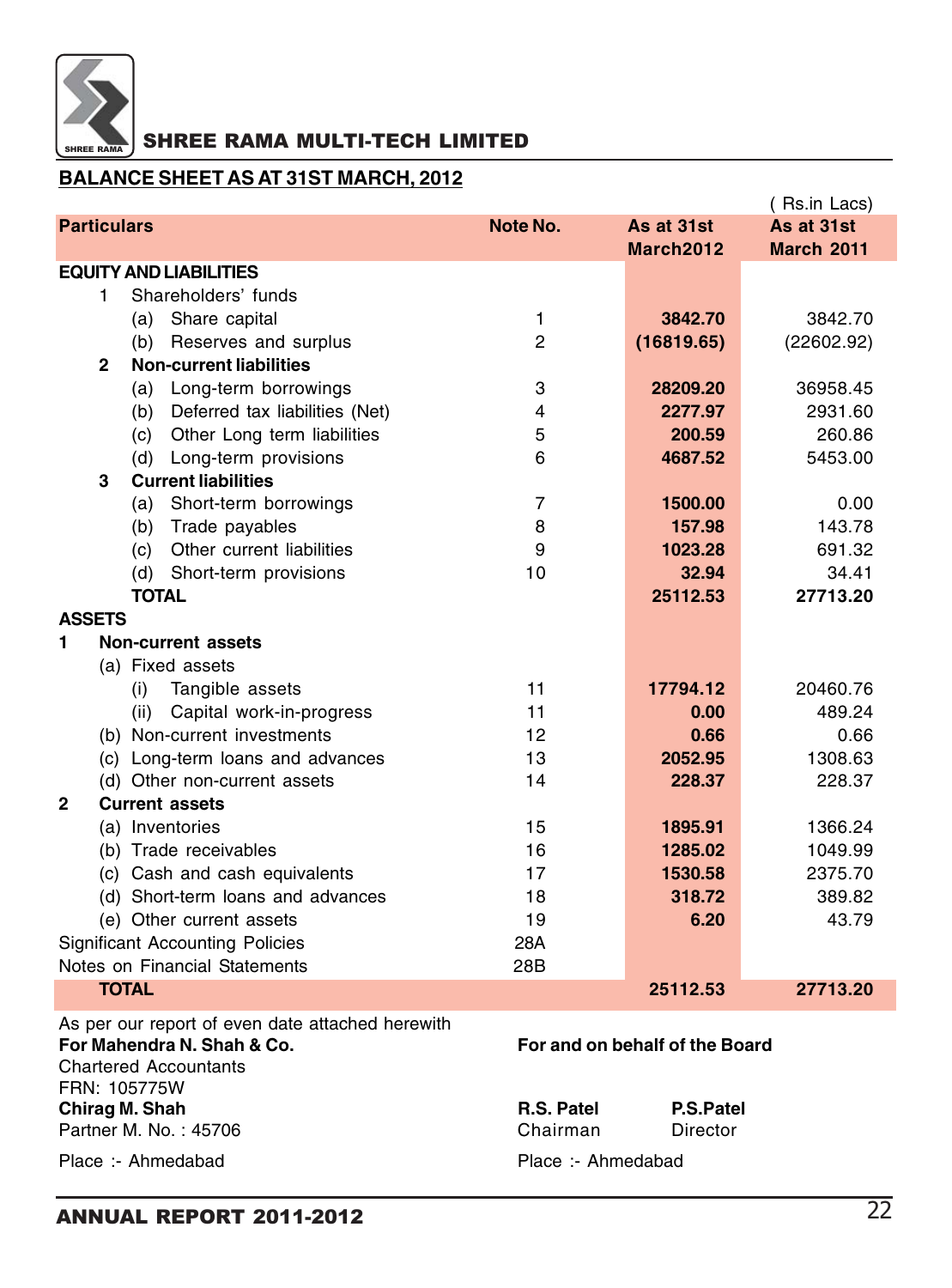

## **STATEMENT OF PROFIT AND LOSS FOR THE YEAR ENDED 31ST MARCH, 2012**

| 2011-12<br>2010-11<br><b>Notes</b><br><b>INCOME</b><br>20<br>7221.83<br>9632.99<br>Revenue from operations<br>21<br>Other income<br>329.34<br>698.15<br><b>Total Revenue</b><br>10331.14<br>7551.17 |  |  |
|-----------------------------------------------------------------------------------------------------------------------------------------------------------------------------------------------------|--|--|
|                                                                                                                                                                                                     |  |  |
|                                                                                                                                                                                                     |  |  |
|                                                                                                                                                                                                     |  |  |
|                                                                                                                                                                                                     |  |  |
|                                                                                                                                                                                                     |  |  |
|                                                                                                                                                                                                     |  |  |
| <b>EXPENDITURE</b>                                                                                                                                                                                  |  |  |
| 22<br>3842.74<br>Cost of materials consumed<br>5342.15                                                                                                                                              |  |  |
| Changes in inventories of finished goods                                                                                                                                                            |  |  |
| and work-in-progress<br>23<br>(250.35)<br>(178.46)                                                                                                                                                  |  |  |
| Employee benefits expense<br>24<br>676.80<br>625.35                                                                                                                                                 |  |  |
| 25<br>Finance costs<br>187.20<br>146.90                                                                                                                                                             |  |  |
| Depreciation<br>11<br>2406.02<br>2324.94                                                                                                                                                            |  |  |
| Other expenses<br>26<br>3042.31<br>2438.07                                                                                                                                                          |  |  |
|                                                                                                                                                                                                     |  |  |
| <b>Total Expenses</b><br>9904.72<br>10698.95                                                                                                                                                        |  |  |
| Profit/loss before exceptional items<br>(2353.55)<br>(367.81)                                                                                                                                       |  |  |
| 1739.14<br>1042.60<br><b>Exceptional items</b><br>27                                                                                                                                                |  |  |
| <b>Profit/loss before tax</b><br>674.79<br>(614.41)                                                                                                                                                 |  |  |
| <b>Tax Expense</b>                                                                                                                                                                                  |  |  |
| (1) Current tax                                                                                                                                                                                     |  |  |
| (2) Deferred tax<br>653.63<br>1205.92                                                                                                                                                               |  |  |
| Profit for the year<br>39.22<br>1880.71                                                                                                                                                             |  |  |
|                                                                                                                                                                                                     |  |  |
| Earnings per equity share                                                                                                                                                                           |  |  |
| 0.06<br>(1) Basic<br>2.96                                                                                                                                                                           |  |  |
| (2) Diluted<br>0.06<br>2.96                                                                                                                                                                         |  |  |
| <b>Significant Accounting Policies</b><br>28A                                                                                                                                                       |  |  |
| Notes on Financial Statements<br>28B                                                                                                                                                                |  |  |
|                                                                                                                                                                                                     |  |  |

As per our report of even date attached herewith **For Mahendra N. Shah & Co. For and on behalf of the Board** Chartered Accountants FRN: 105775W **Chirag M. Shah R.S. Patel P.S. Patel P.S. Patel P.S. Patel P.S. Patel P.S. Patel P.S. Patel P.S. Patel P.S. Patel P.S. Patel P.S. Patel P.S. Patel P.S. Patel P.S. Patel P.S. Patel P.S. Patel P.S. Patel P.S. Patel P.S. Pat** 

Partner M. No. : 45706 **Chairman** Director Place :- Ahmedabad Place :- Ahmedabad Date :- 28/5/2012 Date :- 28/5/2012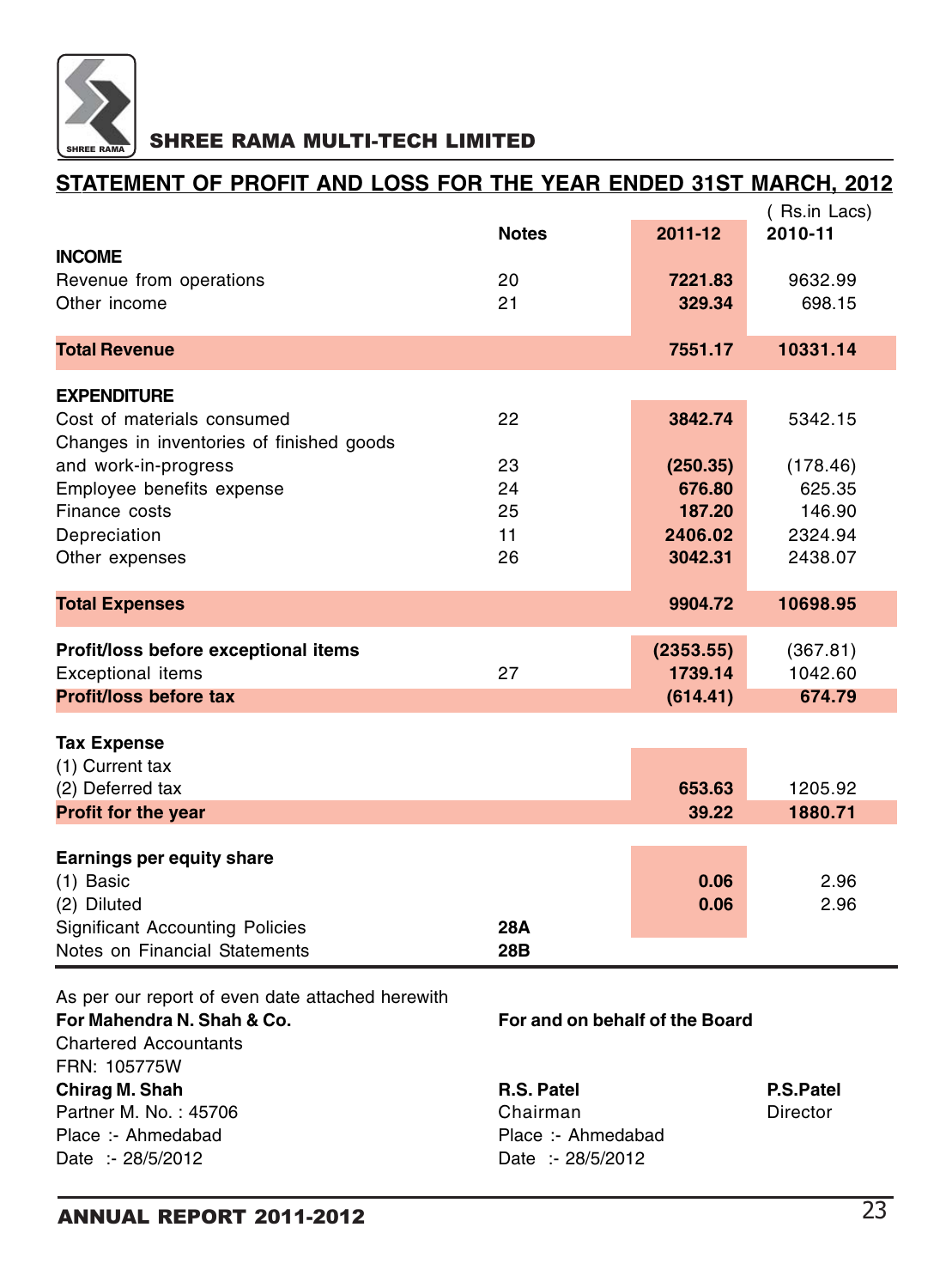

# **NOTES ON FINANCIAL STATEMENT FOR THE YEAR ENDED 31ST MARCH 2012**

### **(1) SHARE CAPITAL**

|                                                                                     |                        |                        |                        | (Rs.in Lacs)           |
|-------------------------------------------------------------------------------------|------------------------|------------------------|------------------------|------------------------|
|                                                                                     | As at 31st March, 2012 |                        |                        | As at 31st March, 2011 |
|                                                                                     | <b>Number</b>          | Rs.                    | <b>Number</b>          | Rs.                    |
| <b>EQUITY AND LIABILITIES</b>                                                       |                        |                        |                        |                        |
| <b>Authorised Share Capital:</b>                                                    |                        |                        |                        |                        |
| Equity Shares of Rs.5 each                                                          | 200000000              | 10000.00               | 200000000              | 10000.00               |
|                                                                                     |                        |                        |                        |                        |
| 15% cumulative Redeemable                                                           |                        |                        |                        |                        |
| Preference shares of Rs.100 each                                                    | 5000000                | 5000.00                | 5000000                | 5000.00                |
| Total                                                                               |                        | 15000.00               |                        | 15000.00               |
| <b>Equity Shares</b>                                                                |                        |                        |                        |                        |
| <b>Issued and Subscribed:</b>                                                       |                        |                        |                        |                        |
| Equity Shares of Rs.5 each                                                          | 63555555               | 3177.78                | 63555555               | 3177.78                |
|                                                                                     |                        |                        |                        |                        |
|                                                                                     |                        | 3177.78                |                        | 3177.78                |
| Paid up:                                                                            |                        |                        |                        |                        |
| Equity Shares of Rs.5 each                                                          | 63468005               | 3173.40                | 63468005               | 3173.40                |
|                                                                                     |                        |                        |                        |                        |
| Add: Forfeited share capital                                                        | 87550                  | 2.63                   | 87550                  | 2.63                   |
|                                                                                     |                        | 3176.03                |                        | 3176.03                |
| <b>Preference Shares</b>                                                            |                        |                        |                        |                        |
| <b>Issued, Subscribed and Paid up:</b>                                              |                        |                        |                        |                        |
| 15% Cumulative Redeemable                                                           |                        |                        |                        |                        |
| Preference Shares of                                                                | 666666                 | 666.67                 | 666666                 | 666.67                 |
| Rs.100 each fully paid up                                                           |                        | 666.67                 |                        | 666.67                 |
|                                                                                     |                        |                        |                        |                        |
| <b>TOTAL</b>                                                                        |                        | 3842.70                |                        | 3842.70                |
| The reconcilation of the number of equity shares outstanding is set out below :     |                        |                        |                        |                        |
| <b>Particulars</b>                                                                  |                        | As at 31st March, 2012 | As at 31st March, 2011 |                        |
|                                                                                     | <b>No. of Shares</b>   |                        | <b>No. of Shares</b>   |                        |
| Shares outstanding at the beginning of the year                                     | 63555555               |                        | 63555555               |                        |
| Shares Issued during the year                                                       | 0                      |                        |                        | 0                      |
| Shares bought back during the year                                                  | $\bf{0}$               |                        |                        | 0                      |
| Shares outstanding at the end of the year                                           | 63555555               |                        | 63555555               |                        |
|                                                                                     |                        |                        |                        |                        |
| The reconcilation of the number of preference shares outstanding is set out below : |                        |                        |                        |                        |
| <b>Particulars</b>                                                                  |                        | As at 31st March, 2012 |                        | As at 31st March, 2011 |
|                                                                                     | <b>No. of Shares</b>   |                        | <b>No. of Shares</b>   |                        |
| Shares outstanding at the beginning of the year                                     | 666666                 |                        | 666666                 |                        |
| Shares Issued during the year                                                       | 0                      |                        | 0                      |                        |
| Shares bought back during the year                                                  | $\bf{0}$               |                        | 0                      |                        |
| Shares outstanding at the end of the year                                           | 666666                 |                        | 666666                 |                        |
|                                                                                     |                        |                        |                        |                        |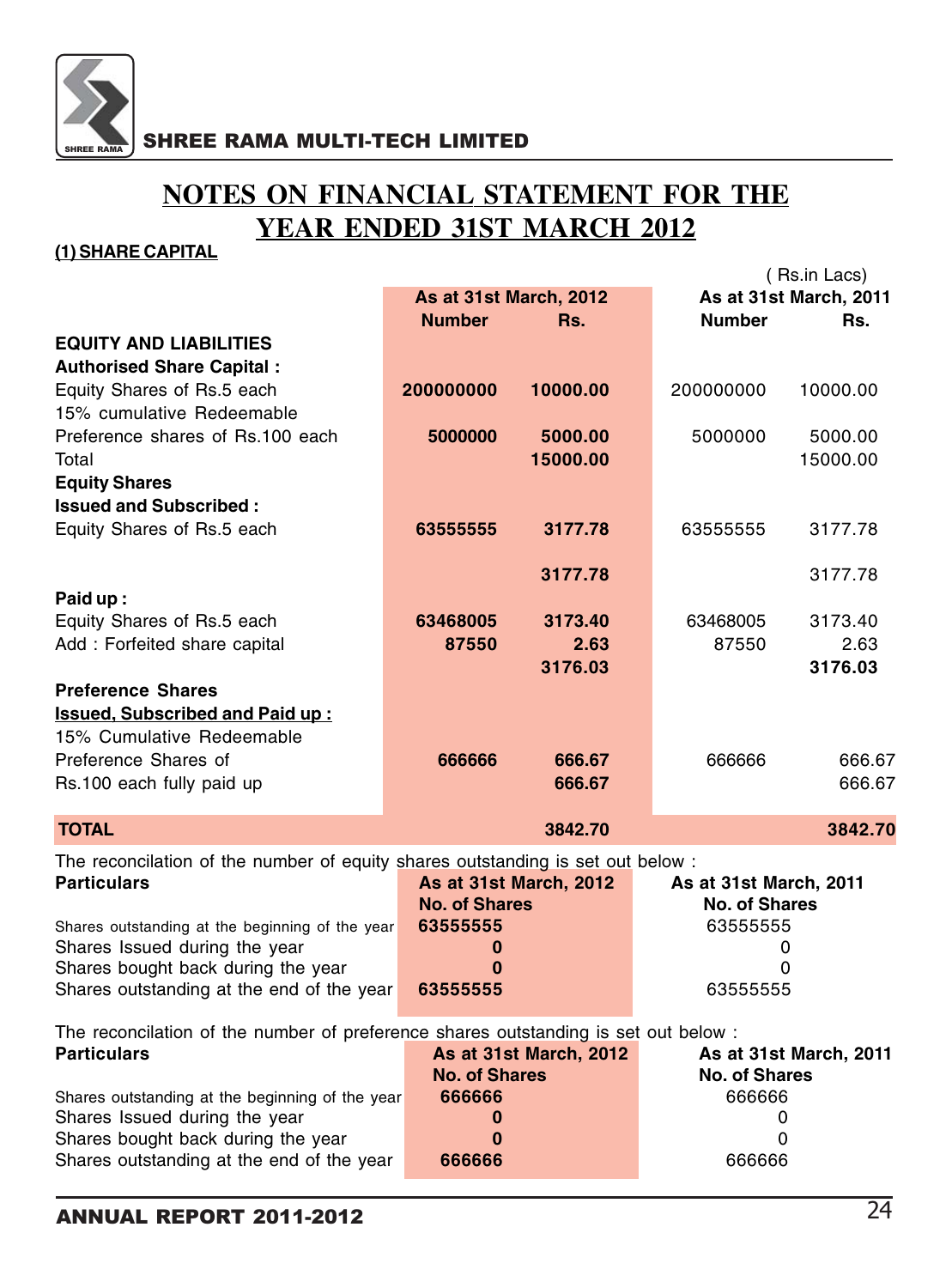

The details of equity shareholders holding more than 5% shares :

| Name of Shareholder                       | As at 31st March, 2012 |              | As at 31st March, 2011 |                     |
|-------------------------------------------|------------------------|--------------|------------------------|---------------------|
|                                           | No. of                 | % of Holding |                        | No. of % of Holding |
|                                           | <b>Shares held</b>     |              | <b>Shares held</b>     |                     |
| Nirma Industries Private Limited 14288700 |                        | 22.51        | 14288700               | 22.51               |

The details of preference shareholders holding more than 5% shares :

| Name of Shareholder             | As at 31st March, 2012 |                     | As at 31st March, 2011 |                     |
|---------------------------------|------------------------|---------------------|------------------------|---------------------|
|                                 |                        | No. of % of Holding |                        | No. of % of Holding |
|                                 | <b>Shares held</b>     |                     | <b>Shares held</b>     |                     |
| Harsiddh Specific Family Trust* | 666666                 | 100.00              | 666666                 | 100.00              |

\* Pending scheme of arrangement of the preference share submitted for transfered by beneficial holder of share is under consideration.

### **2 RESERVES AND SURPLUS**

|                                                  |                        | ( Rs.in Lacs)          |
|--------------------------------------------------|------------------------|------------------------|
|                                                  | As at 31st March, 2012 | As at 31st March, 2011 |
| a. Capital Reserves                              |                        |                        |
| Opening Balance                                  |                        |                        |
| (+) Current Year Transfer (Refer Note No. 4.4 of |                        |                        |
| notes on financial statements)                   | 5,744.05               | 0.00                   |
| (-) Written Back in Current Year                 |                        |                        |
| Closing Balance                                  | 5,744.05               | 0.00                   |
|                                                  |                        |                        |
| <b>b. Capital Redemption Reserve</b>             | 333.33                 | 333.33                 |
| c. Share Premium Account                         | 22,825.95              | 22,825.95              |
| d. Debenture Redemption Reserve                  | 4,024.33               | 4,024.33               |
| e. Warrants forfeited Account                    | 39.56                  | 39.56                  |
| f. General Reserve                               | 1,917.87               | 1,917.87               |
|                                                  |                        |                        |
| g. Profit and Loss Account                       |                        |                        |
| Opening balance                                  | (51,743.96)            | (53,624.67)            |
| (+) Net Profit For the current year              | 39.22                  | 1,880.71               |
| Closing Balance                                  | (51, 704.74)           | (51,743.96)            |
|                                                  |                        |                        |
| <b>TOTAL</b>                                     | (16, 819.65)           | (22,602.92)            |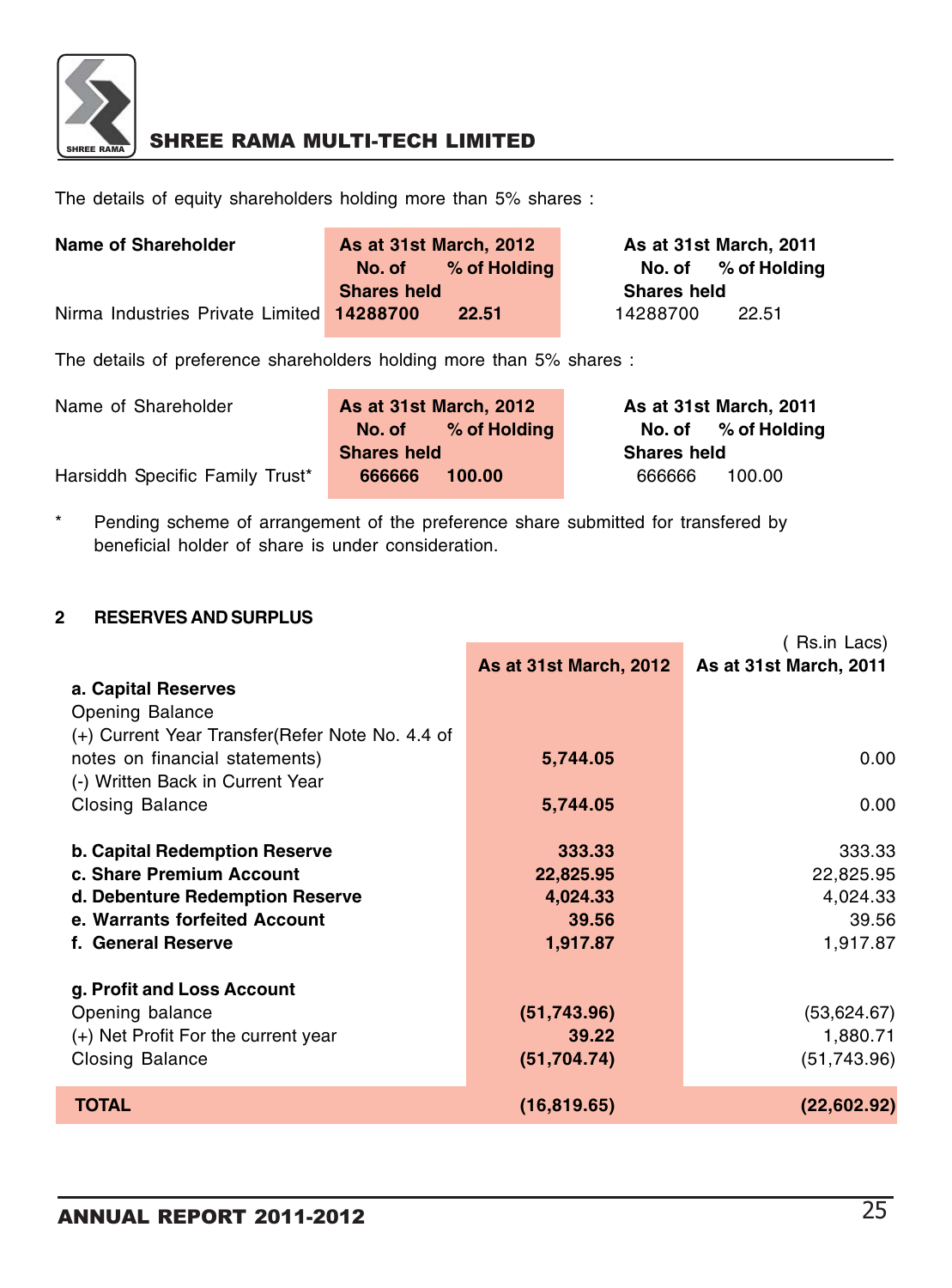

| 3 | <b>LONG TERM BORROWINGS</b> |
|---|-----------------------------|
|---|-----------------------------|

### (Rs.in Lacs)<br>**As at 31st March, 2011 As at 31st March, 2012 Number Rs. Number Rs. Secured : (a) Redeemable Non Convertible Debentures :** 15.5 % Secured Redeemable Non Convertible Debentures of Rs.100/- each fully paid up. **2500000 2500.00** 2500000 2500.00 16.5 % Secured Redeemable Non Convertible Debentures of Rs.100/- each fully paid up. **0 0.00** 1000000 1000.00 13 % Secured Redeemable Non Convertible Debentures of Rs.1000000/- each fully paid up. **300 3000.00** 300 3000.00 **5500.00** 6500.00 **(b) Term loans 4882.00** 12513.25 **(c) Working capital loans :** Demand Loans **10197.26** 10197.26 Cash credit **250.33** 250.33 **10447.59** 10447.59 **(A) 20829.59** 29460.84 **In case of continuing default** 1. Period of default (Refer below mentioned note no. 3.1) 2. Amount **20829.59** 29460.84 **Unsecured (a) Redeemable Non Convertible Debentures :** 14 % Non Convertible Debentures of Rs 100/- each fully paid up. **3000000 3000.00** 3000000 3000.00 11.50 % Non Convertible Debentures of Rs 100/- each fully paid up. **750000 706.85** 750000 706.85 **(b) Term loans 1931.63** 1931.63 **(c) Short Term Loans :** From Banks and Other Financial Institution **1000.00** 1118.00 Bill Discounting **741.13** 741.13 **(B) 7379.61** 7497.61 **In case of continuing default** 1. Period of default (Refer below mentioned note no. 3.1) 2. Amount **7379.61** 7497.61  **TOTAL (A+B) 28209.20 36958.45**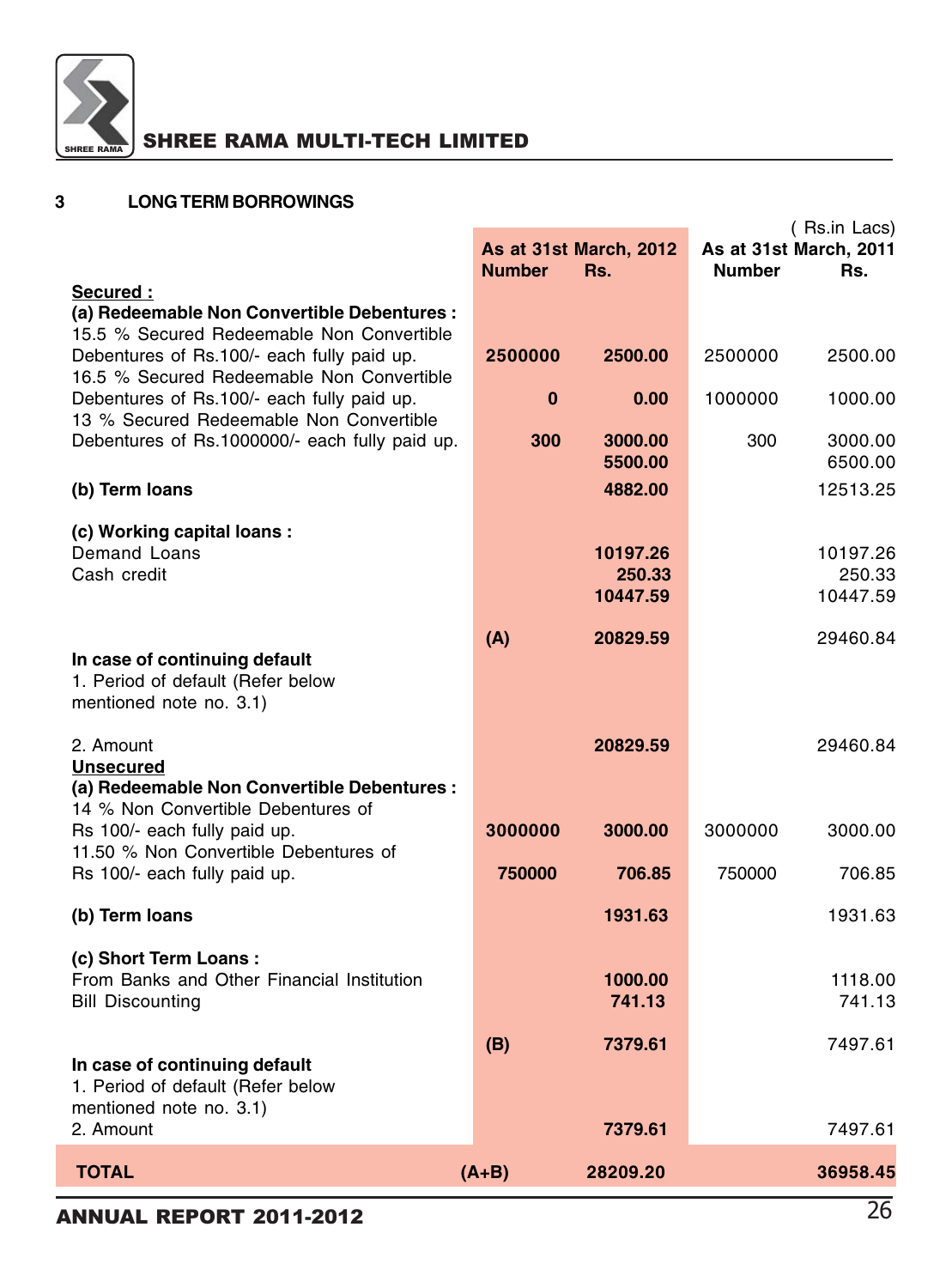

**3.1** The Company has defaulted in repayment of above secured and unsecured debentures, term loans and other borrowings since 2002-03.

#### **3.2 Secured**

#### **(a) Non Convertible Debentures**

(1) During the year Secured Lender i.e Industrial Investment Bank of India (IIBI) has been paid off its dues including principal amount, interest and other charges under one time settlement scheme (OTS), subject to pendency of the scheme of arrangement and compromise u/s 391 of the Companies Act, 1956 before Hon'able High Court of Gujarat.

(2) 25,00,000 15.5 % Redeemable Non Convertible Debentures privately placed with Banks and FIs are secured by mortgage of the present and future immovable assets and charges on movable assets of the Company in favour of a trustee, ranking pari passu with the charges created on the said assets for term loans from FIs.

(3) 300 13 % Redeemable Non-Convertible Debentures privately placed with Nirma Chemical Works P. Ltd. are secured by mortage on the immovable assets and charge on movable assets of the Company, both present and future, in favour of a trustee, ranking pari passu with the charges created / to be created on the said assets for term loans from FIs.

(b) Term Loans :- Term Loans of FIs are Secured by first charge on all present and future assets of the Company's units at Moti Bhoyan, Karannagar, Ambaliara and Pondicherry ranking pari passu with the charges created / to be created in favour of a trustee for privately placed debentures and personal guarantee of some of the erstwhile directors and during the year secured lender i.e. Stressed Assets Stabilisation Fund (SASF) has been paid off its dues including principal amount, interest and other charges under one time settlement scheme (OTS), subject to pendency of the scheme of arrangement and compromise u/s 391 of the Companies Act, 1956 before Hon'able High Court of Gujarat.

(c) Working Capital Loans :- Working Capital Demand Loans and Cash Credit facilities from Banks and FIs are secured by hypothecation of stocks, book debts and second charge on fixed assets ranking pari passu with charges created on the said assets to the term loans from FIs and personal guarantee of some the erstwhile Directors. Working Capital loans from FIs includes Rs. 2348.26 lacs from Nirma Chemical Works P. Ltd. against hypothecation of Machinery imported through their letter of credit. Bill discounting facility is secured by Mortgage of office premises situated at 601, Shikhar Building , Nr. Vadilal House, Navrangpura, Ahmedabad.

#### **Unsecured**

(d) 30,00,000 14 % Non-Convertible Debentures privately placed with JM ARC and LIC were to be secured by mortage of the immovable assets and charge on movable assets of the Company, both present and future, in favour of a trustee, ranking pari passu with the charges created / to be created on the said assets for term loans from FIs. In absence of consent from other secured lenders the charge is not created, which required reclasification of the same loans as unsecured loans.

(e) During the year unsecured Lender i.e Kautilya Fin-Securities Limited has been paid off its dues including principal amount, interest and other charges under one time settlement scheme (OTS), subject to pendency of the scheme of arrangement and compromise u/s 391 of the Companies Act, 1956 before Hon'able High Court of Gujarat.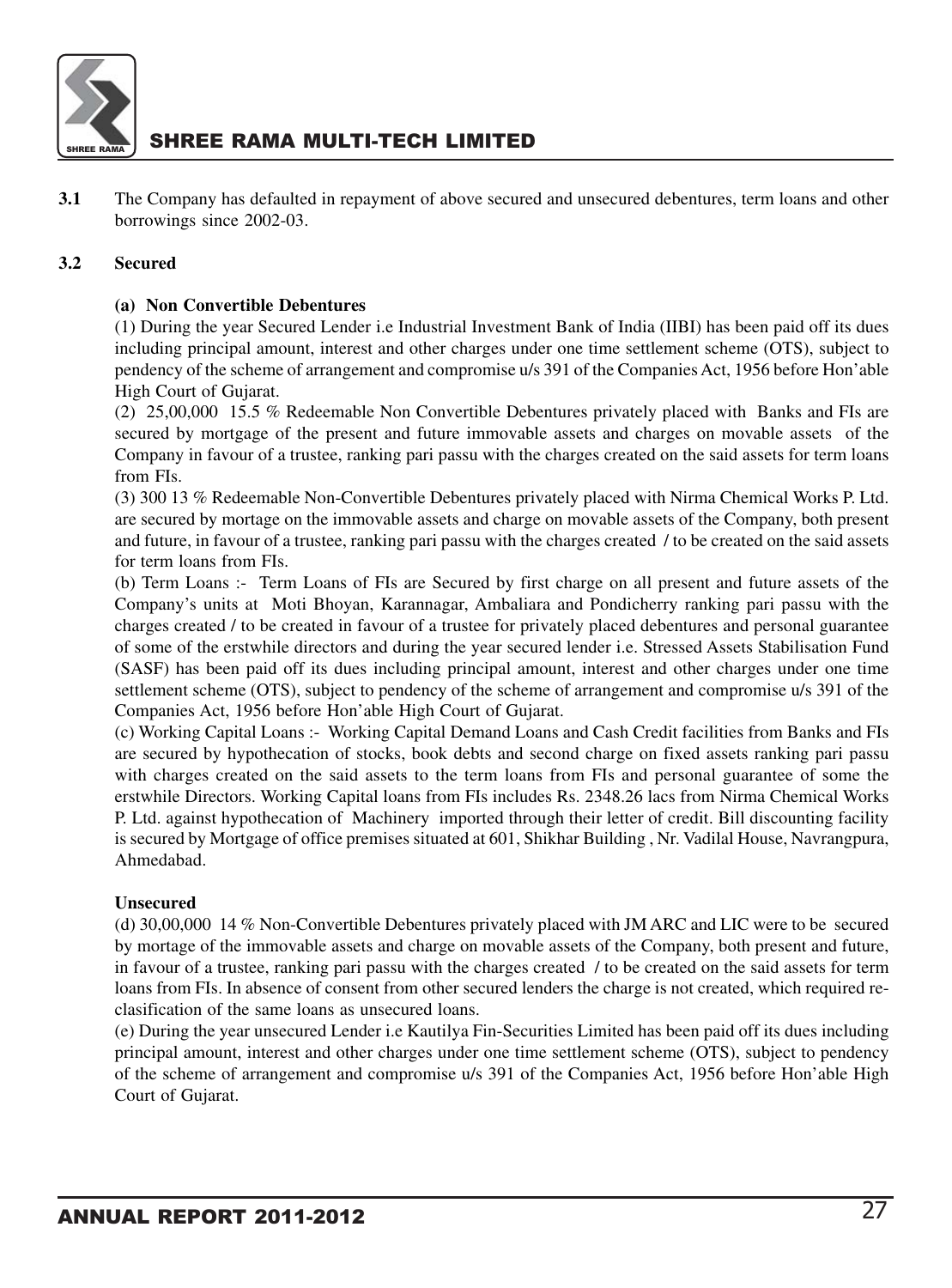

### **4 DEFERRED TAX LIABILITY (NET)**

|                                        |                               | (Rs.in Lacs)                  |
|----------------------------------------|-------------------------------|-------------------------------|
|                                        | <b>As at 31st March, 2012</b> | <b>As at 31st March, 2011</b> |
| <b>Opening Balance</b>                 | 2,931.60                      | 4,137.52                      |
| Less:                                  |                               |                               |
| <b>Related to Fixed Assets</b>         | 618.28                        | 297.72                        |
| Disallowance under Income Tax act 1961 | 35.35                         | 908.20                        |
| Total Defered Tax Assets               | 653.63                        | 1,205.92                      |
| <b>TOTAL</b>                           | 2,277.97                      | 2,931.60                      |

#### **5 OTHER LONG TERM LIABILITIES**

|                                                         |                        | <b>Rs.in Lacs)</b>     |
|---------------------------------------------------------|------------------------|------------------------|
|                                                         | As at 31st March, 2012 | As at 31st March, 2011 |
| (a) Trade Payables                                      |                        | 1.58                   |
| (b) Provision for Preference Share Dividend             | 100.00                 | 100.00                 |
| (c) Provision for Tax on Preference Share Dividend      | 10.20                  | 10.20                  |
| (d) Provision for Interest on Preference Share Dividend | 47.50                  | 47.50                  |
|                                                         |                        |                        |
| (Refer note no. 3(b) of notes on financial statements)  |                        |                        |
| (e) Others Payable*                                     | 42.89                  | 101.58                 |
| TOTAL                                                   | 200.59                 | 260.86                 |

\* Includes Deposit from debtors, Employee Security Deposit and Creditors for Capital Goods

### **6 LONG TERM PROVISIONS**

|                                     |                        | Rs.in Lacs)                   |
|-------------------------------------|------------------------|-------------------------------|
|                                     | As at 31st March, 2012 | <b>As at 31st March, 2011</b> |
| (a) Provision for employee benefits |                        |                               |
| (Refer Note No. 24.1)               |                        |                               |
| Gratuity (unfunded)                 | ٠                      | 6.26                          |
| Leave Encashment (unfunded)         | 21.63                  | 31.04                         |
| (b) Others                          |                        |                               |
| Provision for Income Tax            |                        | 882.10                        |
| Provision for excise duty order     | 4,665.89               | 4,533.60                      |
| TOTAL                               | 4,687.52               | 5,453.00                      |

#### **7 SHORT TERM BORROWING**

|                         |          | (Rs.in Lacs)<br>As at 31st March, 2012 As at 31st March, 2011 |
|-------------------------|----------|---------------------------------------------------------------|
| <b>Unsecured</b>        |          |                                                               |
| Inter Corporate Deposit | 1,500.00 | -                                                             |
| <b>TOTAL</b>            | 1.500.00 |                                                               |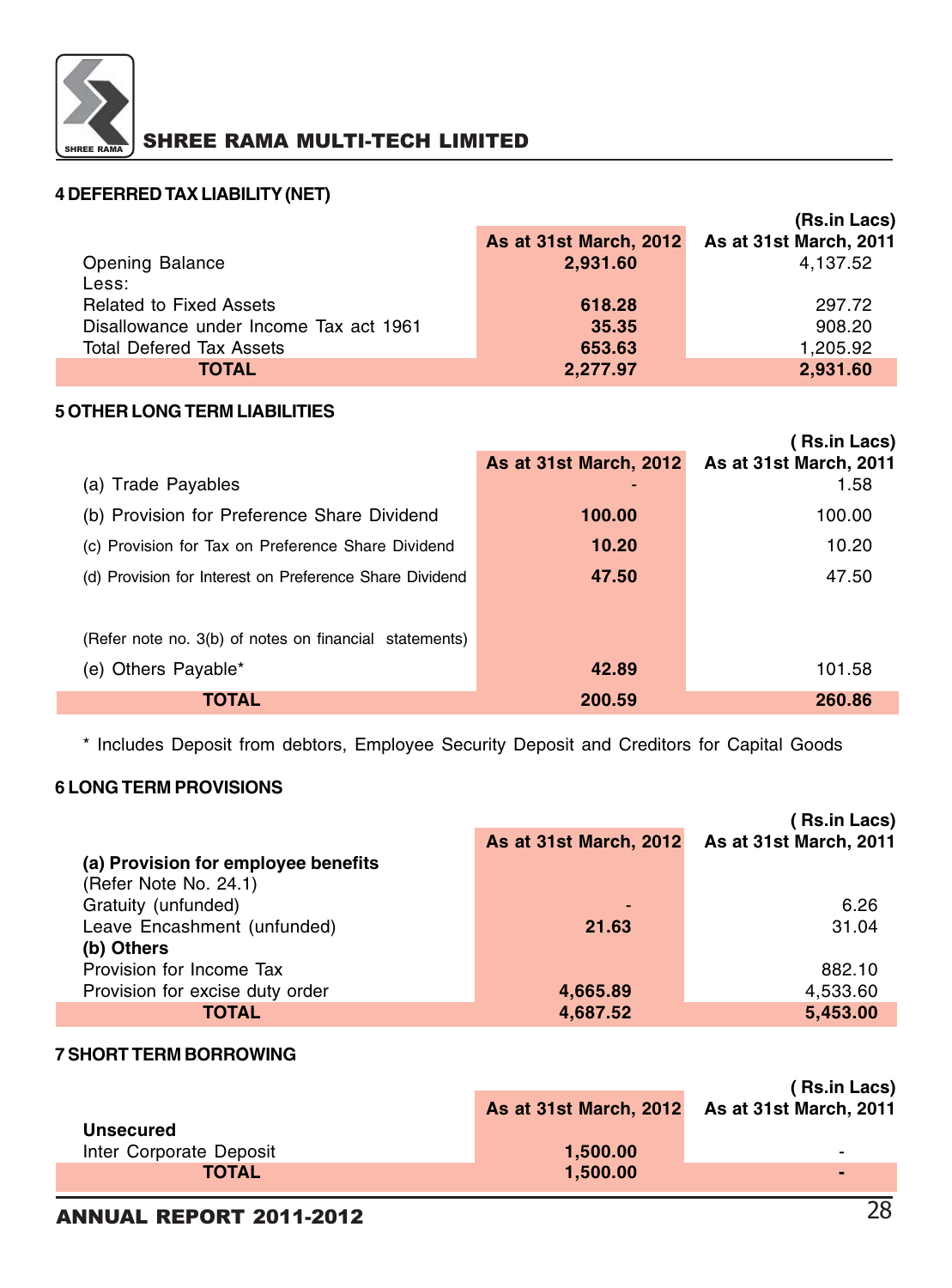

### **8 TRADE PAYABLES**

|                                      |                                               | (Rs.in Lacs) |
|--------------------------------------|-----------------------------------------------|--------------|
|                                      | As at 31st March, 2012 As at 31st March, 2011 |              |
| Trade payables                       | 157.98                                        | 143.78       |
| (Refer below mentioned note no. 8.1) | -                                             | -            |
| <b>TOTAL</b>                         | 157.98                                        | 143.78       |

**8.1** Disclosures are made for the amount due to the Micro, Small and Medium Enterprises under Micro Small and Medium Enterprise Development Act 2006:

|                                                                                                                                                                                              |                        | <b>(Rs.in Lacs)</b>           |
|----------------------------------------------------------------------------------------------------------------------------------------------------------------------------------------------|------------------------|-------------------------------|
|                                                                                                                                                                                              | As at 31st March, 2012 | <b>As at 31st March, 2011</b> |
| Principal amount remaining unpaid to any                                                                                                                                                     |                        |                               |
| supplier as at the year end.*                                                                                                                                                                | 25.11                  | 6.20                          |
| Amount of interest paid by the company in item<br>of section 16 of the MSMED, along with the<br>amount of the payment made to the supplier<br>beyond the appointed day during the accounting |                        |                               |
| year.                                                                                                                                                                                        |                        |                               |

**\*** On the basis of information and records available with the company, the above disclosures are made under in respect of amount due to the Micro, Small and Medium enterprises and Small Scale Industrial Undertaking, who have registered with the relevant competent authorities. This has been relied upon by the auditors.

### **9 OTHER CURRENT LIABILITIES**

|                                    |                                               | (Rs.in Lacs) |
|------------------------------------|-----------------------------------------------|--------------|
|                                    | As at 31st March, 2012 As at 31st March, 2011 |              |
| Interest accrued but not due (ICD) | 28.33                                         | -            |
| Other Payables*                    | 994.95                                        | 691.32       |
| <b>TOTAL</b>                       | 1.023.28                                      | 691.32       |

Includes Statutory dues, advance from customers and Bank Overdrafts

#### **10 SHORT TERM PROVISIONS**

| (a) Provision for employee benefits<br>Gratuity (Funded)<br>Leave Encashment (Unfunded) | As at 31st March, 2012<br>31.78<br>1.16 | (Rs.in Lacs)<br><b>As at 31st March, 2011</b><br>34.07<br>0.34 |
|-----------------------------------------------------------------------------------------|-----------------------------------------|----------------------------------------------------------------|
| (For both above Refer note no. 24.1)<br><b>TOTAL</b>                                    | 32.94                                   | 34.41                                                          |
|                                                                                         |                                         |                                                                |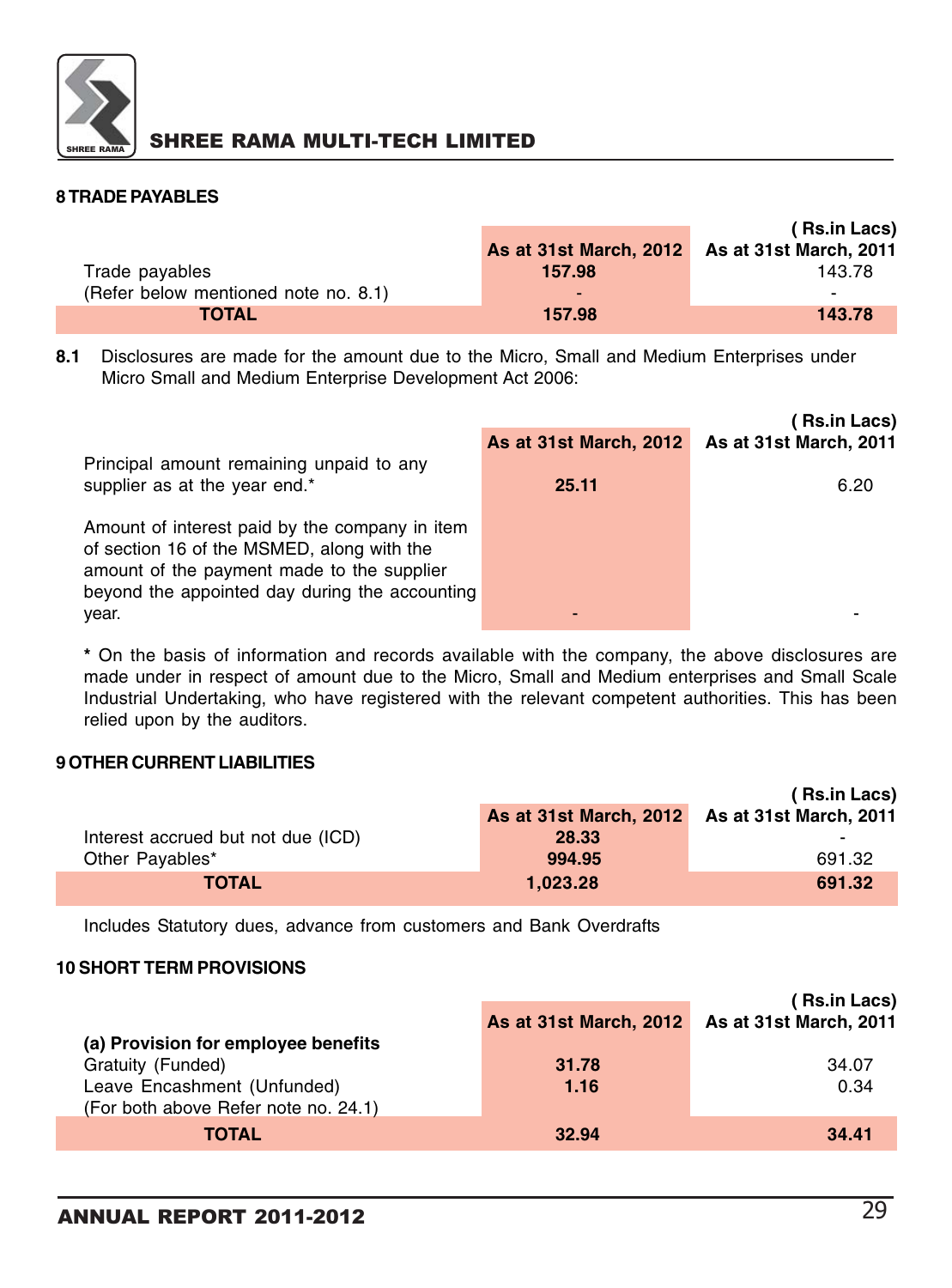

|                 |                    | Balance as<br>at 31 March         | 2011         | 239.97         | 3321.61                                |           | 6335.51     |               | 58.08    |                    | 249.24 |                  | 194.41     | 61.94    | 20460.76 | 489.24                |
|-----------------|--------------------|-----------------------------------|--------------|----------------|----------------------------------------|-----------|-------------|---------------|----------|--------------------|--------|------------------|------------|----------|----------|-----------------------|
|                 | <b>Net Block</b>   | <b>Balance as</b><br>at 31 March  | 2012         | 236.98         | 3177.83                                |           | 13769.53    |               | 49.38    |                    | 228.24 |                  | 251.20     | 80.96    | 17794.12 | 20460.76              |
|                 |                    | <b>Balance</b><br>as at 31        | <b>March</b> | 0.00<br>2012   | 2036.06                                |           | 28833.71    |               | 158.80   |                    | 365.02 |                  | 487.81     | 41.85    | 31923.25 | 30394.98              |
|                 | Depreciation       | Adjustment                        | during       | the year       |                                        |           | 840.82      |               |          |                    |        |                  |            | 36.53    | 877.35   | 44.74                 |
|                 |                    | Depreciation Deduction/<br>charge | for the      | year           | 170.17                                 |           | 2159.20     |               | 12.82    |                    | 27.82  |                  | 27.50      | 8.51     | 2406.02  | 2324.94               |
|                 |                    | Balance<br>as at 1                | April 2011   | 0.00           | 1865.89                                |           | 27515.33    |               | 145.98   |                    | 337.20 |                  | 460.31     | 69.87    | 30394.58 | 28114.38              |
|                 |                    | Deduction/ Balance as             | 2012         | 236.98         | 5213.89                                |           | 42603.24    |               | 208.18   |                    | 593.26 |                  | 739.01     | 122.81   | 19717.37 | 50855.34              |
|                 |                    | Adjustment at 31 March            | during the   | 2.99<br>year   | ۰                                      |           | 1789.28     |               | ×        |                    | ï      |                  | f          | 40.71    | 832.98   | 48.67                 |
|                 | <b>Gross Block</b> | Addition<br>during                | the year     |                | 26.39                                  |           | 541.68      |               | 4.12     |                    | 6.82   |                  | 84.29      | 31.71    | 695.01   | 485.94                |
|                 |                    | ã                                 | April        | 239.97<br>2011 | 5187.50                                |           | 43850.84    |               | 204.06   |                    | 586.44 |                  | 654.72     | 131.81   | 50855.34 | 50418.07              |
| 11 FIXED ASSETS |                    | Tangible Assets Balance as        |              | Land           | Buildings including<br><b>Tubewell</b> | Plant and | Machineries | Furniture and | Fixtures | Electrical Install | ations | Office and other | equipments | Vehicles | Total    | Previous year<br>CWIP |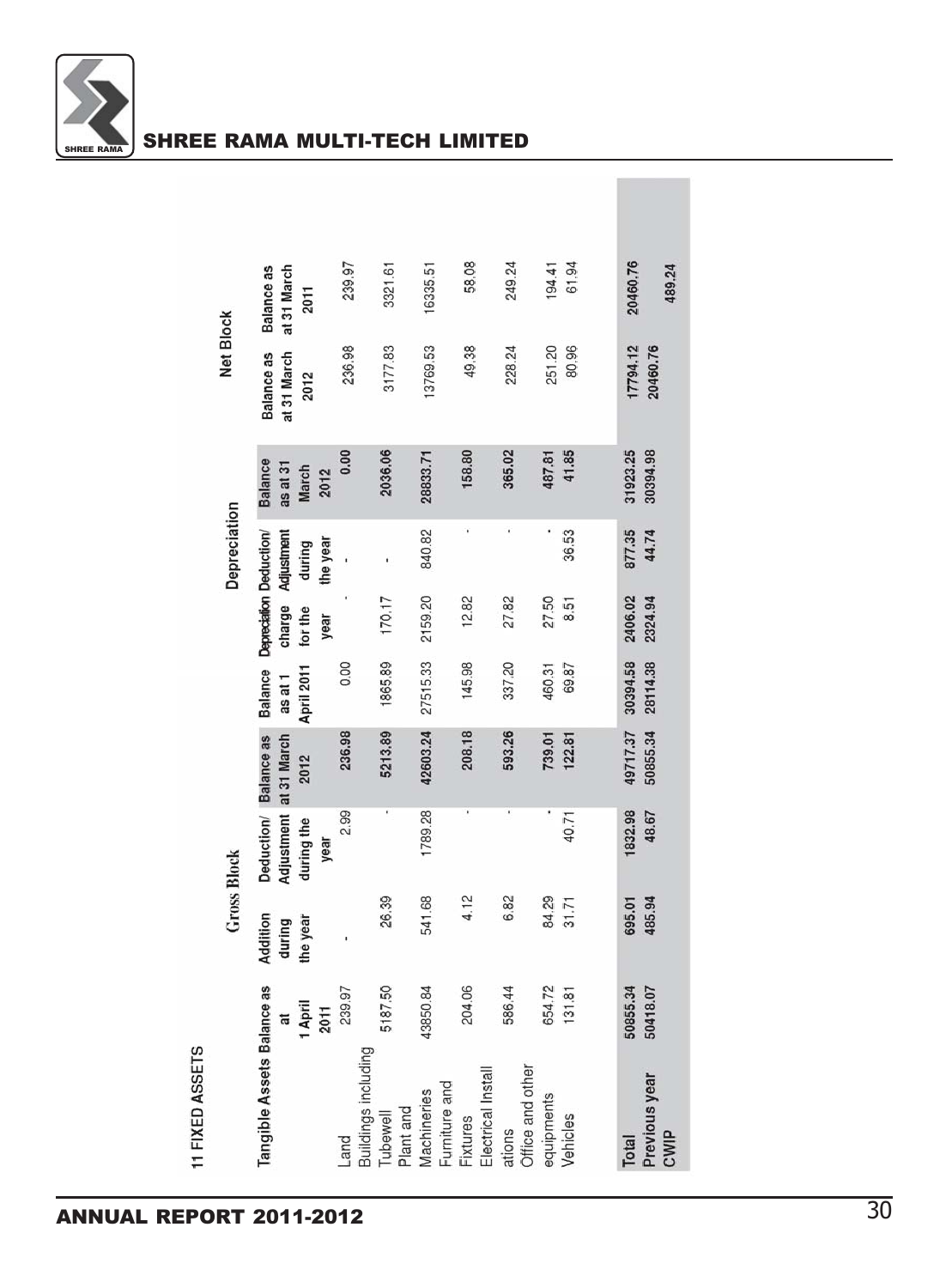

| <b>12 NON-CURRENT INVESTMENTS</b>                                                    |                               | (Rs.in Lacs)           |
|--------------------------------------------------------------------------------------|-------------------------------|------------------------|
|                                                                                      | <b>As at 31st March, 2012</b> | As at 31st March, 2011 |
| <b>Trade Investments</b>                                                             |                               |                        |
| <b>Unquoted</b>                                                                      |                               |                        |
| In equity shares of Subsidiary Company                                               |                               |                        |
| 26803 (26803) Shree Rama (Mauritius) Ltd. Of                                         |                               |                        |
| US \$ 1/- each fully paid up                                                         | 13.06                         | 13.06                  |
| Share application money (pending allocation)                                         | 18.60                         | 18.60                  |
| (Refer Note No 10 of Notes on Account)                                               |                               |                        |
| Total (A)                                                                            | 31.66                         | 31.66                  |
| <b>Non Trade Investments</b>                                                         |                               |                        |
| <b>Unquoted Investments</b>                                                          |                               |                        |
| 40 (40) Equity Shares of KCCB Ltd. Of                                                |                               |                        |
| Rs. 25 each fully paid up                                                            | 0.01                          | 0.01                   |
| <b>Government Securities</b>                                                         |                               |                        |
| Indira Vikas Patra of Rs. 100 each                                                   |                               |                        |
| Quoted                                                                               |                               |                        |
| 800 (800) Equity Shares of IDBI Ltd. Of                                              |                               |                        |
| Rs. 10 each fully paid up                                                            | 0.65                          | 0.65                   |
| Market Value of Quoted Investment as on<br>31/03/2012 is Rs.0.84 Lacs.(Rs.1.13 Lacs) |                               |                        |
| Total (B)                                                                            | 0.66                          | 0.66                   |
| Total $(A + B)$                                                                      | 32.32                         | 32.32                  |
| Less: Provision for dimunition in the                                                |                               |                        |
| value of Investments                                                                 | 31.66                         | 31.66                  |
| <b>TOTAL</b>                                                                         | 0.66                          | 0.66                   |
| <b>13 LONG TERM LOANS AND ADVANCES</b>                                               |                               | (Rs.in Lacs)           |
|                                                                                      | As at 31st March, 2012        | As at 31st March, 2011 |
| Unsecured and considered good                                                        |                               |                        |
| a. Capital Advances                                                                  | 153.43                        | 5.15                   |
| b. Deposits                                                                          | 116.84                        | 153.33                 |
| c. Advance Income Tax                                                                | 769.27                        | 0.00                   |
| d. Balance with Central Excise and Sales                                             |                               |                        |
| <b>Tax Authorities</b>                                                               | 351.53                        | 351.53                 |
| e. Advance Fringe Benefit Tax (Net of Provision)                                     | 0.15                          | 0.15                   |
| f. Others*<br><b>TOTAL</b>                                                           | 661.73<br>2052.95             | 798.47<br>1308.63      |
| * Includes advance to parties                                                        |                               |                        |
|                                                                                      |                               |                        |
| <b>14 OTHER NON-CURRENT ASSETS</b>                                                   |                               | (Rs.in Lacs)           |
|                                                                                      | As at 31st March, 2012        | As at 31st March, 2011 |
| Interest Receivable                                                                  | 0.64                          | 0.64<br>7              |
| Insurance Claim Receivable                                                           | 227.73                        | 227.73                 |
| <b>TOTAL</b>                                                                         | 228.37                        | 228.37                 |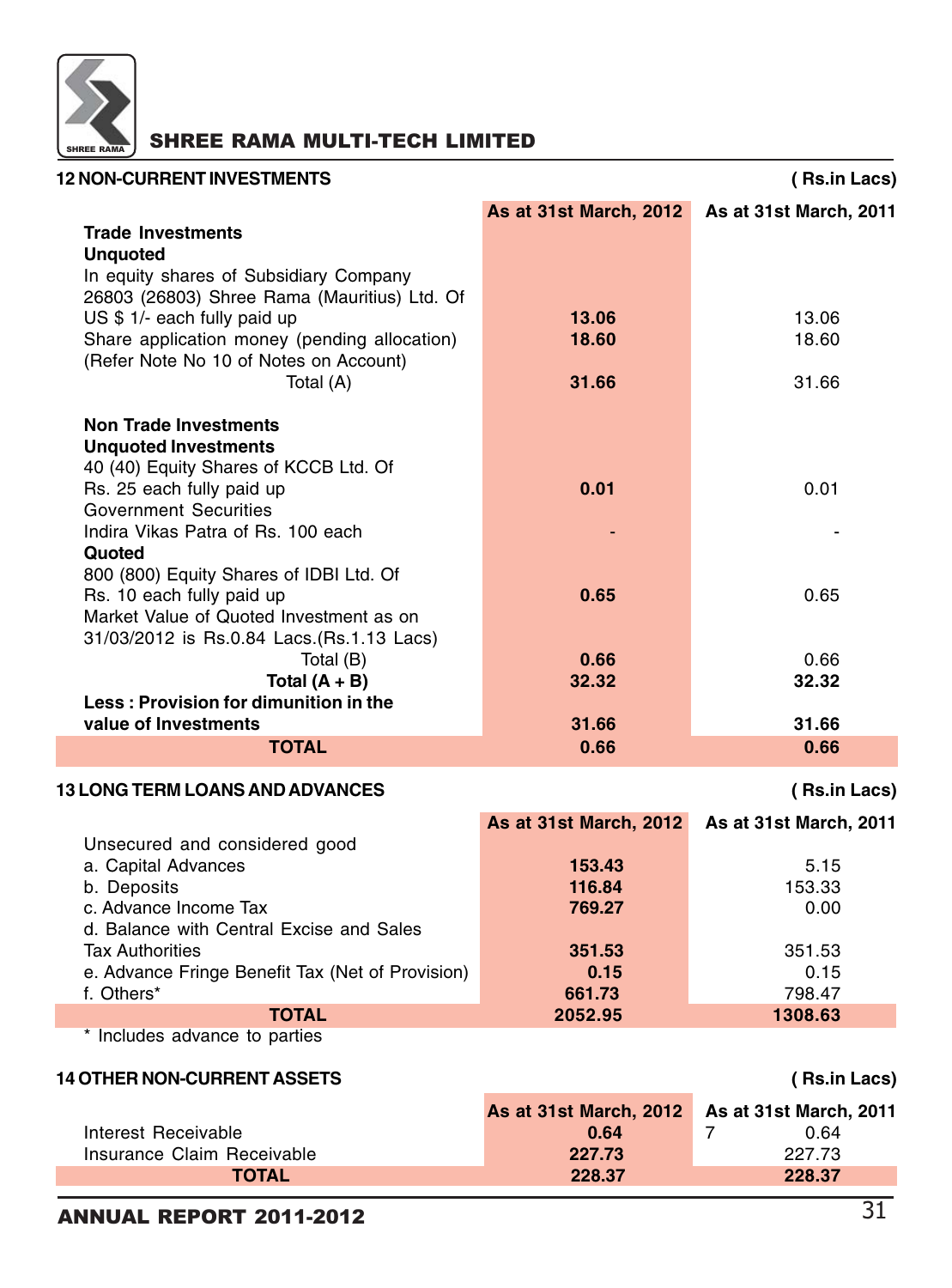

### **15 INVENTORIES**

**( Rs.in Lacs)**

|                                                  | <b>As at 31st March, 2012</b> | As at 31st March, 2011 |
|--------------------------------------------------|-------------------------------|------------------------|
| a) Raw Material                                  | 637.63                        | 533.99                 |
| b) Raw Material-in transit                       | 141.21                        | 40.41                  |
| c) Work-in-progress (including stock at Jobbers) | 505.22                        | 429.03                 |
| d) Finished goods                                | 345.69                        | 138.71                 |
| e) Stores and spares, packing material and fuel  | 253.13                        | 172.24                 |
| f) Stores and spares in transist                 | 0.51                          | 6.52                   |
| g) Waste                                         | 12.52                         | 45.34                  |
|                                                  |                               |                        |
| <b>TOTAL</b>                                     | 1895.91                       | 1366.24                |

Above inventories are taken, valued and certified by the Management

#### **16 TRADE RECEIVABLES**

|                                                                                                         | <b>As at 31st March, 2012</b> | ( Rs.in Lacs)<br><b>As at 31st March, 2011</b> |
|---------------------------------------------------------------------------------------------------------|-------------------------------|------------------------------------------------|
| Trade receivables over six months<br>Unsecured and considered good<br>Unsecured and considered doubtful | 122.73<br>38.46               | 2.09<br>38.82                                  |
| Less: Provision for doubtful debts<br>Total                                                             | 38.46<br>122.73               | 38.82<br>2.09                                  |
| <b>Others</b><br>Unsecured and considered good<br><b>Total</b>                                          | 1162.29<br>1162.29            | 1047.90<br>1047.90                             |
| TOTAL                                                                                                   | 1285.02                       | 1049.99                                        |

#### **17 CASH AND CASH EQUIVALENTS**

|                                                 |                        | ( Rs.in Lacs)                 |
|-------------------------------------------------|------------------------|-------------------------------|
|                                                 | As at 31st March, 2012 | <b>As at 31st March, 2011</b> |
| a) Balances with banks*                         | 67.14                  | 398.15                        |
| b) Fixed Deposits with Banks** (Refer note no 7 |                        |                               |
| (a) and (b) of notes on financial statement)    | 1462.67                | 1977.16                       |
| c) Cash on hand                                 | 0.77                   | 0.39                          |
|                                                 |                        |                               |
| <b>TOTAL</b>                                    | 1530.58                | 2375.70                       |

**\*** Balance with the banks includes Rs 0.55 Lacs ( Rs.0.55 Lacs ) earmarked for gratuity.

**\*\*** FD with banks includes deposit of Rs. Nil (Rs. 10.78 lacs) with maturity of more than 12 months.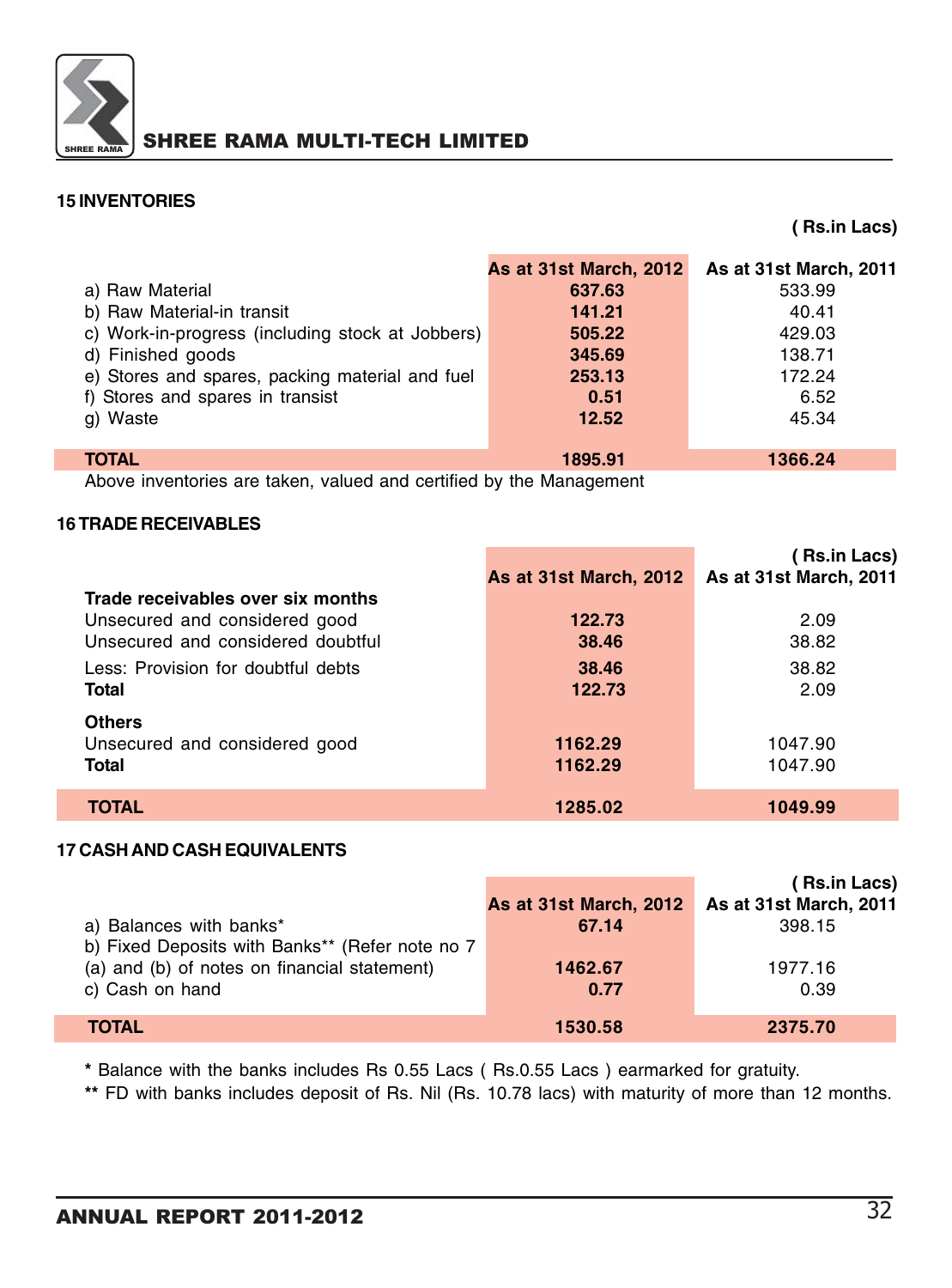

| <b>18 SHORT TERM LOANS AND ADVANCES</b> |                                               | (Rs.in Lacs) |
|-----------------------------------------|-----------------------------------------------|--------------|
|                                         | As at 31st March, 2012 As at 31st March, 2011 |              |
| Unsecured and considered good           |                                               |              |
| Balance with Custom, Central Excise and |                                               |              |
| Service Tax Authorities etc.            | 159.66                                        | 96.99        |
| Others*                                 | 159.06                                        | 292.83       |
| <b>TOTAL</b>                            | 318.72                                        | 389.82       |
|                                         |                                               |              |

\* Includes interest receivable on Fixed Deposits with Banks, advances to sundry creditors

### **19 OTHER CURRENT ASSETS ( Rs.in Lacs) As at 31st March, 2012 As at 31st March, 2011 DEPB Export Benefits 4.36** Interest **1.84** 3.82 Insurance Claim **0.00** 0.20 **TOTAL 6.20 43.79 20 REVENUE FROM OPERATIONS (Rs.in Lacs) 2011-12 2010-11 Sale of products 7916.55** 10418.09 Less: Excise duty **694.72** 785.10 **TOTAL 7221.83 9632.99 20.1 SALES OF FINISHED GOODS (Rs.in Lacs) 2011-12 2010-11 PACKAGING PRODUCT DIVISION** Plastic Laminated Tubes **6090.29** 7073.65 Printed Products Incl. Labels / Stickers **393.42** 344.31 Speciality Packagings & Plastic Products **1050.78** 1068.48 Others **382.06** 490.37 **TOTAL 7916.55 8976.81 DIAMOND DIVISION** Polished Diamonds **0.00** 1441.28 **TOTAL 0.00 1441.28 TOTAL** 7916.55 **10418.09 21 OTHER INCOME (Rs.in Lacs) 2011-12 2010-11** Interest Income **178.32** 136.07 Dividend Income **0.04** 0.00 **Sundry Balance Written back <b>20.57** 107.70 Miscellaneous Income **4.00** 59.09 Export Incentives **30.87** 52.00 Provision of Excise Duty no longer required **0.00** 262.89 Rent Income **84.27** 80.40 Profit on Sale of Fixed Assets **11.27** 0.00 **TOTAL 329.34 698.15**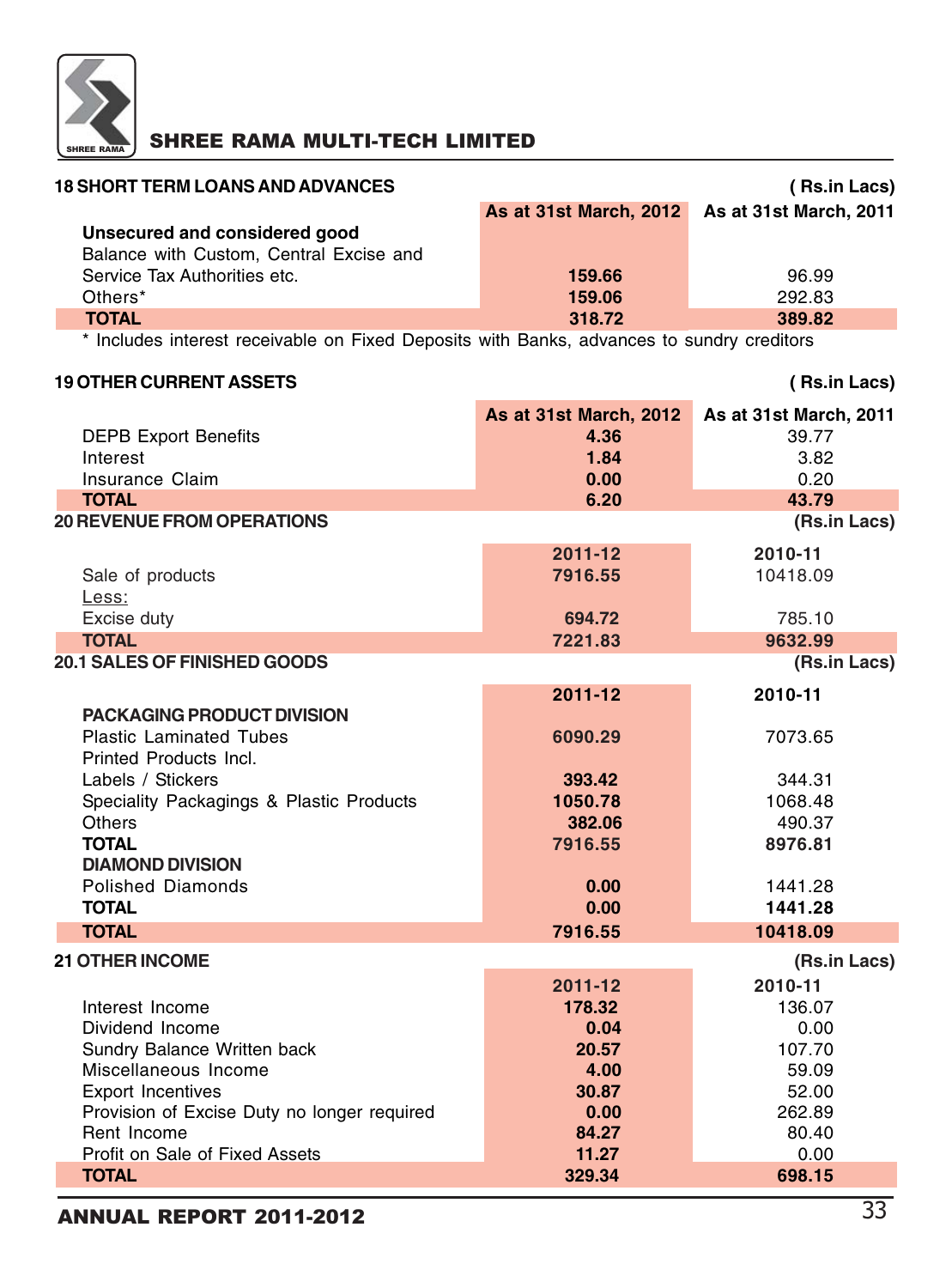

### **22 ANALYSIS OF RAW MATERIALS CONSUMED**

| PACKAGING PRODUCTS DIV.                     |                            | 2011-12  |         | 2010-11                 |                    |  |
|---------------------------------------------|----------------------------|----------|---------|-------------------------|--------------------|--|
| <b>Particulars</b>                          | (Rs.in Lacs)<br>% of Total |          |         | (Rs.in Lacs) % of Total |                    |  |
|                                             | <b>Consumption</b>         |          |         |                         | <b>Consumption</b> |  |
| <b>IMPORTED</b>                             | 722.03                     | 18.79%   |         | 852.41                  | 21.70%             |  |
| <b>INDIGENEOUS</b>                          | 3120.71                    | 81.21%   |         | 3076.62                 | 78.30%             |  |
| <b>TOTAL</b>                                | 3842.74                    | 100.00%  |         | 3929.03                 | 100.00%            |  |
| DIAMOND DIV.                                |                            |          |         |                         |                    |  |
| <b>IMPORTED</b>                             | 0.00                       | $0.00\%$ |         | 0.00                    | $0.00\%$           |  |
| <b>INDIGENEOUS</b>                          | 0.00                       | $0.00\%$ |         | 1413.12                 | 100.00%            |  |
| <b>TOTAL</b>                                | 0.00                       | 0.00%    |         | 1413.12                 | 100.00%            |  |
| <b>TOTAL</b>                                | 3842.74                    | 100.00%  |         | 5342.15                 | 100.00%            |  |
| <b>22.1 RAW MATERIALS CONSUMED</b>          |                            |          |         |                         | (Rs.in Lacs)       |  |
| PACKAGING PRODUCTS DIV.                     | 2011-12                    |          |         | 2010-11                 |                    |  |
| <b>Plastic Granuals</b>                     | 2151.76                    |          |         | 2205.46                 |                    |  |
| Paper & Paper Board                         | 20.35                      |          |         | 107.57                  |                    |  |
| Paper                                       | 278.94                     |          |         | 220.94                  |                    |  |
| Aluminium Foils                             | 576.06                     |          |         | 607.46                  |                    |  |
| <b>Others</b>                               | 815.63                     |          |         | 787.60                  |                    |  |
| <b>TOTAL</b>                                | 3842.74                    |          |         | 3929.03                 |                    |  |
| DIAMOND DIV.                                |                            |          |         |                         |                    |  |
| Rough Diamonds                              | 0.00                       |          |         | 1413.12                 |                    |  |
| <b>TOTAL</b>                                | 0.00                       |          |         | 1413.12                 |                    |  |
| <b>TOTAL</b>                                | 3842.74                    |          |         | 5342.15                 |                    |  |
|                                             |                            |          |         |                         |                    |  |
| <b>23 CHANGES IN INVENTORIES</b>            |                            |          |         |                         | (Rs.in Lacs)       |  |
|                                             | 2011-12                    |          | 2010-11 |                         |                    |  |
| <b>Closing Stock</b>                        |                            |          |         |                         |                    |  |
| <b>Finished Goods</b>                       | 345.69                     |          |         | 138.71                  |                    |  |
| Work in Process                             | 505.22                     |          |         | 429.03                  |                    |  |
| Waste                                       | 12.52                      |          |         | 45.34                   |                    |  |
| <b>TOTAL</b>                                | 863.43                     |          |         | 613.08                  |                    |  |
| <b>Opening Stock</b>                        |                            |          |         |                         |                    |  |
| <b>Finished Goods</b>                       | 138.71                     |          |         | 70.09                   |                    |  |
| Work in Process                             | 429.03                     |          |         | 330.76                  |                    |  |
| Waste                                       | 45.34                      |          |         | 33.77                   |                    |  |
| <b>TOTAL</b>                                | 613.08                     |          |         | 434.62                  |                    |  |
| TOTAL INCREASE / (DECREASE) IN STOCK 250.35 |                            |          |         | 178.46                  |                    |  |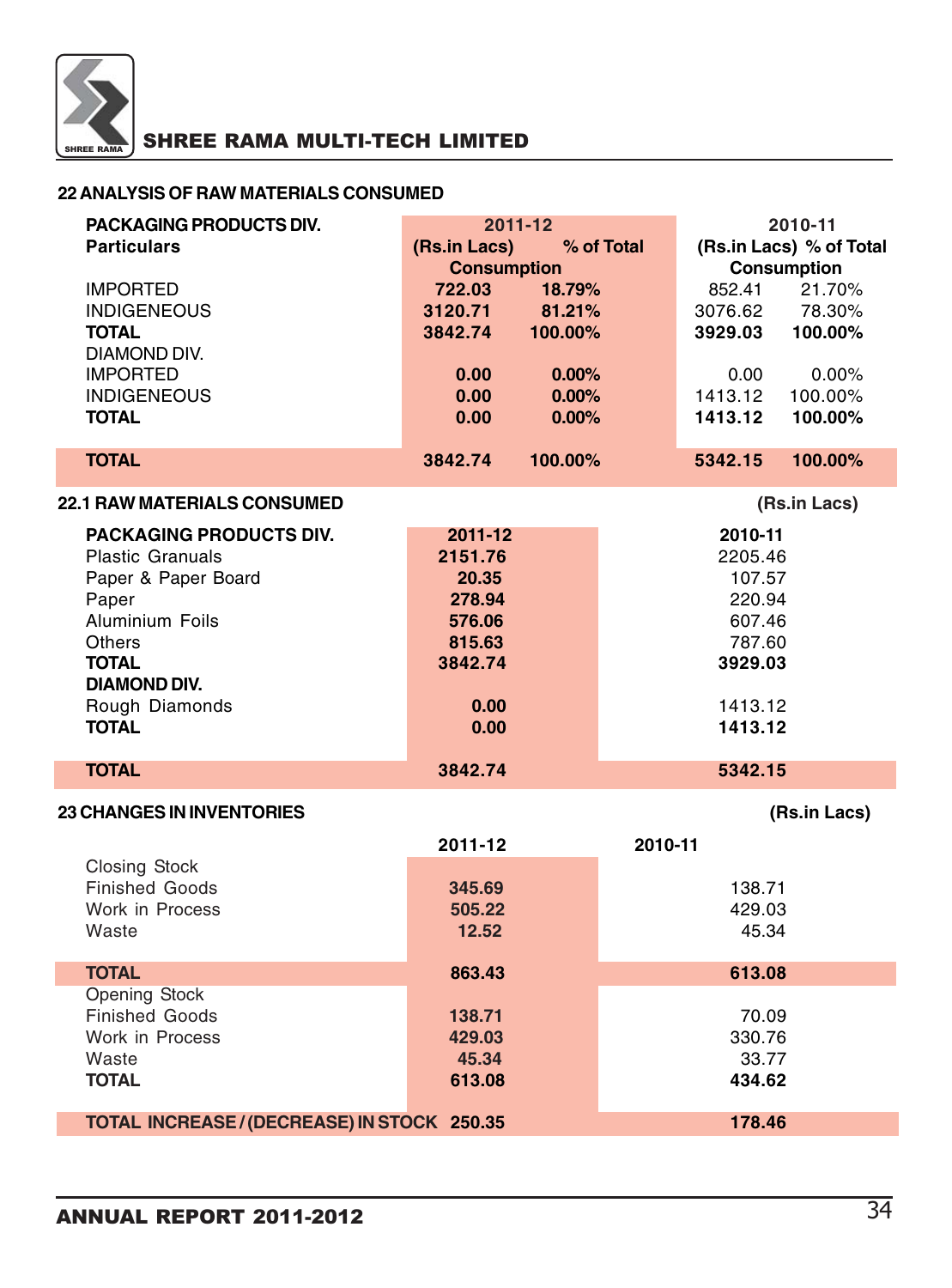

| <b>24 EMPLOYEE BENEFITS EXPENSE</b> | (Rs.in Lacs) |         |
|-------------------------------------|--------------|---------|
|                                     | $2011 - 12$  | 2010-11 |
| (a) Salary, wages and bonus         | 651.08       | 598.82  |
| (b) Contributions to provident fund | 9.76         | 9.96    |
| (c) Gratuity fund contributions     | (4.05)       | 4.88    |
| (d) Staff welfare expenses          | 20.01        | 11.69   |
| <b>TOTAL</b>                        | 676.80       | 625.35  |

#### **24.1 DISCLOSURE PURSUANT TO ACCOUNTING**

#### **STANDARD – 15 [REVISED] 'EMPLOYEE BENEFITS':**

#### **a) General description:**

#### Gratuity [Defined benefit plan]:

The Company has a defined benefit gratuity plan. Every employee who has completed five years or more of service gets a gratuity on death or resignation or retirement at 15 days salary [last drawn salary] for each completed year of service. The scheme is funded with an insurance company in the form of a qualifying insurance policy.

#### **b) Leave wages [Long term employment benefit]**

The leave wages are payable to all eligible employees at the rate of daily salary for each day of accumulated leave on death or on resignation or upon retirement on attaining superannuation age. **The Amount (in Rs.) recognized in the statement of profit and loss are as following:**

| <b>CHANGE IN THE PRESENT VALUE OF THE DEFINED</b> |                 | Year ended 31-3-2012 |
|---------------------------------------------------|-----------------|----------------------|
| <b>BENEFIT OBLIGATION:</b>                        | <b>Gratuity</b> | Leave                |
| Opening defined benefit obligation                | 4033208         | 3138079              |
| Service cost                                      | 490209          | 494836               |
| Interest cost                                     | 337983          | 262971               |
| Actuarial losses/(gains)                          | (1002579)       | 37885                |
| Benefits paid                                     | (681654)        | (1655344)            |
| Closing defined benefit obligation                | 3177167         | 2278427              |
| <b>CHANGE IN THE FAIR VALUE OF PLAN ASSETS:</b>   | <b>Gratuity</b> | Leave                |
| Opening fair value of plan assets                 | 4916383         |                      |
| Adjustment to Opening fund                        | 393999          |                      |
| Expected return                                   | 461193          |                      |
| Actuarial gains and (losses)                      | (1593)          |                      |
| Assets distributed on settlements                 |                 |                      |
| Contribution by employer                          | 32640           |                      |
| Exchange differences on foreign plans             |                 |                      |
| Benefits paid                                     | (681654)        |                      |
| Closing balance of fair value of plan assets      | 5120968         |                      |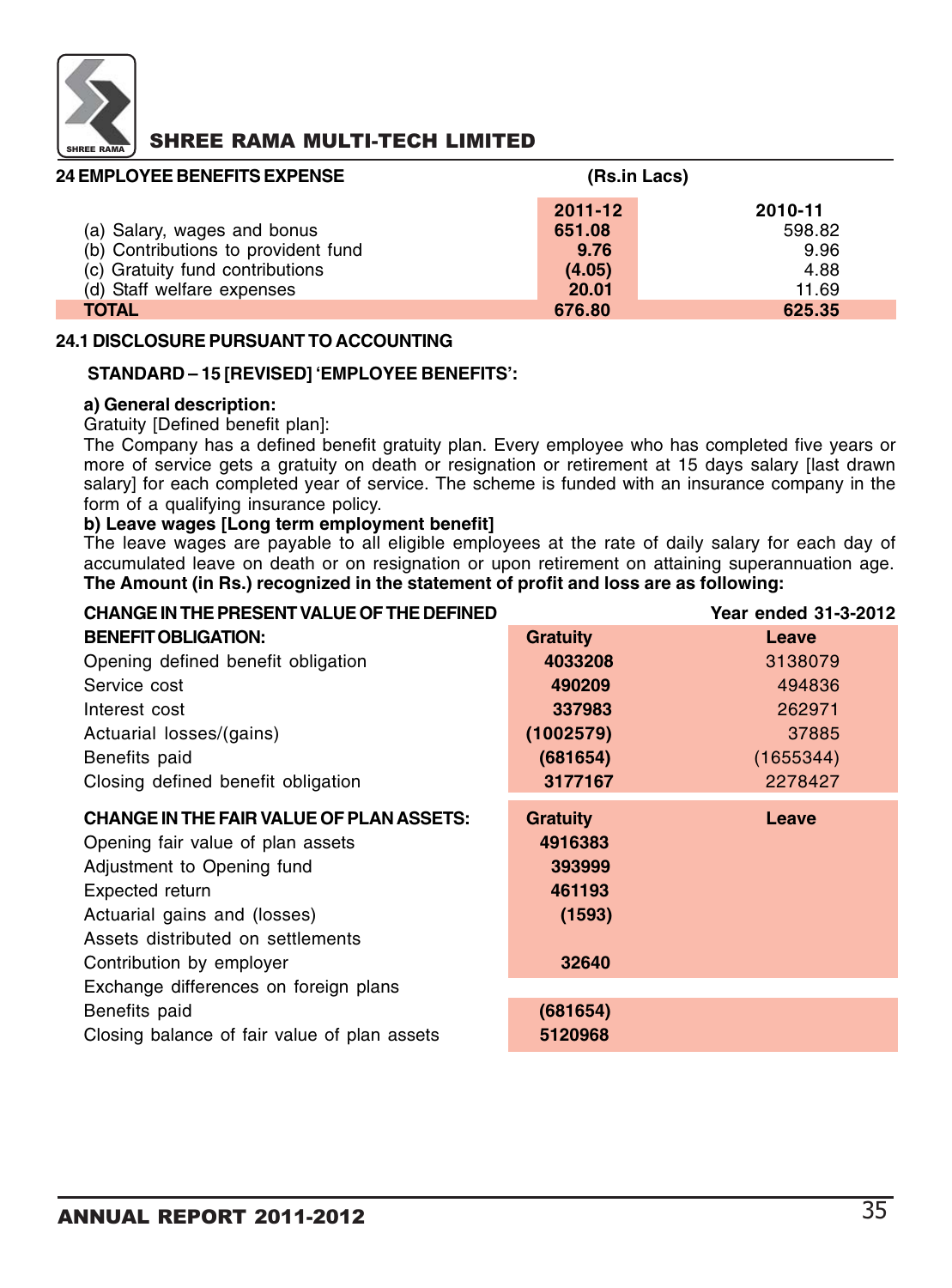

| AMOUNT RECOGNIZED IN THE BALANCE SHEET:         | <b>Gratuity</b> | Leave     |
|-------------------------------------------------|-----------------|-----------|
| Defined benefit obligations                     | 3177167         | 2278427   |
| Plan assets                                     | 5120968         |           |
| Surplus/(Deficit)                               | 1943801         | (2278427) |
| Amounts in the balance sheet:                   |                 |           |
| Liabilities/(Assets)                            | (1943801)       | 2278427   |
| Net Liabilities/(Assets)                        | (1943801)       | 2278427   |
|                                                 |                 |           |
| INCOME / EXPENSES RECOGNIZED IN THE             |                 |           |
| <b>PROFIT &amp; LOSS ACCOUNT STATEMENT</b>      | <b>Gratuity</b> | Leave     |
| <b>Current Service Cost</b>                     | 490209          | 494336    |
| Interest on obligation                          | 337983          | 262971    |
| Expected return on plan assets                  | (461193)        |           |
| Net actuarial losses (gains) recognized in year | (1000986)       | 37885     |
| Total, Included in 'employee benefit Expense    | (633987)        | 795692    |
|                                                 |                 |           |

| <b>25 FINANCE COST</b>      | (Rs.in Lacs) |         |  |
|-----------------------------|--------------|---------|--|
|                             | 2011-12      | 2010-11 |  |
| Interest expense*           | 179.38       | 137.06  |  |
| Bank Charges and Commission | 7.82         | 9.84    |  |
| <b>TOTAL</b>                | 187.20       | 146.90  |  |

\* Includes Interest on Excise Duty of Rs 132.29 Lacs (Rs 132.29 Lacs)

### **26 OTHER EXPENSES (Rs.in Lacs)**

|                                                    | 2011-12 | 2010-11 |
|----------------------------------------------------|---------|---------|
| Manufacturing, Selling and Administrative expenses |         |         |
| Stores and Spares consumption                      | 374.94  | 380.02  |
| Job work charges                                   | 34.27   | 106.88  |
| Power and fuel                                     | 688.66  | 770.38  |
| Machine and maintenance                            | 57.44   | 40.00   |
| Building repairing expenses                        | 24.55   | 12.48   |
| Repairing to other assets                          | 13.26   | 9.43    |
| Insurance charges                                  | 21.18   | 16.52   |
| Rates and taxes                                    | 60.65   | 46.47   |
| Managerial remuneration                            | 10.64   | 34.18   |
| Travelling expenses                                | 20.23   | 24.73   |
| Legal and professional charges                     | 110.20  | 226.35  |
| Selling expenses                                   | 26.02   | 17.43   |
| Freight & Forwarding Charges                       | 123.22  | 141.06  |
| Packing Expenses                                   | 336.22  | 426.15  |
| Other expeneses                                    | 186.80  | 161.66  |
| Provision for doubtful debts                       | 0.00    | 0.36    |
| Sundry balance written off                         | 4.36    | 9.93    |
| Loss on sales of fixed assets                      | 942.73  | 1.86    |
| Exchange rate diff.                                | 6.94    | 12.18   |
| <b>TOTAL</b>                                       | 3042.31 | 2438.07 |
|                                                    |         |         |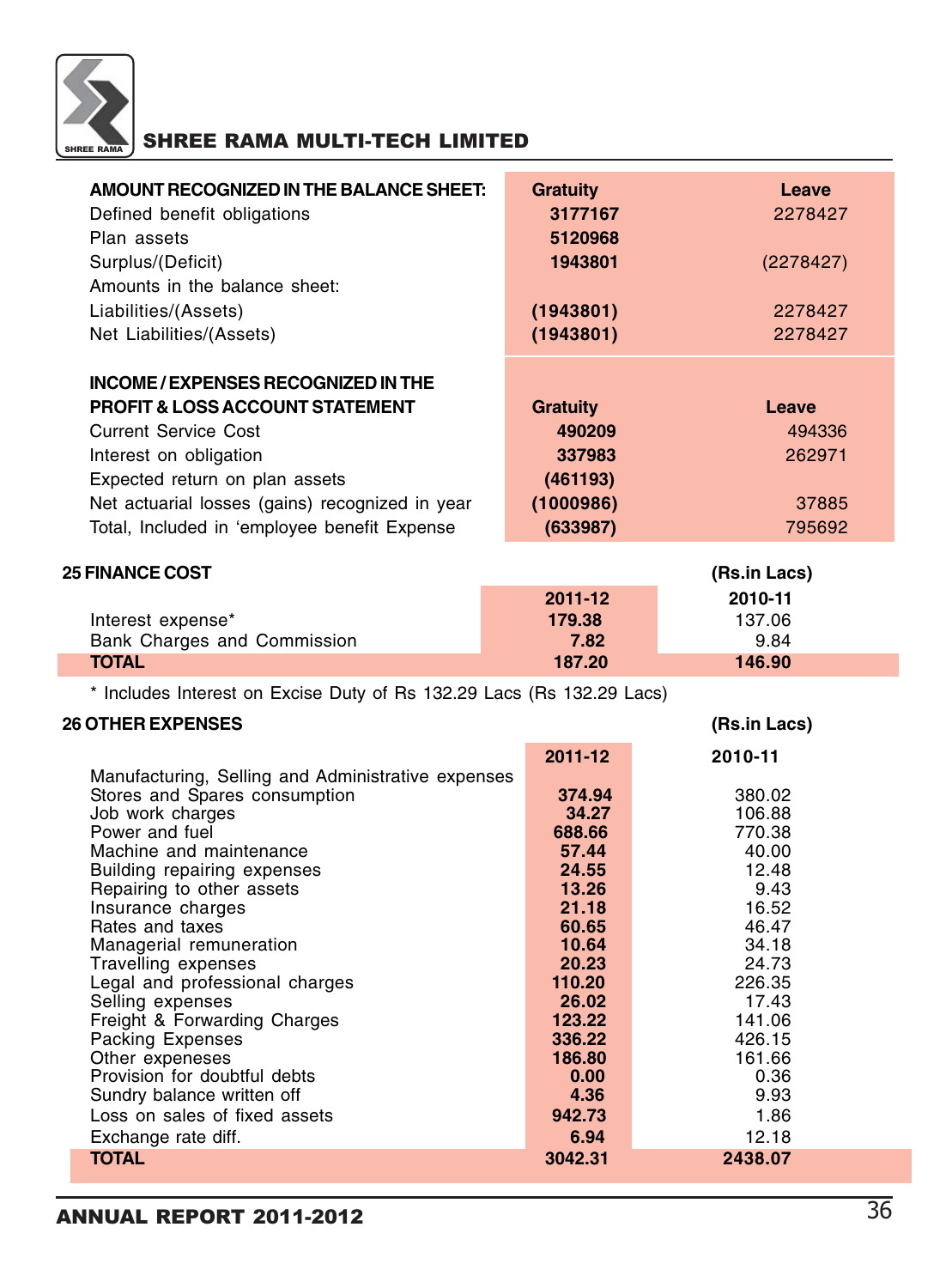

#### **26.1 ANALYSIS OF STORES AND SPARES CONSUMED :**

| $2011 - 12$             |         | 2010-11            |                            |  |
|-------------------------|---------|--------------------|----------------------------|--|
| (Rs.in Lacs) % of Total |         | (Rs.in Lacs)       | % of Total                 |  |
| <b>Consumption</b>      |         | <b>Consumption</b> |                            |  |
| 233.78                  | 62.35%  |                    | 36.47%                     |  |
| 141.16                  | 37.65%  |                    | 63.53%                     |  |
| 374.94                  | 100.00% |                    | 100.00%                    |  |
|                         |         |                    | 138.58<br>241.44<br>380.02 |  |

| 26.2 C. I. F. VALUE OF IMPORT : |           | (Rs.in Lacs) |
|---------------------------------|-----------|--------------|
|                                 | 2011-2012 | 2010-2011    |
| <b>Raw Materials</b>            | 841.67    | 839.39       |
| Components & Spares             | 214.44    | 192.05       |
| Capital Goods                   | 376.80    | 565.70       |
|                                 |           |              |

### **26.3 AUDITORS REMUNERATION : (Rs.in Lacs)**

| $2011 - 12$ | 2010-11                           |
|-------------|-----------------------------------|
| 4.49        | 4.41                              |
| 0.58        | 0.30                              |
| 5.07        | 4.71                              |
|             | Audit Fee (Including Service Tax) |

### **26.4 EXPENDITURE IN FOREIGN CURRENCY : (Rs.in Lacs)**

|                               | 2011-2012 | 2010-2011 |
|-------------------------------|-----------|-----------|
| <b>Traveling Expenses</b>     | 0.00      | 1.06      |
| Foreign Bank Charges          | 1.78      | 1.10      |
| Machine Maintenance & Repairs | 11.27     | 0.00      |
| <b>TOTAL</b>                  | 13.05     | 2.16      |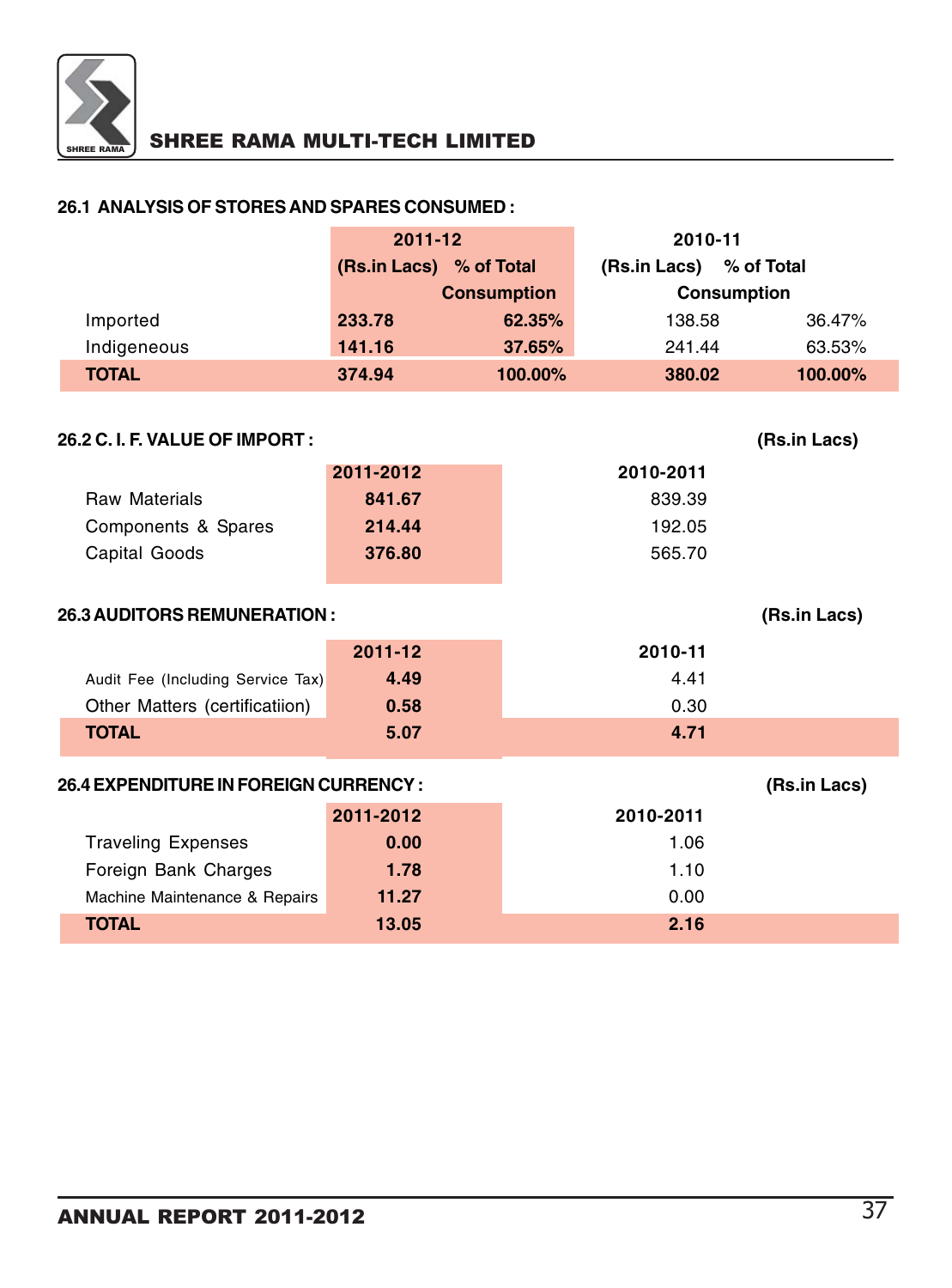

#### **26.5 EARNING PER SHARE**

Earning Per share is calculated by dividing the Profit (Loss) attributable to the Equity Shareholders by the weighted average number of Equity Shares outstanding during the year. The numbers used in calculating basic and diluted earning per Equity Share as stated below: **(Rs.in Lacs)**

|                                                            |             | (RS.IN LACS) |  |
|------------------------------------------------------------|-------------|--------------|--|
|                                                            | $2011 - 12$ | 2010-11      |  |
| Profit after taxation after Extra Ordinary Items           | 39.22       | 1880.71      |  |
| Less: Dividend on Preference Shares                        | 100.00      | 100.00       |  |
| Net Profit / (Loss) attributable to Equity Shareholders    | (60.78)     | 1780.71      |  |
| Add\Less: Extra Ordinary Items                             | 0.00        | 0.00         |  |
| Profit / (Loss) after taxation before Extra Ordinary Items | (60.78)     | 1780.71      |  |
| Number of shares outstanding during the Year (in lacs)     | 634.68      | 634.68       |  |
| Number of Equity Shares for Basic EPS                      | 634.68      | 634.68       |  |
| Add: Diluted Potential Equity Shares                       | 0.00        | 0.00         |  |
| Number of Equity Shares for Diluted EPS                    | 634.68      | 634.68       |  |
|                                                            |             | (Rs.in Lacs) |  |
|                                                            | 2011-12     | 2010-11      |  |
| Basic Earning Per Share before extra ordinary items        | 0.06        | 2.96         |  |
| Basic Earning Per Share After extra ordinary items         | 0.06        | 2.96         |  |
| Diluted Earning Per Share before extra ordinary items      | 0.06        | 2.96         |  |
| Diluted Earning Per Share after extra ordinary items       | 0.06        | 2.96         |  |
| Nominal Value Per Share                                    | 5.00        | 5.00         |  |
| <b>26.6 EARNINGS IN FOREIGN CURRENCY</b>                   |             | (Rs.in Lacs) |  |
|                                                            | 2011-12     | 2010-11      |  |
| FOB Value of Exports                                       | 452.28      | 2019.99      |  |
| <b>TOTAL</b>                                               | 452.28      | 2019.99      |  |
|                                                            |             |              |  |
| <b>27 EXCEPTIONAL ITEMS</b>                                |             | (Rs.in Lacs) |  |
|                                                            | $2011 - 12$ | 2010-11      |  |
| Excess/Short provision (Income tax)                        | 1670.04     | 467.14       |  |
| Excess/Short provision (other)                             | (14.99)     | 1.58         |  |
| Gain on settlement with lenders                            | 84.09       | 568.33       |  |
| Prior period adjustment                                    | 0.00        | 5.55         |  |
| <b>TOTAL</b>                                               | 1739.14     | 1042.60      |  |
|                                                            |             |              |  |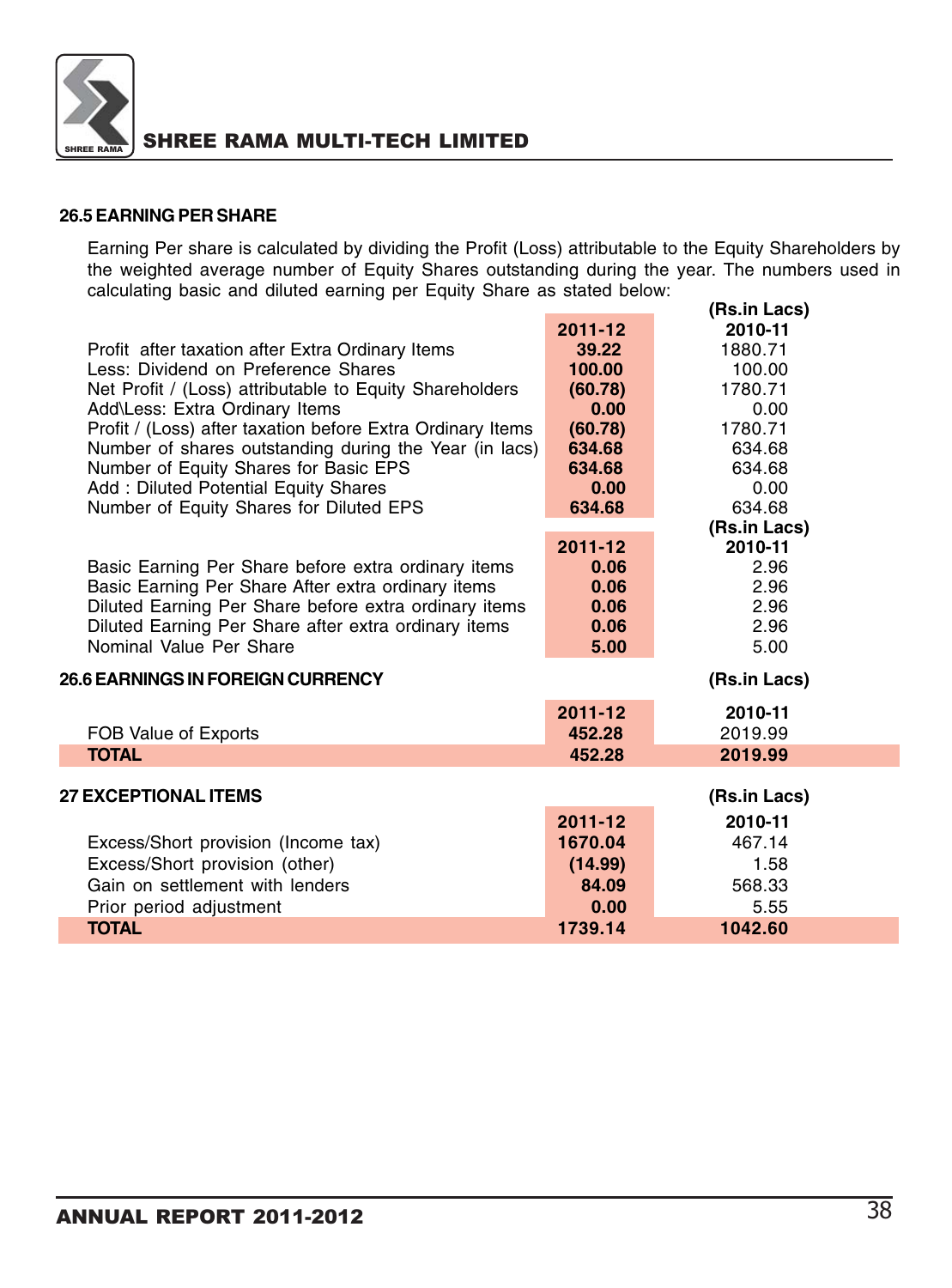

### **Accounting Year 2011-12**

### **Note 28 :**

### **[A] STATEMENT OF ACCOUNTING POLICIES AND NOTES FORMING PART OF ACCOUNTS**

### **1) Basis of Accounting:**

The financial statements are prepared under the historical cost convention in accordance with the generally accepted accounting principles, the Accounting Standards issued by the Institute of Chartered Accountants of India and the provisions of the Companies Act, 1956.

### **2) Use of Estimates :**

The presentation of financial statements require estimates and disclosure of contingent liabilities, assumptions to be made that affect the reported amount of Assets and Liabilities on the date of the financial statements and the reported amount of revenues and expenses during the reporting period. Difference between the actual results and estimates are recognized in the year in which the results are known /materialized.

### **3) Fixed Assets:**

Fixed Assets are stated at cost of acquisition or construction, net of recoverable taxes, including incidental expenses related to acquisition and installation and financing costs till the commencement of commercial production and adjustments arising from exchange rate variation relating to borrowings attributable to fixed assets, less accumulated depreciation.

### **4) Depreciation:**

- i. Depreciation for the year is provided on Straight Line Method on shift basis at the rates prescribed in Schedule XIV to the Companies Act, 1956.
- ii. Depreciation on additions to the assets and the assets sold or disposed off, during the year is provided on pro-rata basis, at their respective rates with reference to the date of acquisition / installation or date of sale/disposal.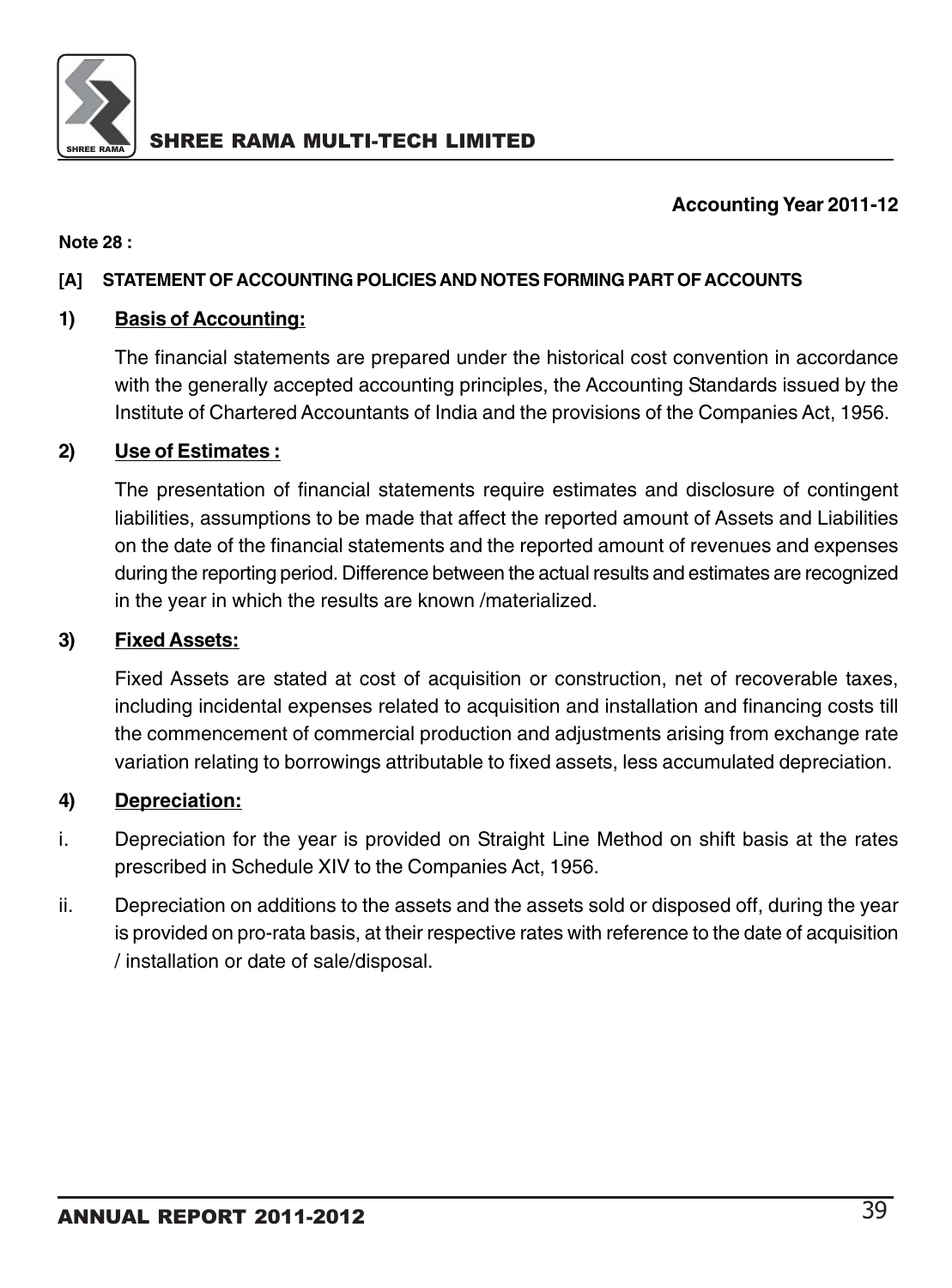

### **5) Inventories:**

Items of inventories are valued on the Weighted Average Cost and on the basis given below:

| a) | Stores and Spares, Packing |   |                                   |
|----|----------------------------|---|-----------------------------------|
|    | Materials & Fuel           |   | At cost                           |
| b) | <b>Raw Materials</b>       | ۰ | At cost or net realisable         |
|    |                            |   | value, whichever is lower         |
| C) | <b>Work-in-Process</b>     |   | At cost or net realisable         |
|    |                            |   | value, whichever is lower         |
| d) | <b>Finished Goods</b>      |   | At cost or net realisable         |
|    |                            |   | value, whichever is lower         |
| e) | Waste                      |   | At estimated Net realizable Value |

### **6) Borrowing Costs:**

Borrowing costs that are attributable to the acquisition or construction of qualifying assets are capitalized as part of the cost of such assets. A qualifying asset is one that necessarily

takes substantial period of time to get ready for intended use. All other borrowing costs are charged to revenue.

### **7) Investments:**

Long Term Investments are carried at cost less provision for permanent diminution, if any, in value of such investments.

### **8) Employees Retirement Benefits:**

Short term employee benefits (which are payable within 12 months after the end of the period in which the employees render service) are measured at cost other than leave

encashment payable within 12 months from the end of the year.

Long term employee benefits (which are payable after the end of 12 months from the end of the period in which the employees render service) and post employment benefits (benefits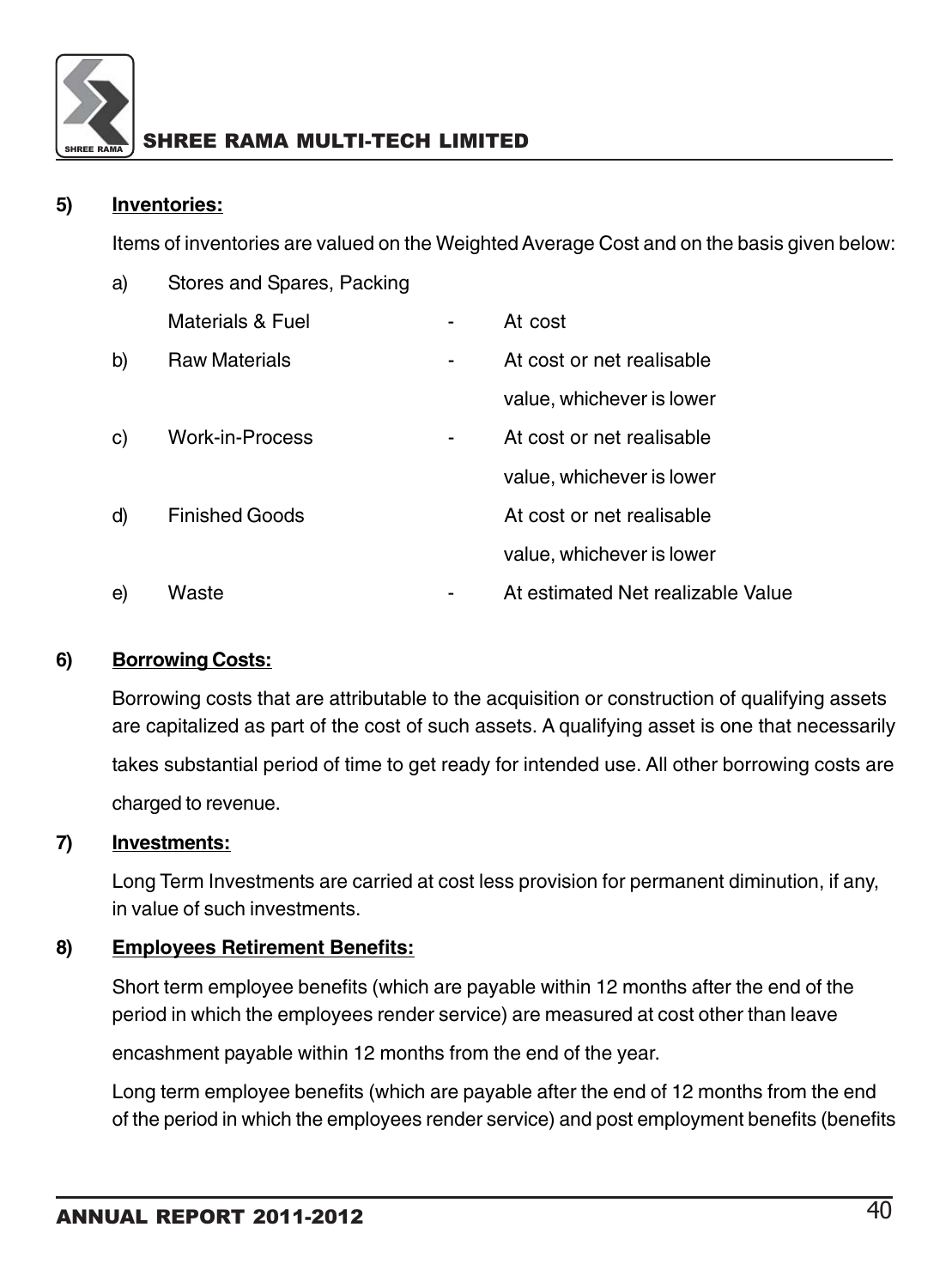

which are payable after completion of employment) are measured on a discounted basis by the Projected Unit Credit Method on the basis of Actuarial Valuation.

Contributions to provident fund a defined contribution plan are made in accordance with the statute.

The cost of providing leave encashment and gratuity defined benefit plans are determined using Projected Unit Credit Method on the basis of Actuarial Valuation.

### **9) Excise duty and Cenvat/vat Credit:**

Excise Duty payable on finished goods is accounted for on clearance of goods. Cenvat/ vat credit on Capital goods and Inputs are accounted for on the date of actual receipt of the same, respectively.

### **10) Foreign Currency Transactions:**

### **(a) Initial recognition:**

Foreign currency transactions are recorded in the reporting currency, by applying to the foreign currency amount the exchange rate between the reporting currency and the foreign currency of the date of the transaction.

### **(b) Conversion:**

Foreign currency monetary items are reported using the closing rate. Non-monetary items which are carried in terms of historical cost denominated in a foreign currency are reported using the exchange rate of the date of the transaction and non-monetary items which are carried of fair value or other similar valuation denominated in a foreign currency are reported using the exchange rates that existed when the values were determined.

### **(c) Exchange differences:**

Exchange difference arising on the settlement of monetary items or on reporting Company's monetary items of rates different from those of which they were initially recorded during the year, or reported in previous financial statements, are recognized as income or as expenses in the year in which they arise.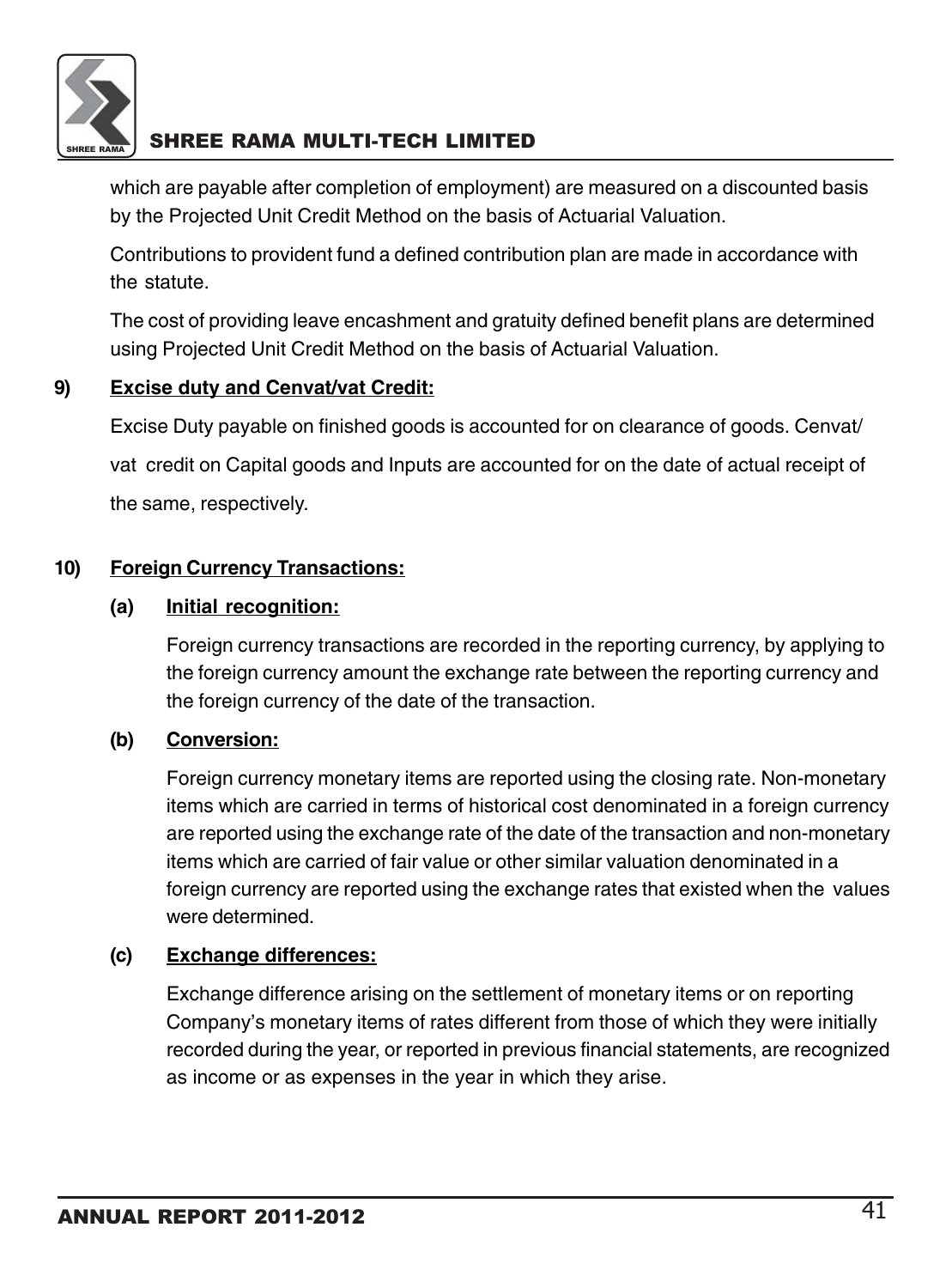

### **(d) Forward Exchange Contracts not intended for trading:**

The premium or discount arising of the inception of forward exchange contracts is amortised as expense or income over the life of the contract. Exchange differences on such contracts are recognized in the statement of profit and loss in the year in which the exchange rates change. Any profit or loss arising on cancellation or renewal of forward exchange contract is recognized as income or as expense for the year.

### **11) Revenue Recognition:**

Income and Expenditure are recognized and accounted on Accrual Basis. Revenue from Sale of goods is recognized on delivery of the goods, when all significant contractual

obligations have been satisfied, the property in the goods is transferred for a price, significant risks and rewards of ownership are transferred to customers & no effective ownership is retained However;

- a) Revenue in respect of insurance/other claims etc, is recognized only when it is reasonably certain that the ultimate collection will be made.
- b) Export Incentives in respect of exports made is accounted for when right to receive is established.
- c) Dividend income is recognized when the right to receive is established.
- d) Interest income is recognized on a time proportion basis taking into account the amount outstanding and the applicable rate of interest.
- e) Interest received on delayed payment is accounted on receipt basis.

### **12) Earnings per Share:**

The earnings considered in ascertaining the Company's EPS comprises the net profit after tax (and include the post tax effect of any extra ordinary item). The number of shares used in computing Basic EPS is the weighted average number of shares outstanding during the year.

For the purpose of calculating diluted earnings per share, the net profit or loss for the period attributable to equity shareholders by the weighted average number of shares outstanding during the period are adjusted for the effects of all dilutive potential equity shares.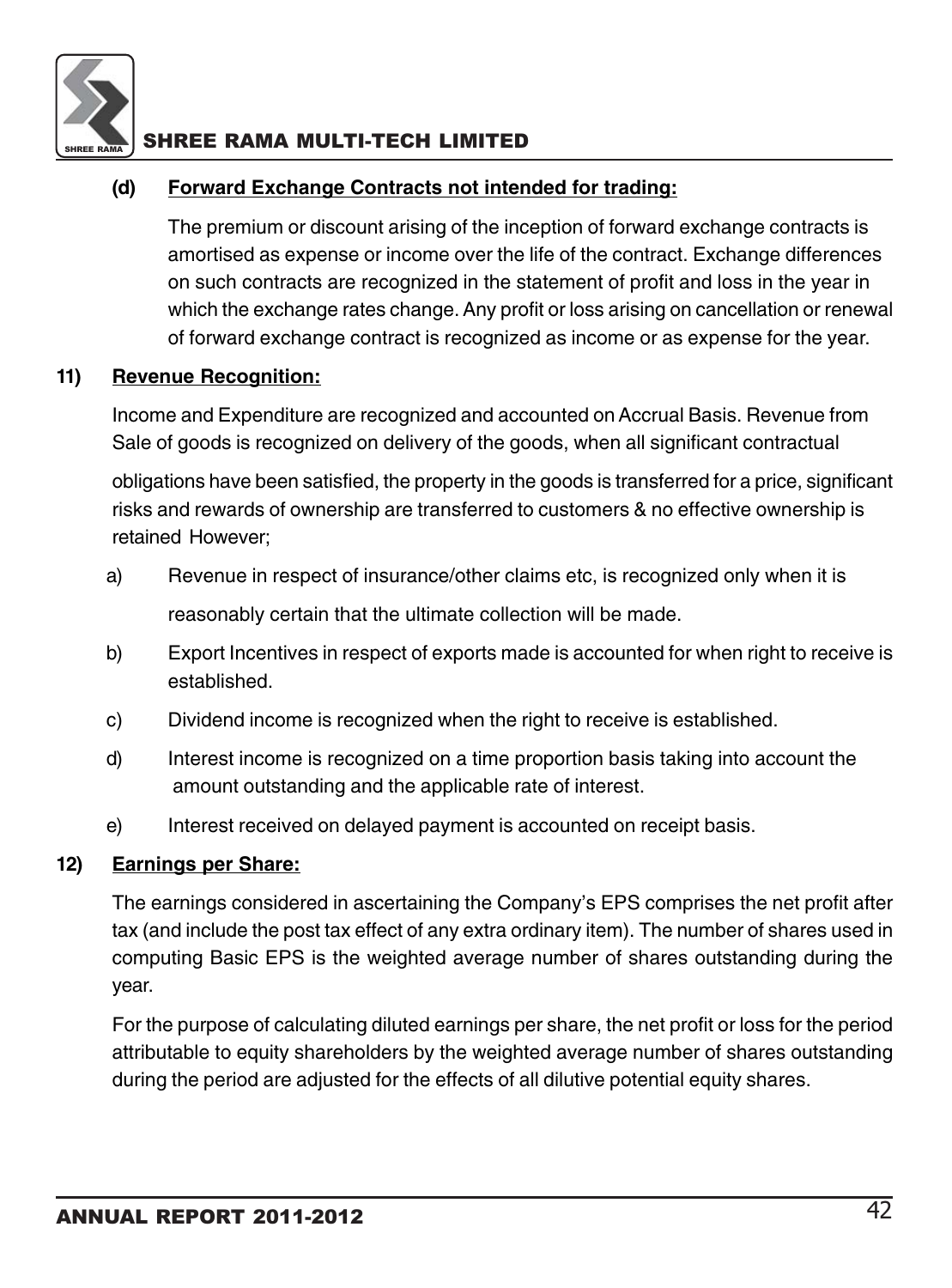

### **13) Taxation:**

### **(a) Direct Taxes :**

Tax expense for the year, comprising Current Tax and Deferred Tax are included in determining the net profit for the year.

A provision is made for the current tax based on tax liability computed in accordance with relevant tax rates and tax laws. A provision is made for deferred tax for all timing differences arising between taxable income and accounting income at currently enacted tax rates.

Deferred tax assets are recognised only if there is reasonable certainty that they will be realised and are reviewed for the appropriateness of their respective carrying values at each balance sheet date.

### **(b) Indirect Taxes:**

The liabilities are provided or considered as contingent depending upon the merit of each case and/or receiving the actual demand from the department.

### **14) The Cash Flow Statement :**

The Cash Flow Statement is prepared by the "Indirect method" set out in Accounting Standard 3 on "Cash Flow Statement" and presents the cash flows by Operating, Investing and Financing activities of the Company. Cash and Cash equivalents presented in the Cash Flow Statement consist of cash on hand and demand deposits with banks.

### **15) Provisions and Contingent Liabilities:**

A provision is recognized when the company has a present obligation as a result of past event and it is probable that an outflow of resources will be required to settle the obligation, in respect of which a reliable estimate can be made. A contingent liability is disclosed when the company has a possible or present obligation where it is not probable that an outflow of resources will be required to settle it. Contingent assets are neither recognized nor disclosed.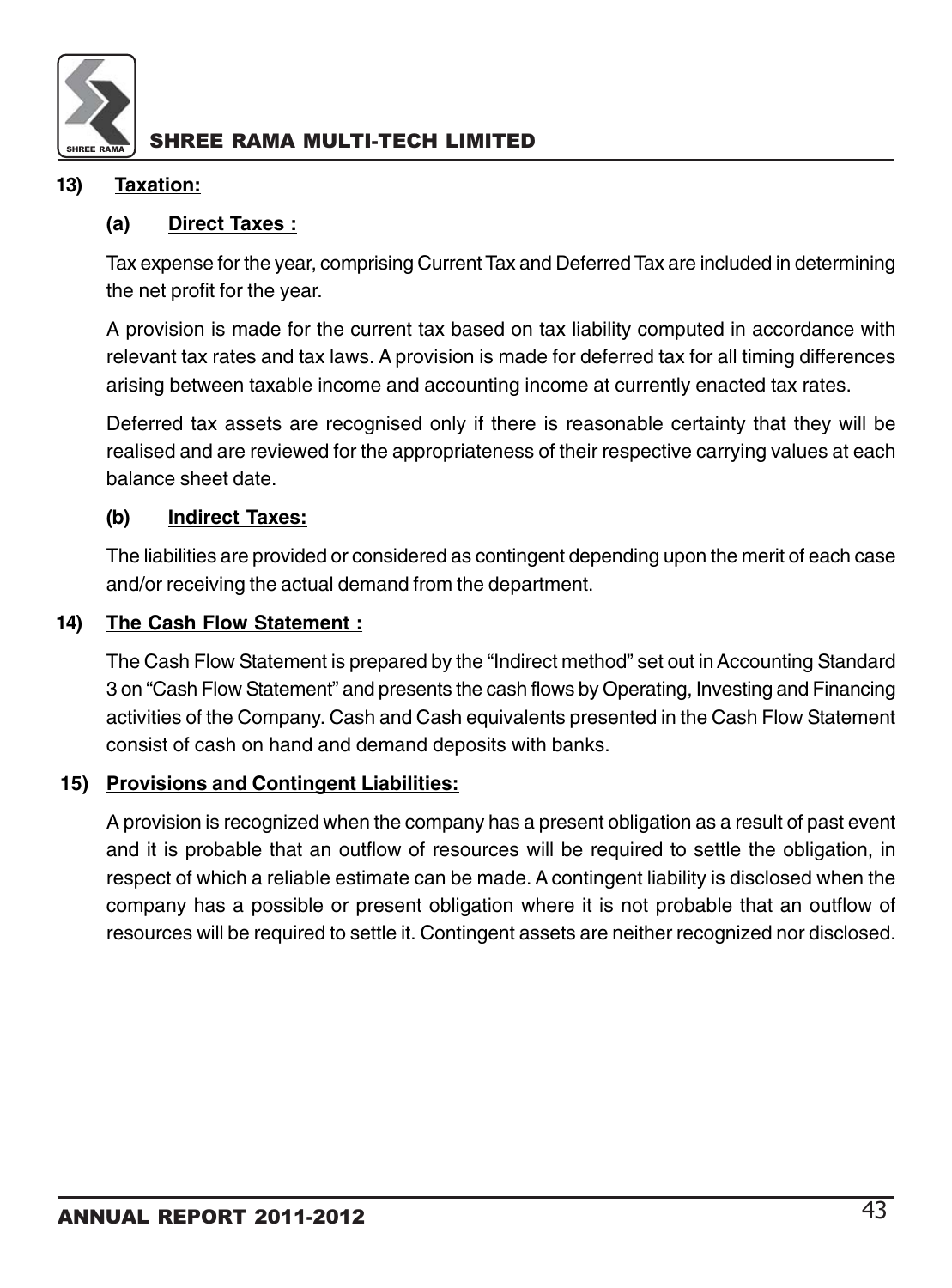

### **[B] NOTES ON FINANCIAL STATEMENT**

### **1. Contingent Liabilities :**

| Sr.No.         | <b>Particulars</b>                                                                                                                                                                                                                                                         | Amounts (Rs. in lacs) |                 |  |  |
|----------------|----------------------------------------------------------------------------------------------------------------------------------------------------------------------------------------------------------------------------------------------------------------------------|-----------------------|-----------------|--|--|
|                |                                                                                                                                                                                                                                                                            | 2011-2012             | 2010-11         |  |  |
| $\mathbf{1}$   | Dividend on 15% Redeemable Cumulative<br>Preference Shares till date (Note No.3 below)                                                                                                                                                                                     | 1050.00               | 950.00          |  |  |
| $\overline{2}$ | Additional interest, Penal interest and<br>liquidated damages on loans                                                                                                                                                                                                     | 3816.27               | 5053.65         |  |  |
| 3              | (i) Corporate guarantee given to the Banks for term loan<br>of Rs 400.00 Lacs each. (Note No: 2 (a))<br>(ii) Bank Gurantee given to GEB against<br>security of Bank Deposits                                                                                               | 800.00<br>46.74       | 800.00<br>46.74 |  |  |
| 4              | Suit filed by The Kalupar Comm.<br>Co.Op. Bank Ltd in respect of bills<br>payable. (Note No: 2 (b))                                                                                                                                                                        | 211.31                | 185.36          |  |  |
| 5.             | Claims against the company not<br>acknowledged as debts.<br>Excise authorities have issued show-cause<br>notices for various credits availed as well as<br>rejecting the claims of the company which the<br>company has disputed and no provision is made<br>in the books. | 293.42                | 161.98          |  |  |
| 6              | Estimated amount of contracts remaining to be executed<br>on Capital Account (Net of Advances)                                                                                                                                                                             | 14.77                 | 387.82          |  |  |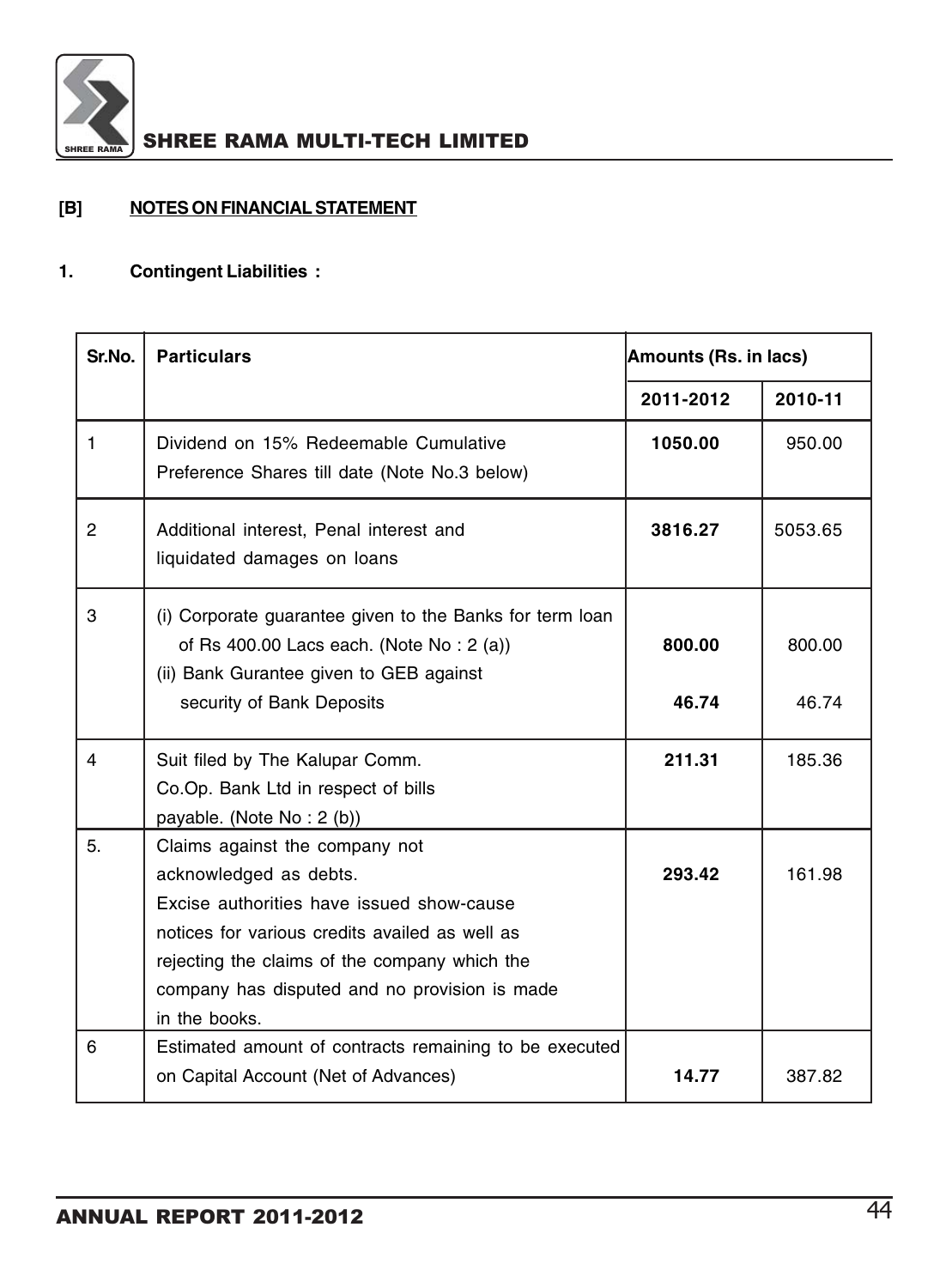

- 7. The Company has availed benefit under EPCG scheme for import of Capital goods pertaining to Packaging Division at concessional rate. As a result the Company has to undertake additional export obligation over and above average export performed in last 3 years. The liability to pay back concessional duty of Rs. 80.18 lacs with interest may arise in future if the export obligation is not met with within prescribed period.
- 8. The Company is occupying premises at Mumbai beyond the period of Leave & License agreement to secure its loans and advances given to the owner of premises. There are counter suits for vacancy of premises and recovery of Loans and Advances along with interest thereon are pending in the Courts between the Company and owner of premises. Pending litigation, the Company has neither provided for Rent since May 2002 in its books nor interest on Loans and Advances, On final outcome of the suits, necessary accounting entries will be passed for provision of rent and interest on advances given by the Company.
- 2. (a) Andhra Bank Ltd. has filed suit for recovery of Rs. 564.89 lacs (including Interest ) in Debt Recovery Tribunal against East West Polyart Ltd. as Principal Debtor and against the Company as being a guarantor. Andhra Bank has given notice u/s 434 of the Companies Act, 1956 for winding up of the Company.
	- (b)The Kalupur Commercial Co.op. Bank (KCCB) has filed a suit against the company for recovery of Rs.50 lacs towards Bills Payable and interest accrued thereon of Rs.161.31 lacs till 31.03.12 (P.Y Rs 135.36 lacs) against which the company has preferred an appeal and no provision is made in the books.
- 3. (a) 10,00,000 15% Cumulative Preference Shares of Rs.100/- each issued and which were redeemable in three equal installments at the end of third, fourth and fifth year from 30th March,1998. 3,33,334 Preference Shares being first installment were redeemed on 30th March, 2001. The remaining 6,66,666 Preference Shares are yet to be redeemed.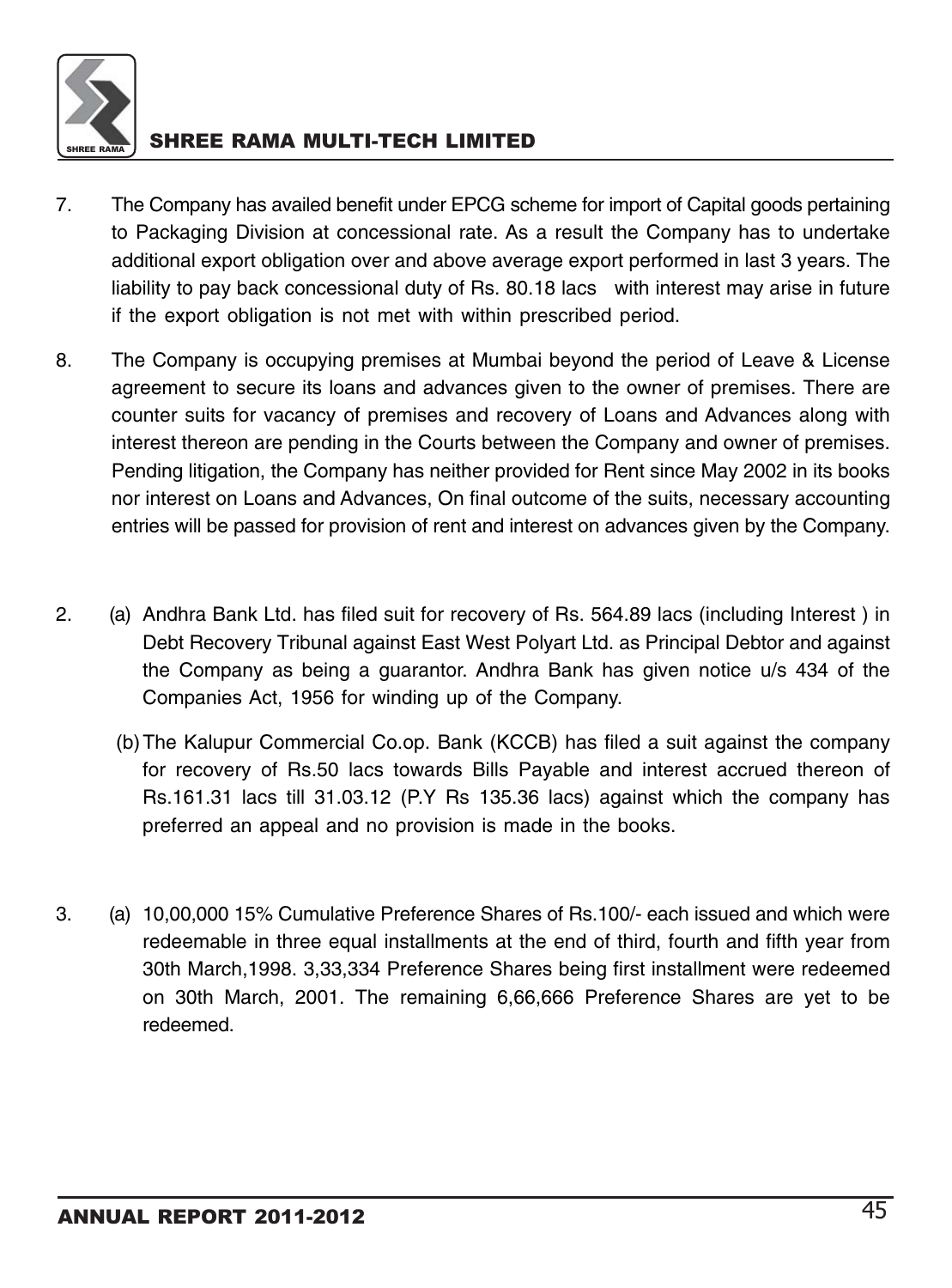

- (b) The Company has declared and provided in books dividend of Rs. 100 lacs for the year 2000-01 on 666666 15% Redeemable Preference Share which was subsequently annulled by Board of Directors and members of the Company in Extra Ordinary Meeting held on 26th Oct, 2002.In view of the pending approval from appropriate authority, the Company has neither reversed the provision nor transferred the amount to the Investors' Education & Protection Fund.
- 4.1 The financial institutions, banks and other parties recalled their loans and debentures upon company's failure to pay its dues on time. As per recall notices, repayment liability of principal amount is Rs. 28209.20 lacs, accumulated interest till 31.03.12 is Rs.32025.47 lacs (previous year Rs. 47963.00 lacs) and additional interest, penalty & liquidated damages for the F.Y. 2011-12 is Rs. 3816.27 lacs (previous year Rs. 5053.65 lacs). The lenders have filed recovery cases with Debt Recovery Tribunal and two of the lenders have filed winding up petitions in Gujarat High Court, which have been admitted.
- 4.2 The lenders holding post-dated cheques have initiated action u/s. 138 of the Negotiable Instruments Act, 1881 for Rs. 4536.68 lacs (previous year Rs. 4536.68 lacs).
- 4.3 The company has filed the scheme of Arrangement and Compromise with the Financial Institutions/Banks and Shareholders filed on 17/07/2008 bearing petition No. 401/2008 and it is approved by majority of Shareholders and lenders in the meeting held on 27/08/2008 and 30/08/2008 respectively. The said scheme is pending before the Hon'ble Court of Gujarat for further hearing.
- 4.4 During the year, Company has entered into settlement with some of the lenders which has resulted into waiver of a portion of outstanding loans. The Company has settled said loans for Rs.2921.11 lacs as against carrying amount of Rs.8749.25 lacs. The resultant surplus of Rs.5828.14 lacs arising on such settlement agreed by the lenders has been credited to Profit & Loss Account by Rs.84.09 lacs and to Capital Reserve Account by Rs.5744.05 lacs on the basis of the purpose for which the loans were raised or where the complete details were not available on the basis of their actual utilization of the fund either for working capital or for acquisition of assets. Such treatment is in accordance with AS 9 - "Revenue Recognition" wherein the definition of "Revenue" excludes similar transactions and the same interpretation is also supported by various judicial pronouncements under Tax Laws. However in one case expert advisory committee of ICAI has taken a contrary view.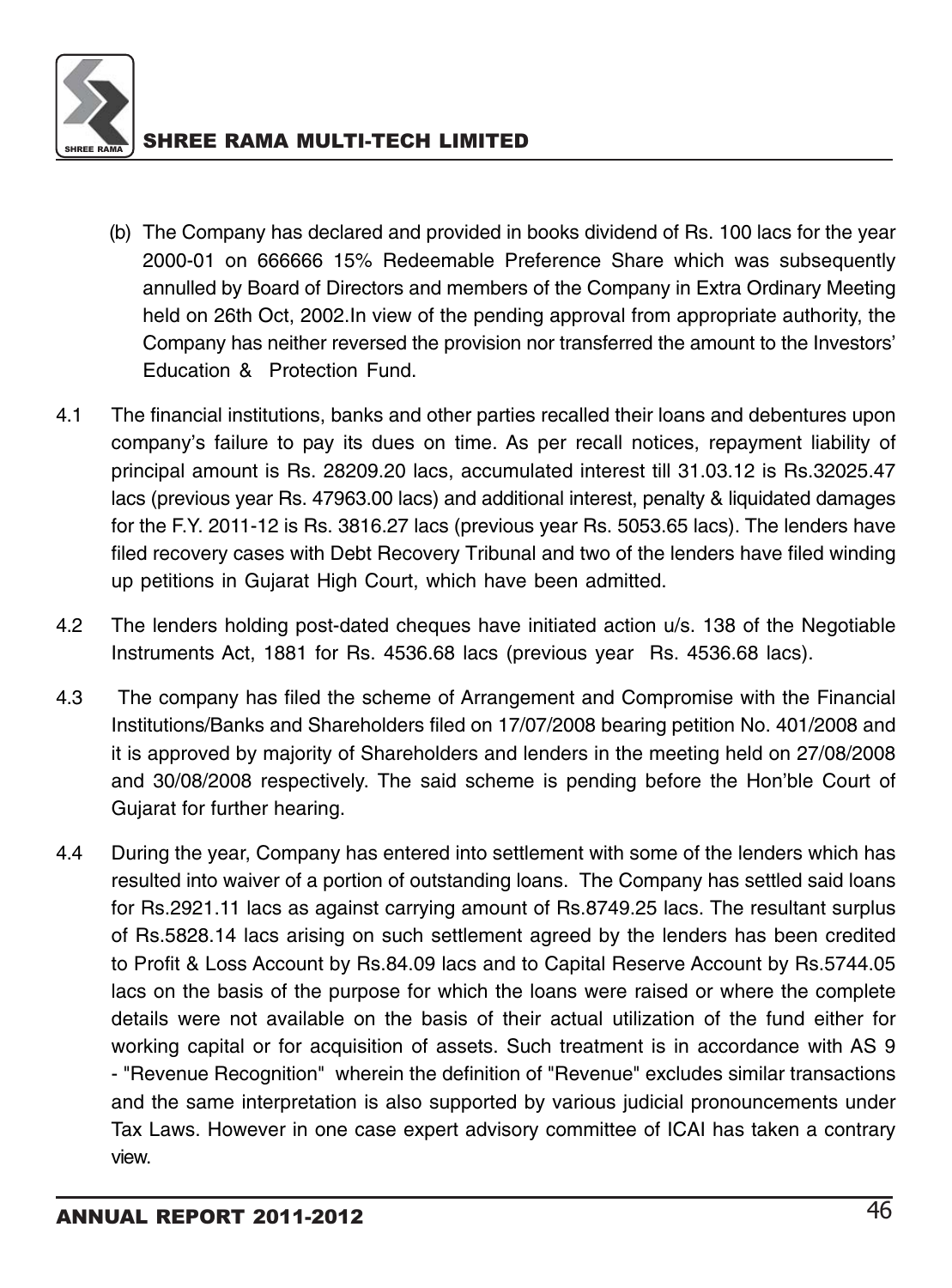

- 5 In expectation of a positive outcome of settlement and compromise with lenders referred to above, the accounts have been prepared on "Going Concern" basis. This will hold good subject to receipt of required support from the Lenders, Banks, Financial Institutions and other Creditors and in case the going concern basis is vitiated, necessary adjustment will be required in the value of Assets and Liabilities.
- 6 The company has not provided interest of Rs. 3816.27 lacs (Previous Year Rs. 5053.65 lacs) on borrowings and Debentures for the year ending on 31st March 2012. Therefore, profit of the year would have been lower by Rs 3816.27 lacs. Accumulated interest not provided for upto 31-03-2012 is Rs. 51779.27 lacs (Previous Year Rs. 47963.00 lacs).
- 7 (a) The Company has been sanctioned credit facilities of Letters of Credit, Overdraft and Guarantee against lien of Fixed Deposits. The Company has pledged F.D. for the Letter of Credit, Overdraft facility and Guarantee of Rs. 15.00 lacs, Rs. 1214.64 lacs and Rs. 47.59 Lacs respectively up to 31.03.2012.(Previous Year Rs. 99.49 lacs against L/C, Rs. 447.20 lacs against over draft facility and Rs.47.59 against Guarantee).
	- (b) The Company has pledged fixed deposit of Rs 1.00 Lacs with Sales Tax Department – Pondicherry.
- 8 During the year the Company, at the instance of its Board of Directors, undertaken an exercise to evaluate its Fixed Assets on the basis of Useful life, carrying value and need for the provision of depreciation as per the requirements of Sch. XIV of the Companies Act, 1956 and other related aspects. The said exercise has been carried out under the supervision and assistance of an expert professional Accounting Firm.

The Company has received Appraisal Report from the said Firm, The Management is examining the technical aspects of the observations, suggestions and recommendations contained in the said report and will give necessary accounting treatment on final evaluation of all related aspects and issues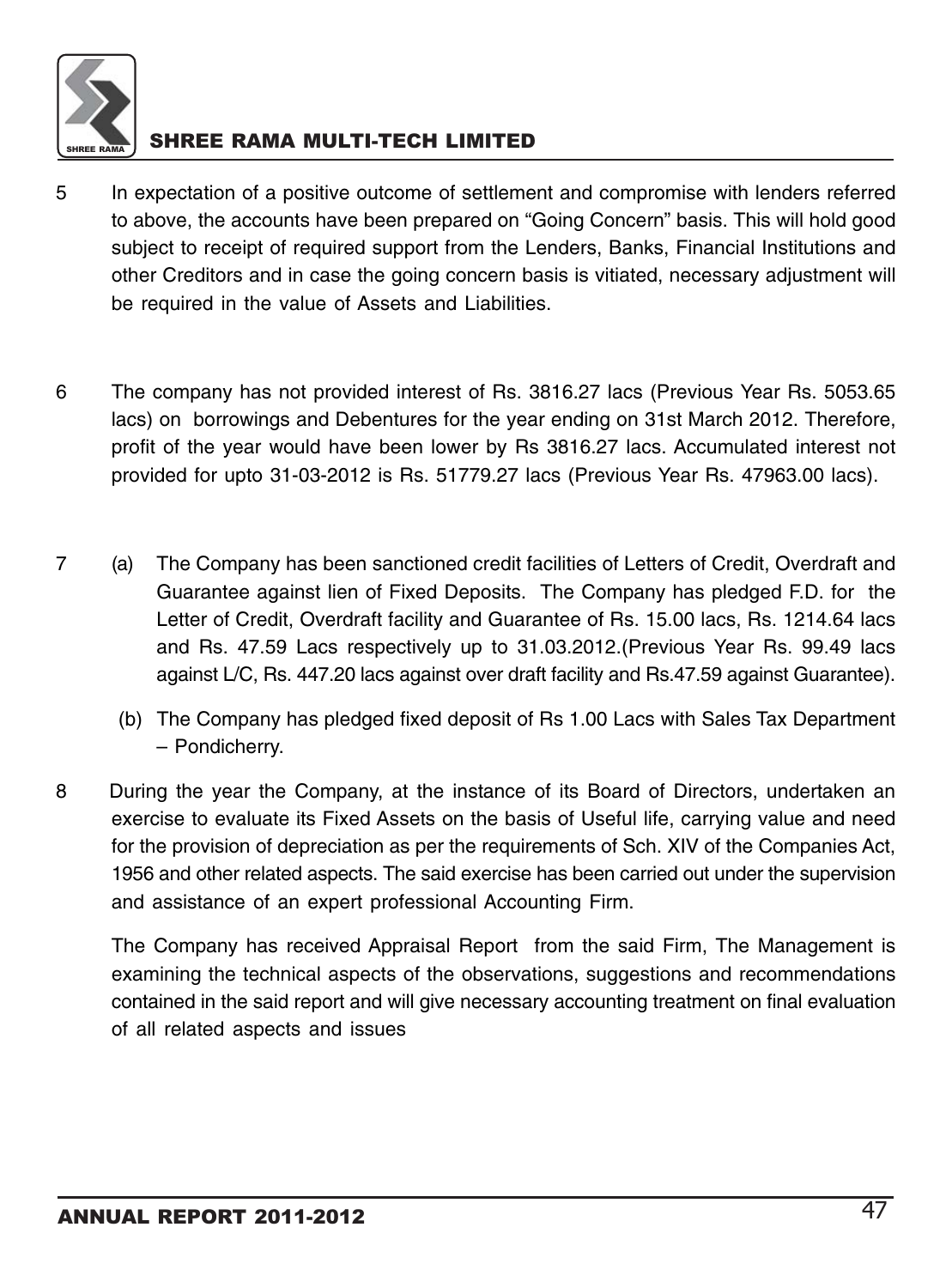

- 9. Outstanding balances as on 31-03-2012 of Creditors, Debtors, Secured and Unsecured Loans and Loans & Advances given are subject to confirmation / reconciliation. Necessary adjustments if any will be made on completion of reconciliation.
- 10 The Company has made Investment of Rs. 13.06 Lacs into equity shares and Rs.18.60 Lacs in Share Application Money in Shree Rama (Mauritius) Limited its wholly owned subsidiary company.

As required in Accounting Standard 13 "Accounting for Investment" issued by ICAI, the company has already provided for diminution in the value of investment of the shares and share application money in earlier years.

- 11. (a) During the year there is net Exchange Fluctuation loss of Rs 6.94 lacs (Previous Year loss of Rs. 12.18 Lacs) on current account & the same is shown separately.
	- (b) The Exchange Fluctuation loss on Capital Account of Rs.11.03 lacs is capitalized to cost of Fixed Assets (Previous year gain of Rs. 7.05 lacs )
- 12 In view of carried forward business losses and depreciation in the books the company is not liable for Income Tax Liability under section 115JB of Minimum Alternative Tax
- 13. In view of the Accumulated loss,
	- (i) No transfer has been made to the Debenture Redemption Reserves in respect of Secured and Unsecured Debentures and
	- (ii) No amount is transferred to Capital Redemption Reserve in respect of preference shares.
- 14. The Company has received orders from ITAT from time to time in respect of various Appeals of past years. In view of favorable appellate orders and on the basis of working given by Professional Expert. The Company will not be required to pay liabilities for Tax, Interest, Penalty etc. for which it has already made provision for the tax liabilities, interest, penalty etc. amounting to Rs. 1670.04 lacs In the books.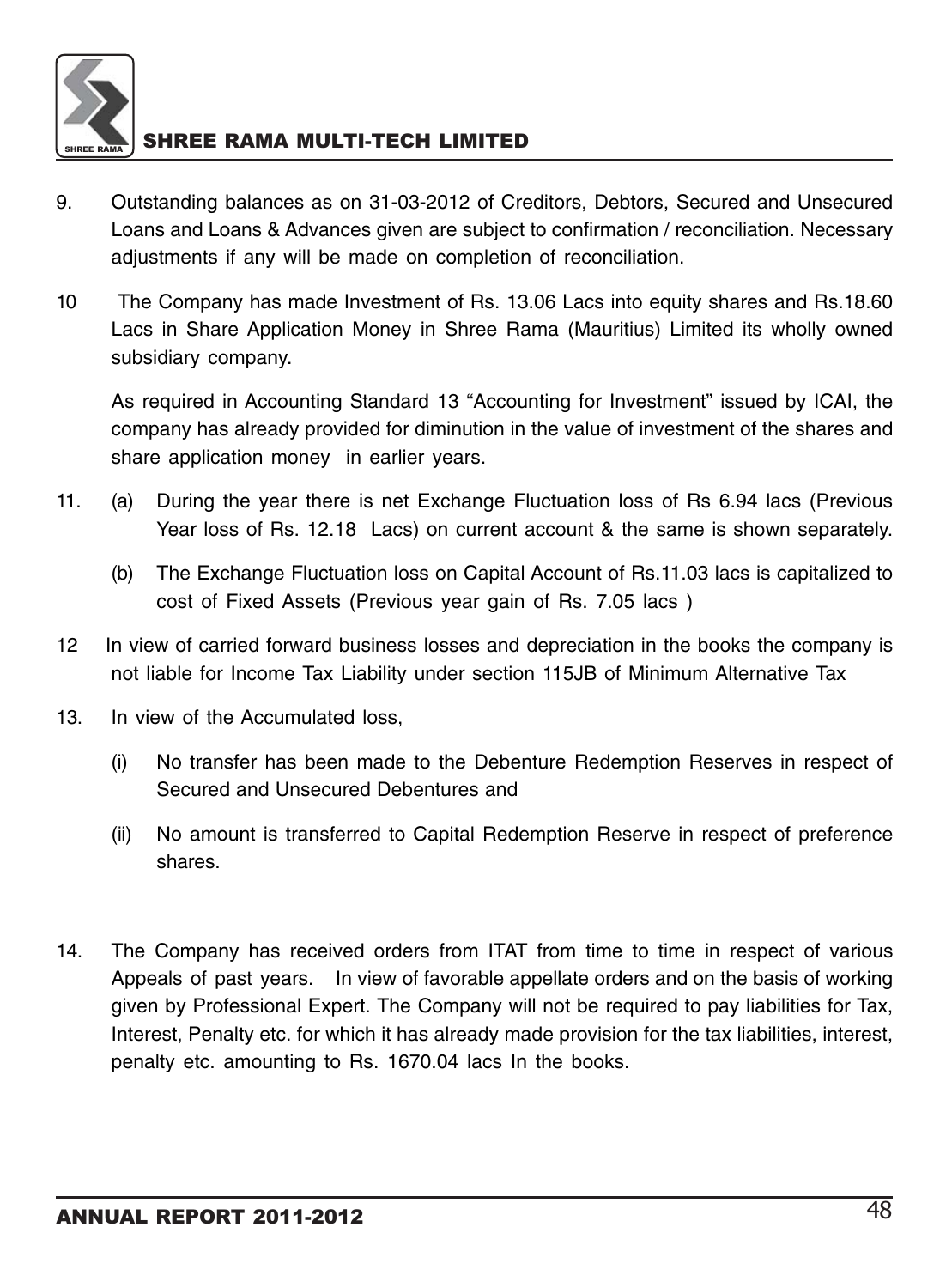

### 15. Operating Lease

At the end of the year, the Company has taken certain machineries on rental basis for the period of 3 years on yearly rent of Rs. 3,60,000.

16. The Company is primarily engaged in the business of manufacture & sale of "Packaging Products and "Diamond". The Company has identified & reported two primary business segments namely "Packaging" & "Diamond" in the context of Accounting Standard 17 on "Segment Reporting" taking into account nature of products and service, the differing risks & returns and the internal business reporting systems. The accounting policies adopted for segment reporting are in line with the accounting policies of the company. Revenue and Expenses have been identified to a segment on the basis of relationship to operating activities of the Segment.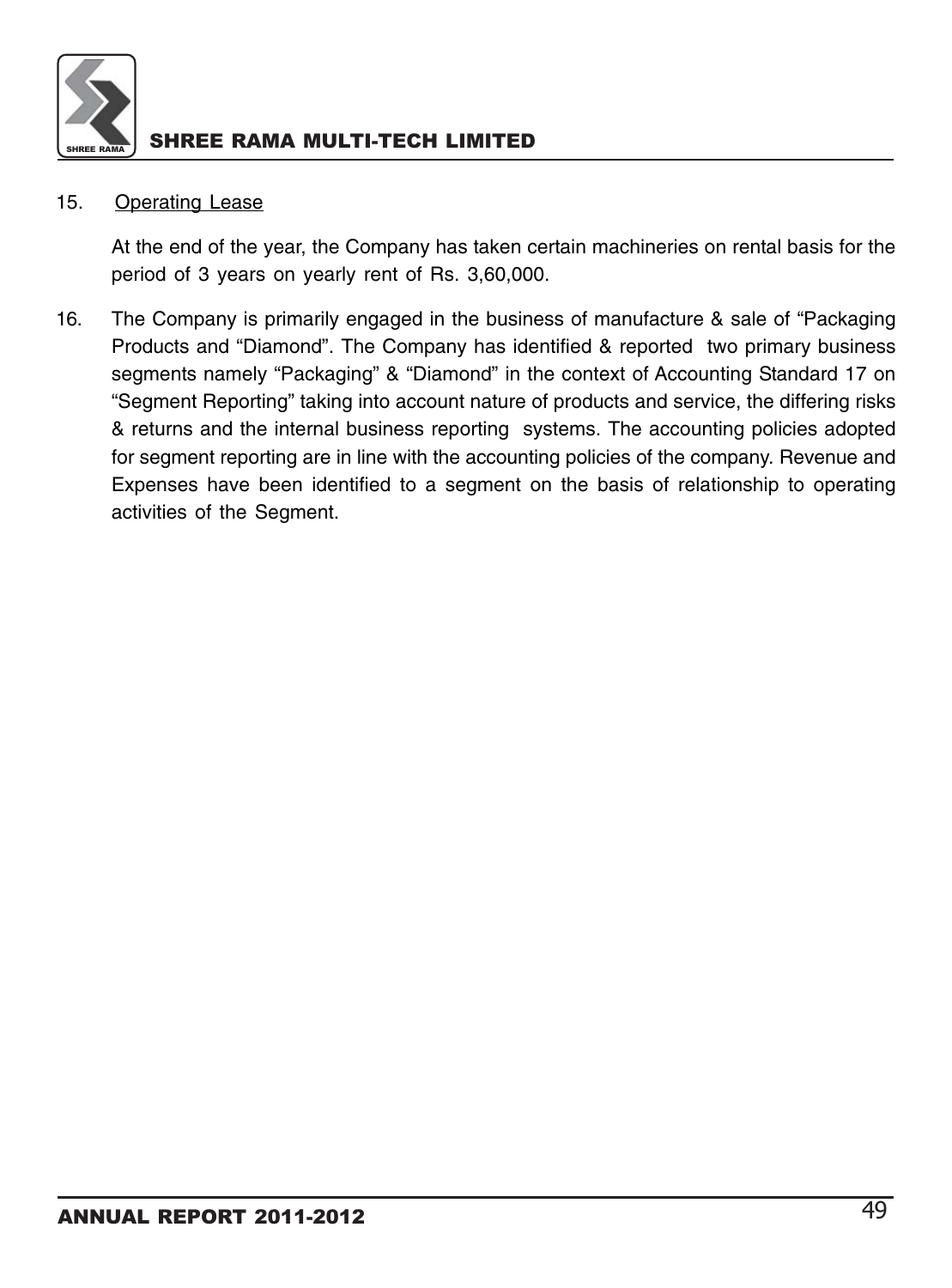

### **CASH FLOW STATEMENT FOR THE YEAR ENDED ON 31ST MARCH 2012**

|   |                                                                  |           |          | <b>Rs in Lacs</b> |          |  |
|---|------------------------------------------------------------------|-----------|----------|-------------------|----------|--|
|   | <b>PARTICULARS</b>                                               |           | 2011-12  |                   | 2010-11  |  |
| А | <b>CASH FLOW FROM OPERATING ACTIVITIES</b>                       |           |          |                   |          |  |
|   | Net Profit / (Loss) after tax and Exceptional items              |           | 39.22    |                   | 1880.71  |  |
|   | Adjustments for :                                                |           |          |                   |          |  |
|   | Prior Perod Adjustment                                           | 0.00      |          | (5.55)            |          |  |
|   | Misc Income                                                      | (1.53)    |          | (48.44)           |          |  |
|   | Depreciation                                                     | 2406.02   |          | 2324.94           |          |  |
|   | Excess / Short Provision of Earlier Year                         | (1739.14) |          | (1037.05)         |          |  |
|   | <b>Sundry Balance Written Back</b>                               | (16.21)   |          | (97.77)           |          |  |
|   | Provision for doubtful debts                                     | 0.00      |          | 0.36              |          |  |
|   | Reduction in Excise Duty Liability                               | 0.00      |          | (262.89)          |          |  |
|   | <b>Export Incentive</b>                                          | (22.89)   |          | (52.00)           |          |  |
|   | Deferred Tax Assets                                              | (653.63)  |          | (1205.92)         |          |  |
|   | Interest Expenses                                                | 187.20    |          | 137.06            |          |  |
|   | Interest Income                                                  | (178.32)  |          | (136.07)          |          |  |
|   | Exchange Rate Differences                                        | 6.94      |          | 12.18             |          |  |
|   | Profit / Loss on sale of fixed assets (Net)                      | 931.47    | 919.91   | 0.86              | (370.29) |  |
|   | <b>Operating Profit before Working</b><br><b>Capital Changes</b> |           | 959.13   |                   | 1510.42  |  |
|   | Adjustment for:                                                  |           |          |                   |          |  |
|   | Trade Payables, other liabilites and provision                   | (25.99)   |          | 311.15            |          |  |
|   | Inventories                                                      | (529.67)  |          | (412.66)          |          |  |
|   | Trade Receivables, Loans and advances and                        | (59.30)   | (614.96) | 280.38            | 178.87   |  |
|   | other assets                                                     |           |          |                   |          |  |
|   | <b>Cash Generated from Operations</b>                            |           | 344.17   |                   | 1689.29  |  |
|   | Direct Taxes Paid / refunded                                     | 18.67     |          | (18.99)           |          |  |
|   | Net Cash Inflow from Operations                                  | 18.67     | 362.84   | (18.99)           | 1670.30  |  |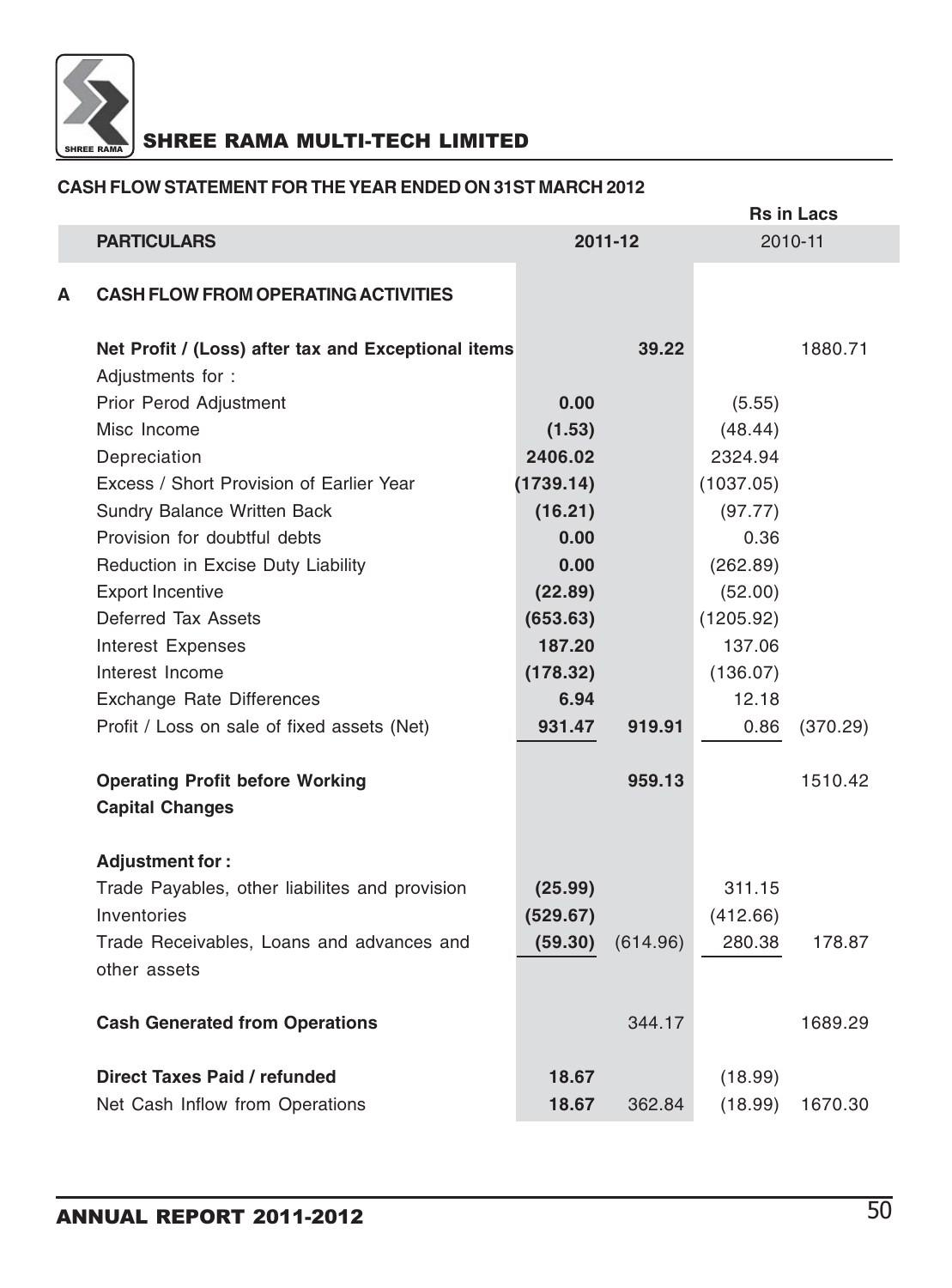

|    |                                                       |           |          |          | <b>Rs in Lacs</b> |
|----|-------------------------------------------------------|-----------|----------|----------|-------------------|
|    | <b>PARTICULARS</b>                                    | 2011-12   |          | 2010-11  |                   |
| в  | <b>CASH FLOW FROM INVESTING ACTIVITIES</b>            |           |          |          |                   |
|    | Purchase of Fixed Assets                              | (594.96)  |          | (834.58) |                   |
|    | Sale of Fixed Assets                                  | 21.18     |          | 23.22    |                   |
|    | Interest Income                                       | 163.07    |          | 136.07   |                   |
|    |                                                       |           |          |          |                   |
|    | Net Cash Inflow / (Outflow) from Investing Activities |           | (410.71) |          | (675.29)          |
|    |                                                       |           |          |          |                   |
| C. | <b>CASH FLOW FROM FINANCING ACTIVITIES</b>            |           |          |          |                   |
|    | Repayment of Borrowings                               | (2796.20) |          | (265.00) |                   |
|    | Proceeds from Bank overdraft                          | 525.53    |          | 34.45    |                   |
|    | Received ICD                                          | 1500.00   |          | 0.00     |                   |
|    |                                                       | (26.58)   |          | (4.77)   |                   |
|    | Interest Expense                                      |           |          |          |                   |
|    | Net Cash Inflow / (Outflow) from Financing Activities |           | (797.25) |          | (235.32)          |
|    |                                                       |           |          |          |                   |
|    | Net increase / (decrease) in Cash & Cash              |           | (845.12) |          | 759.69            |
|    | Equivalents $(A+B+C)$                                 |           |          |          |                   |
|    |                                                       |           |          |          |                   |
|    | Cash & Cash Equivalents at the beginning              |           | 2375.70  |          | 1616.01           |
|    | of the period                                         |           |          |          |                   |
|    |                                                       |           |          |          |                   |
|    | Cash & Cash Equivalents at the end of the period      |           | 1530.58  |          | 2375.70           |

Note : Previous period figures have been regrouped / re-arranged wherever necessary

This is the Cash Flow Statement as referred to our report of even date

| For Mahendra N. Shah & Co.<br>Chartered Accountants<br>FRN: 105775W | For and on behalf of the Board                         |  |  |  |
|---------------------------------------------------------------------|--------------------------------------------------------|--|--|--|
| Chirag M. Shah<br>Partner M. No.: 45706                             | P.S.Patel<br><b>R.S. Patel</b><br>Chairman<br>Director |  |  |  |
| Place: Ahmedabad<br>Date: - 28/5/2012                               | Place: Ahmedabad<br>Date: - 28/5/2012                  |  |  |  |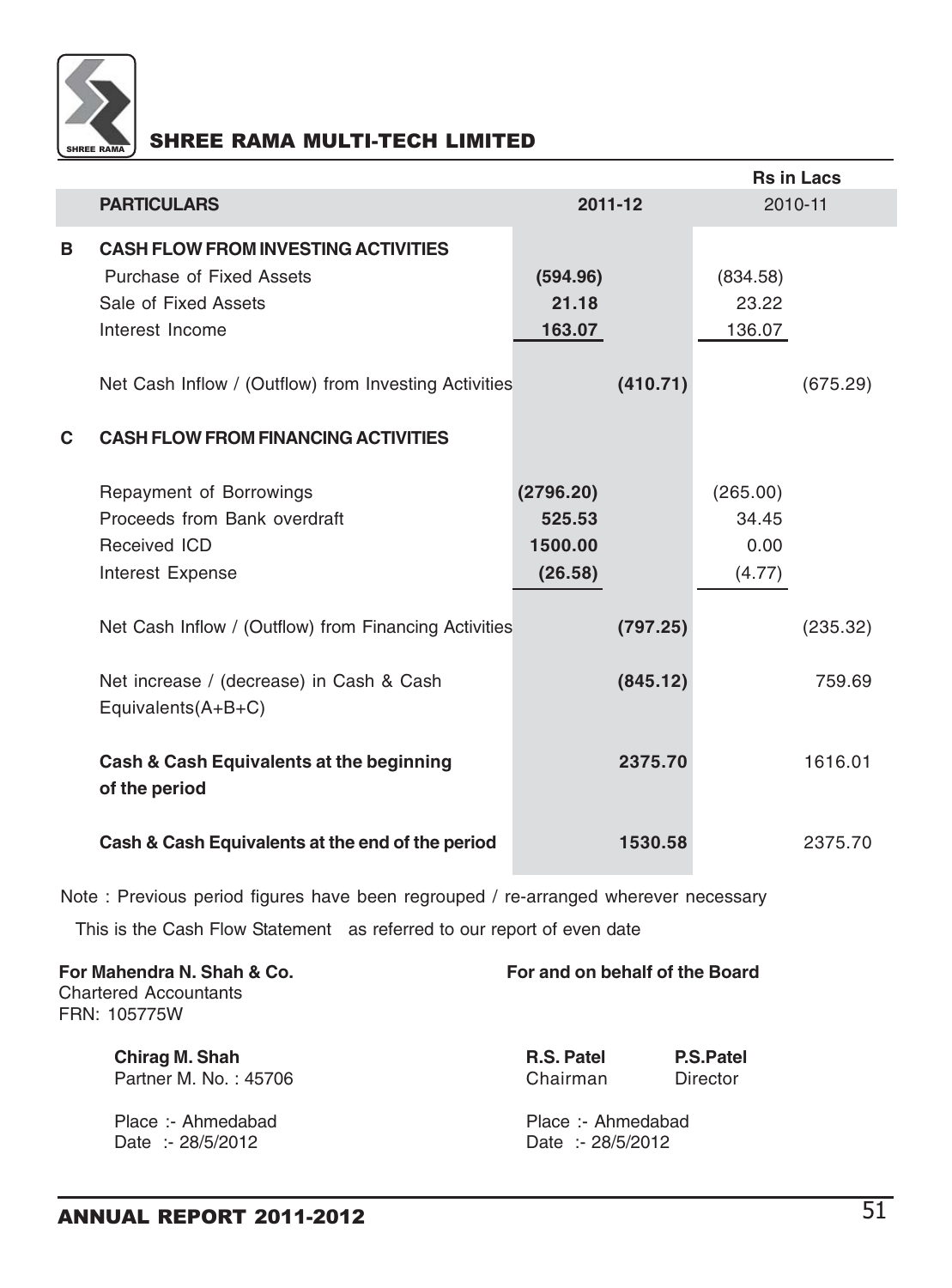

To, Date : 28.05.2012 Share Holder's Name Address\_\_\_\_\_\_\_\_\_\_

#### **Sub: Green Initiative in Corporate Governance Consent to receive Annual Report & other communication in Electronic Form.**

Dear Shareholder,

The Ministry of Corporate Affairs, Government of India (MCA) has, vide Circular No. 18/2011 dated 29th April, 2011, undertaken a 'Green Initiative in Corporate Governance' allowing companies to send the Annual Report and other documents to their shareholders electronically.

The Securities and Exchange Board of India has, vide Circular No. CIR/CFD/DIL/7/2011 dated directed listed companies to supply soft copies of Annual Reports to all those shareholders who have registered their e-mail addresses for the purpose.

Accordingly the Company proposed to send soft copies of full Annual Reports and other communication to all those shareholders who register their e-mail addresses and give consent for this purpose.

Please note that you will continue to be entitled to received, upon your request, free of cost, a copy of the Annual Report and all other communication that may be sent to you electronically. The Annual Report will also be available on the Company's Website www.srmtl.com

We solicit your support for this laudable initiative. You are, therefore, requested to send the Consent Form given below, duly completed and signed by you, in the enclosed postage paid envelope. We will appreciate receiving your consent latest by 15th September, 2012.

Thanking you, For, Shree Rama Multi Tech Ltd.,

Ankit Shah, Deputy Chief Executive Officer

To,

Shree Rama Multi-Tech Ltd., C/o. Karvy Computershare Private Limited, Plot No.17 to 24, Vittal Rao Nagar, Madhapur, Hyderabad – 500 081

#### **Sub: Consent to receive Annual Report & other communication electronically.**

Dear Sir / Madam,

With reference to your letter dated 28th May, 2012, I hereby register my e-mail address and give consent for receiving Annual Reports, Notices and other documents from the Company electronically: Name of the Sole / First Holder

Signature of the First Holder

| Folio No. (Physical shares)<br>DP ID / Client ID / Account No.<br>E-mail Address<br>* PAN No.<br>* Mobile No.<br>* Land Line No. (with STD Code) |  |
|--------------------------------------------------------------------------------------------------------------------------------------------------|--|
| Date:                                                                                                                                            |  |